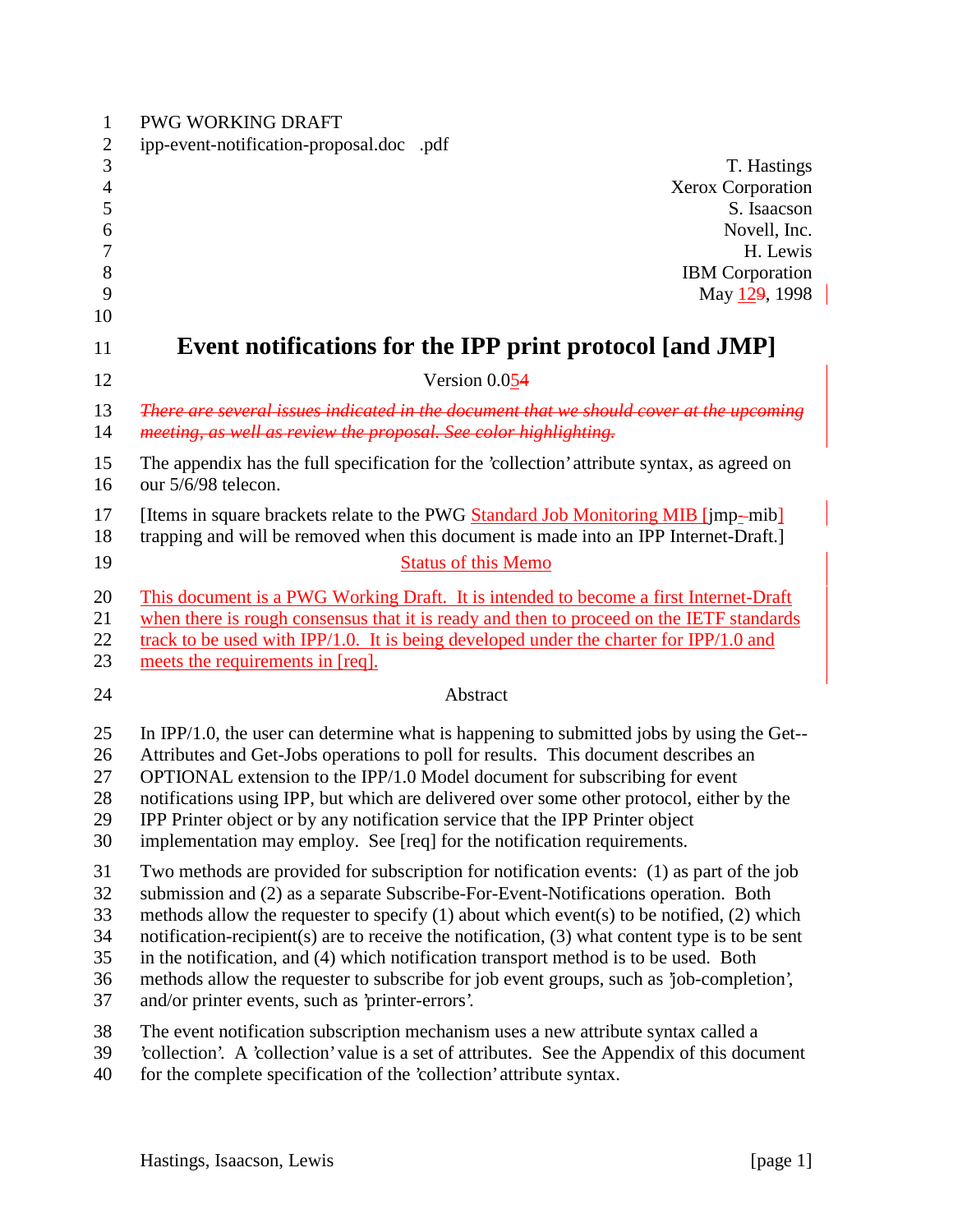| 41       |                |      |                                        |          |
|----------|----------------|------|----------------------------------------|----------|
| 42       | $\mathbf{1}$   |      |                                        |          |
| 43       |                | 1.1  |                                        |          |
| 44       | 2              |      |                                        |          |
| 45       |                | 2.1  |                                        |          |
| 46       |                | 2.2  |                                        |          |
| 47       |                | 2.3  |                                        |          |
| 48       |                | 2.4  |                                        |          |
| 49       |                | 2.5  |                                        |          |
| 50       |                | 2.6  |                                        |          |
| 51       |                | 2.7  |                                        |          |
| 52       |                | 2.8  |                                        |          |
| 53       |                | 2.9  |                                        |          |
| 54       |                | 2.10 |                                        |          |
| 55<br>56 |                |      | 2.10.1 Job Submission Subscription     | 10<br>10 |
| 57       |                | 2.11 | 2.10.2 Printer Subscription            |          |
| 58       |                | 2.12 |                                        |          |
| 59       |                | 2.13 |                                        |          |
| 60       |                | 2.14 |                                        |          |
| 61       |                | 2.15 |                                        |          |
| 62       |                | 2.16 |                                        |          |
| 63       |                | 2.17 |                                        |          |
| 64       |                | 2.18 |                                        |          |
| 65       |                | 2.19 |                                        |          |
| 66       | 3              |      |                                        |          |
| 67       | $\overline{4}$ |      |                                        |          |
| 68       |                | 4.1  |                                        |          |
| 69       |                | 4.2  |                                        |          |
| 70       |                | 4.3  |                                        |          |
| 71       | 5              |      |                                        |          |
| 72       |                | 5.1  |                                        |          |
| 73       |                |      | Notification collection value<br>5.1.1 | 17       |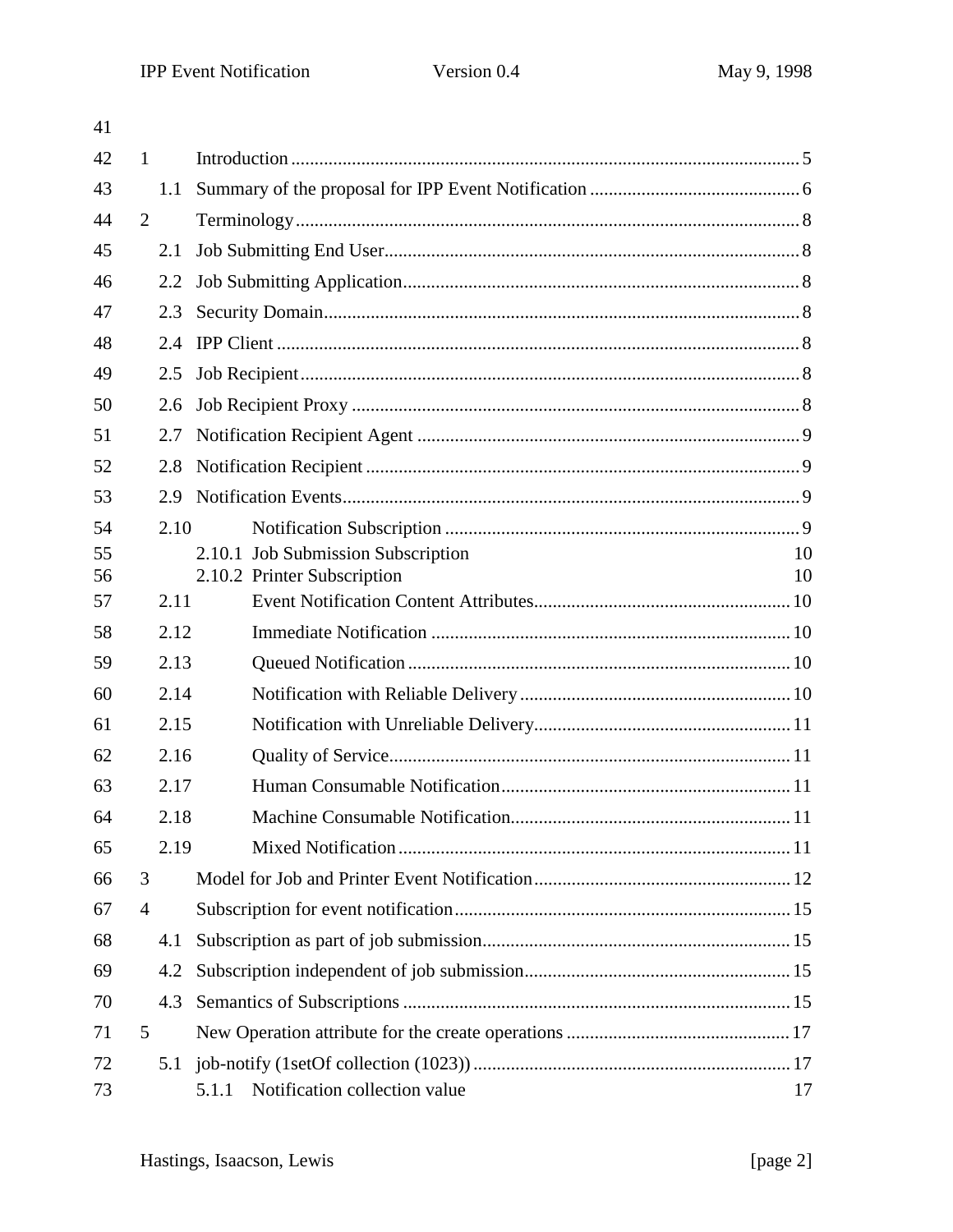| 74       |      | notify-event-groups (1setOf type2 keyword)<br>5.1.2                                                                     | 18       |
|----------|------|-------------------------------------------------------------------------------------------------------------------------|----------|
| 75       |      |                                                                                                                         |          |
| 76       |      |                                                                                                                         |          |
| 77       |      | notify-recipients (1setOf uri)<br>5.1.3                                                                                 | 22       |
| 78       |      | 5.1.4<br>notify-content-type (mimeMediaType)                                                                            | 23       |
| 79       |      | notify-charset (charset)<br>5.1.5                                                                                       | 24       |
| 80       |      | notify-natural-language (naturalLanguage)<br>5.1.6                                                                      | 25       |
| 81       |      | notify-additional-attributes (1setOf keyword)<br>5.1.7                                                                  | 25       |
| 82       | 6    |                                                                                                                         |          |
| 83       | 6.1  |                                                                                                                         |          |
| 84       |      | Subscribe-For-Event-Notifications Request<br>6.1.1                                                                      | 26       |
| 85       |      | Subscribe-For-Event-Notifications Response<br>6.1.2                                                                     | 28       |
| 86       | 6.2  |                                                                                                                         | .28      |
| 87       |      | Unsubscribe-For-Event-Notifications Request<br>6.2.1                                                                    | 29       |
| 88       |      | Unsubscribe-For-Event-Notifications Response<br>6.2.2                                                                   | 30       |
| 89       | 7    |                                                                                                                         | .30      |
| 90       | 7.1  |                                                                                                                         |          |
| 91       |      |                                                                                                                         |          |
| 92       |      | "output-bin" $(1setOf text(63))$<br>7.2.1                                                                               | 35       |
| 93       |      | "sheet-completed-copy-number" (integer(-2:MAX))<br>7.2.2                                                                | 35       |
| 94       |      | 7.2.3<br>"sheet-completed-document-number" (integer(-2:MAX))                                                            | 35       |
| 95       |      | 7.2.4<br>"job-collation-type" (enum)                                                                                    | 36       |
| 96<br>97 |      | "impressions-interpreted" (integer(-2:MAX))<br>7.2.5<br>7.2.6<br>"impressions-completed-current-copy" (integer(-2:MAX)) | 36<br>36 |
|          |      |                                                                                                                         |          |
| 98       | 8    |                                                                                                                         |          |
| 99       | 8.1  |                                                                                                                         |          |
| 100      |      |                                                                                                                         |          |
| 101      |      | 8.2.1 Validation of Job Submission Subscriptions                                                                        | 38       |
| 102      |      | <b>Validation of Printer Subscriptions</b><br>8.2.2                                                                     | 39       |
| 103      | 9    |                                                                                                                         | 39       |
| 104      | 9.1  |                                                                                                                         | .39      |
| 105      |      | "time-at-event" (integer(0:MAX)<br>9.1.1                                                                                | 39       |
| 106      |      | "event" (keyword)<br>9.1.2                                                                                              | 40       |
| 107      | 9.2  |                                                                                                                         |          |
| 108      | 9.3  |                                                                                                                         |          |
| 109      |      | "device-name" (name)<br>9.3.1                                                                                           | 43       |
| 110      |      | "which-alert-row" (keyword)<br>9.3.2                                                                                    | 43       |
| 111      | 10   |                                                                                                                         | 44       |
| 112      | 10.1 |                                                                                                                         |          |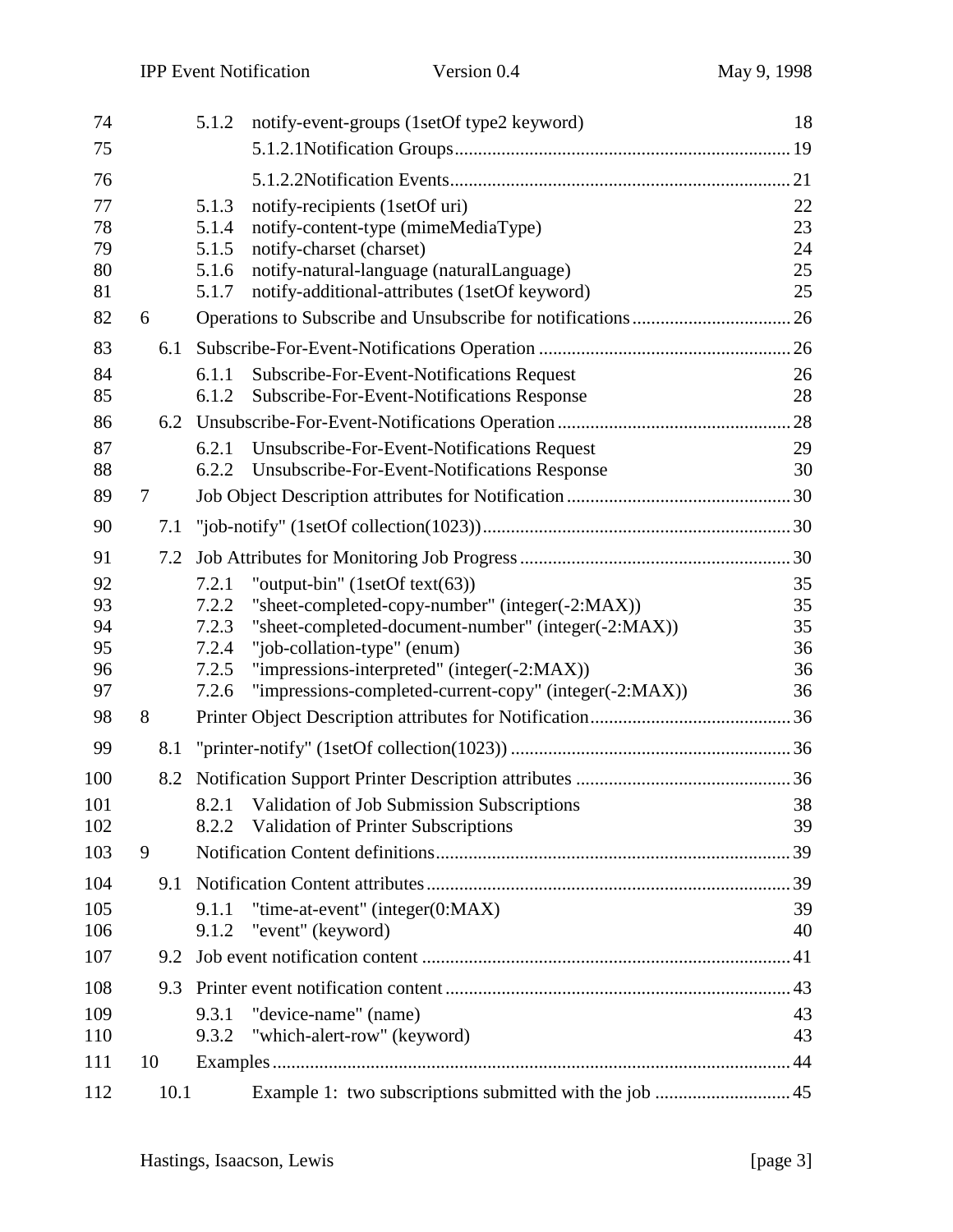| 113        | 10.2 |                                                                                        |    |
|------------|------|----------------------------------------------------------------------------------------|----|
| 114        | 10.3 |                                                                                        |    |
| 115        | 11   |                                                                                        |    |
| 116        | 12   |                                                                                        |    |
| 117        | 13   |                                                                                        |    |
| 118        | 14   |                                                                                        |    |
| 119        | 14.1 |                                                                                        |    |
| 120        | 14.2 |                                                                                        |    |
| 121        | 14.3 | Requirements for and properties of the suggested collection mechanism 51               |    |
| 122        | 14.4 |                                                                                        |    |
| 123        |      | 14.4.1 Example a: "printer-resolution" Job Template attribute                          | 52 |
| 124        |      |                                                                                        |    |
| 125<br>126 |      | 14.4.1.2" printer-resolution-supported" example and validation of<br>collections<br>53 |    |
| 127        |      | 14.4.2 Example b: "job-notify" Operation attribute                                     | 53 |
| 128        |      | 14.4.3 Example c: Start page fields supplied by the end-user                           | 54 |
| 129        |      | 14.4.4 Example d: Postal mailing address                                               | 54 |
| 130        | 14.5 |                                                                                        |    |
| 131        | 14.6 |                                                                                        |    |
| 132        | 14.7 |                                                                                        |    |
| 133        |      |                                                                                        |    |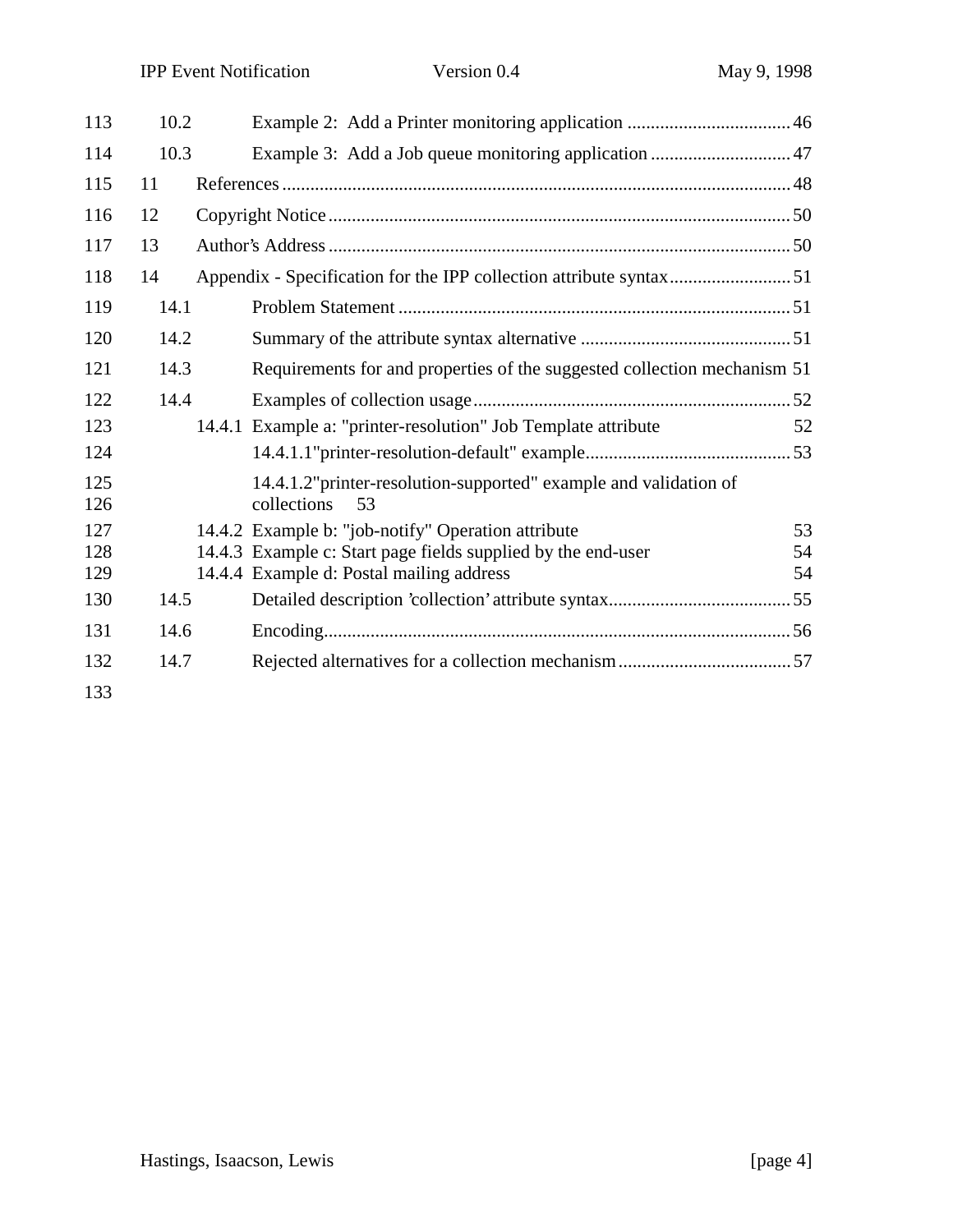## **1 Introduction**

In IPP/1.0, the user can determine what is happening to submitted jobs by using the Get-

Attributes and Get-Jobs operations to poll for results. This document describes an

OPTIONAL extension to the IPP/1.0 Model document for subscribing for event

notifications using IPP, but which are delivered over some other protocol, either by the

IPP Printer object or by any notification service that the IPP Printer object

- implementation may employ. See the IPP Notification Requirements document [req] for
- further details. See also "General Event Notification Architecture Base [cohen] for
- terminology and framework.
- This document contains the definition and use of event notifications (see terminology
- section) for two main purposes. First, when used to achieve printing over a wide area
- network, or the Internet, the end-user experience is similar to today's FAX paradigm, so
- we want to provide notification that the job has completed successfully (or not). This
- notification may traverse the Internet as an e-mail message or end up on someone's pager.
- Second, and more widely, when used as a standard LAN print submission protocol (i.e.,
- LPR replacement), the end-user will have the desire and opportunity for a much more
- dynamic interaction with the printer and the print job. Here, notification should consist of
- a local area network messaging scheme that addresses unsolicited events related to the
- printer, the job's position in the server or printer queue, start of processing, printing
- progress and job completion, including forms of cancellation. This paper proposes
- MANDATORY IPP attributes to be used for both purposes, and OPTIONAL attributes
- and values that are appropriate only for one or the other.
- [The notification events and content are also intended to apply to the PWG Job
- 157 Monitoring MIB (JMP)[jmp-mib]. See sections 5.1.2.2 and 6.]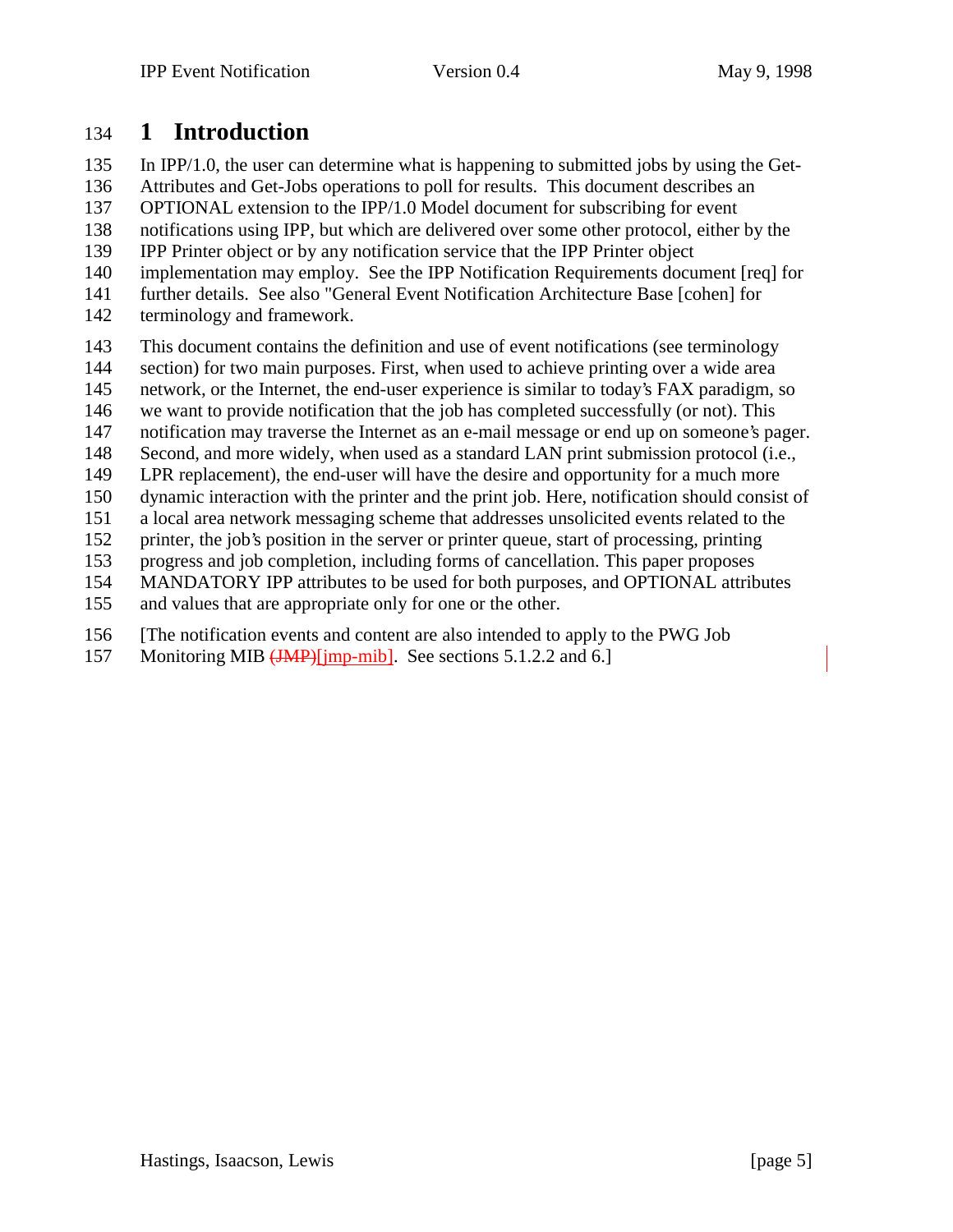#### **1.1 Summary of the proposal for IPP Event Notification**

This paper proposes the following:

 1. One OPTIONAL "job-notify" Operation attribute for use with the Print-Job, Print- URI, and Create-Job operation. The "job-notify" Operation attribute has an attribute syntax of '1setOf collection' (see Appendix) so that the client can request different events for different notification recipients for the same job. Each collection value SHALL contain the "notify-recipients" and MAY contain any of the following remaining member attributes with the indicated syntax and support by the IPP object if it supports the "job-notify" Operation attribute at all:

| 167 | Member attribute name          | syntax                   | in request   | support   |
|-----|--------------------------------|--------------------------|--------------|-----------|
| 168 |                                |                          |              |           |
| 169 | "notify-event-groups"          | 1setOf type2 keyword MAY |              | mandatory |
| 170 | "notify-recipients"            | 1setOf uri               | <b>SHALL</b> | mandatory |
| 171 | "notify-content-type"          | mimeMediaType            | <b>MAY</b>   | mandatory |
| 172 | "notify-charset"               | charset                  | <b>MAY</b>   | mandatory |
| 173 | "notify-natural-language"      | naturalLanguage          | <b>MAY</b>   | optional  |
| 174 | "notify-additional-attributes" | 1setOf keyword           | <b>MAY</b>   | optional  |

- 2. Two new OPTIONAL Subscribe-For-Event-Notifications and Un-Ssubscribe-For- Event-Notifications operations on the Printer object. These operations are intended for operator/administrators and servers for long term subscription for Printer object events that are independent of job submission. The servers may be involved with (1) 180 job submission to IPP Printer objects and/or (2) collecting accounting data using the event notification mechanism.
- An IPP Printer SHALL support both of these operations, if it supports either one. If an IPP Printer supports these operations, it SHALL also support the "job-notify" attribute in the create operations.
- 185 3. One "job-notify" Job object Description attribute which is populated with the collection value(s) supplied by the "job-notify" Operation attribute in a create operation.
- ISSUE 01: Would a better name be "job-notification-subscription" and the member attributes be named "notification- $xxxx^{\pi/2}$
- 4. Six Job object Description attributes for monitoring job progress at the sheet completed and collated document copy level to align with the PWG Job Monitoring MIB.
- 4.5. One new "printer-notify" Printer object Description attribute which is populated with the collection value supplied by the "printer-notify" Operation attribute in the Subscribe-For-Event-Notifications operation. Both attribute use the same collection as the "job-notify" Operation attribute. The "printer-notify" Printer Description attribute also has an additional "notify-subscription-id" member attribute which is an 198 integer id for the subscription for use with the Un-Ssubscribe-For-Event-Notification operation.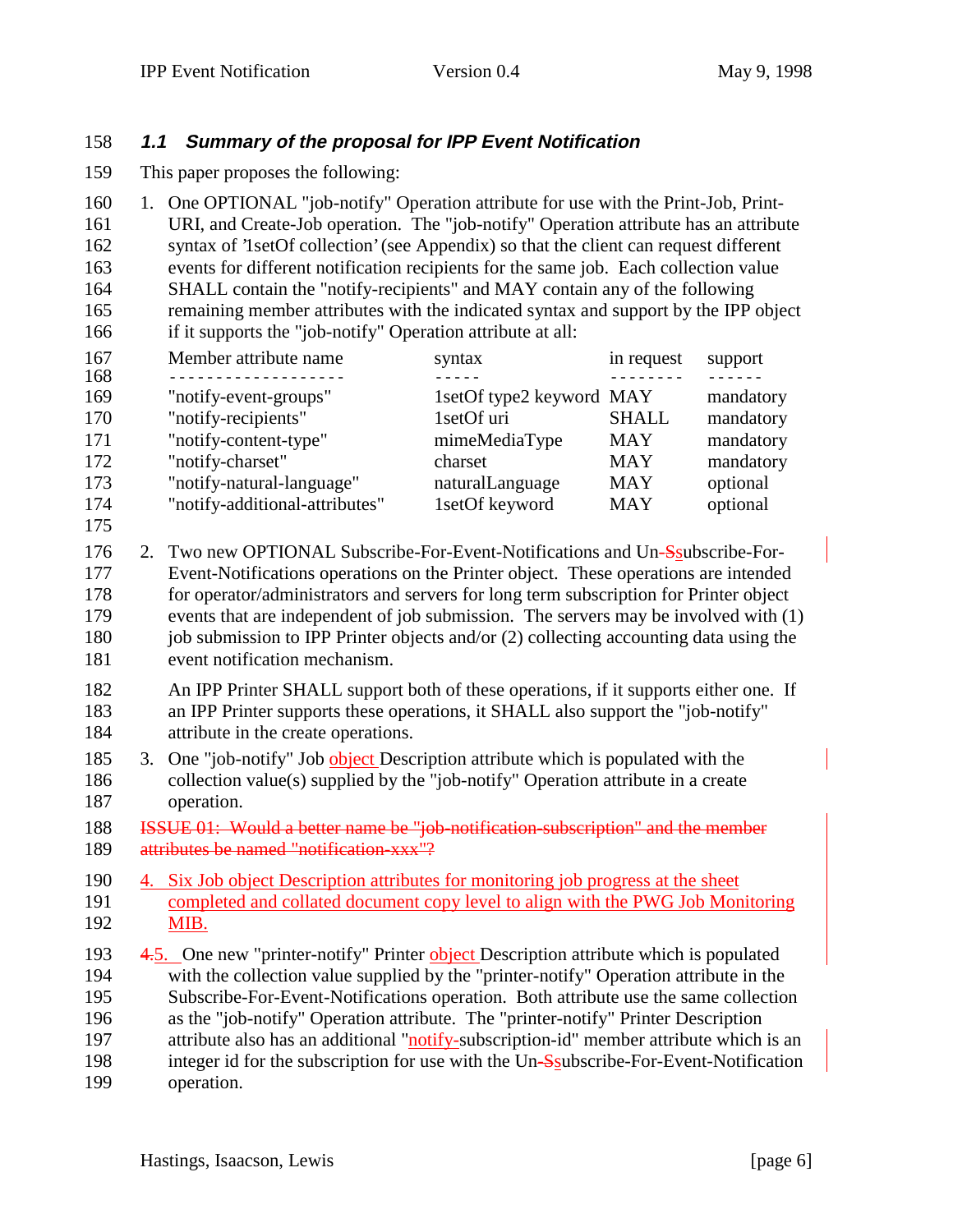|                      |  |  |  | 200 6. Six "job-xxx-supported" Printer object <b>Description</b> attributes that correspond to these |  |  |
|----------------------|--|--|--|------------------------------------------------------------------------------------------------------|--|--|
| $\sim$ $\sim$ $\sim$ |  |  |  | r e de la decenii de artista tam du cam                                                              |  |  |

- 201 six member attributes in the collection values of the "job-notify" and "printer-notify"
- 202 Operation attributes. See the IPP Model for the semantics of xxx-supported Printer 203 attributes. ISSUE 02: Would a better name be "printer-notification-subscription"?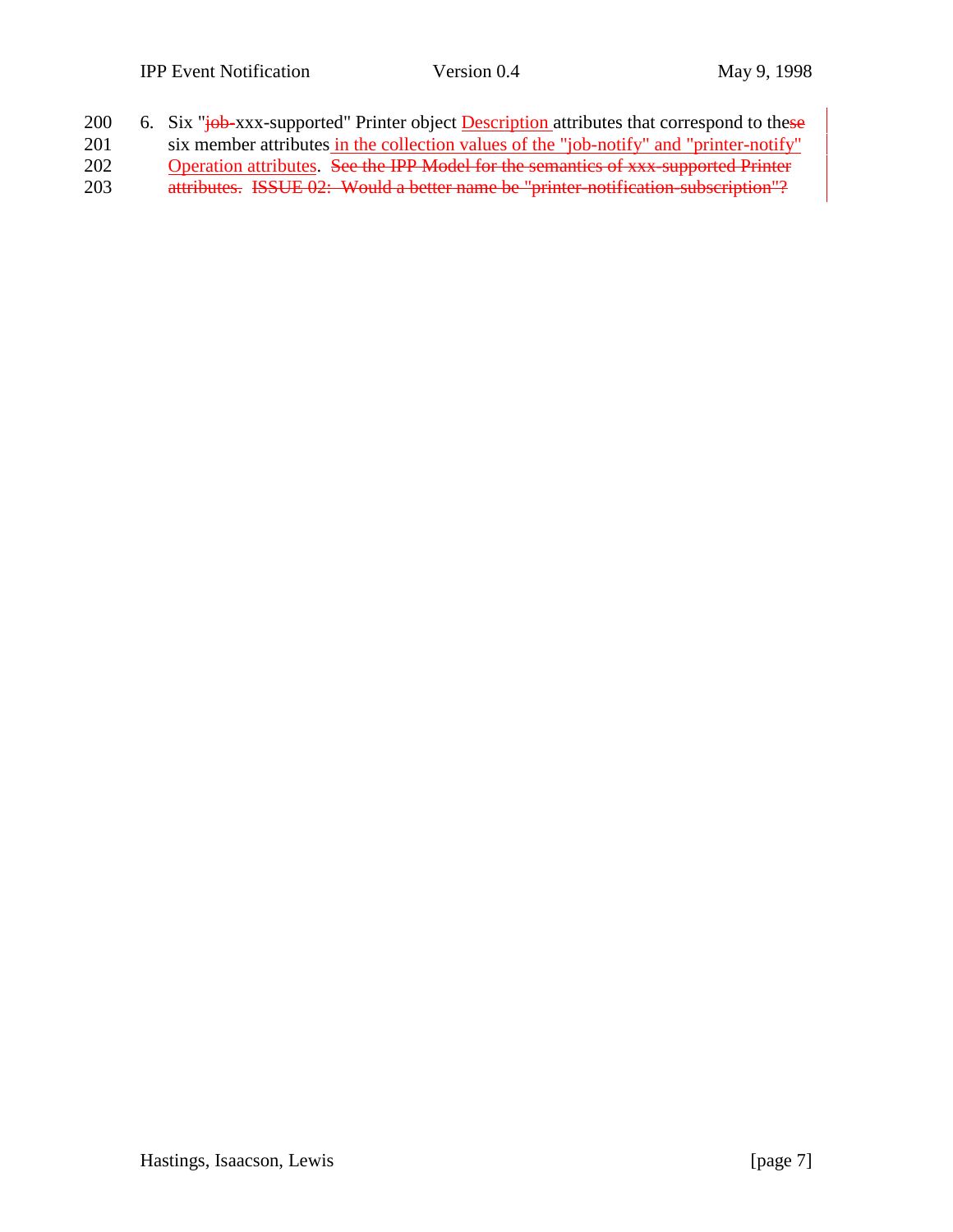## **2 Terminology**

It is necessary to define a set of terms in order to be able to clearly express the

 requirements for notification services in an IPP System. These terms are from the requirements document [req]. Cohen [cohen] has similar terminology, with some 208 differences. <del>ISSUE 03: Which terminology should we use?</del>

 ISSUE 04: Some of these terms are not used in the specification. Should we delete them?

#### *2.1* **Job Submitting End User**

A human end user who submits a print job to an IPP Printer. This person may or may not

- be within the same security domain as the Printer. This person may or may not be geographically near the printer.
- 

#### *2.2* **Job Submitting Application**

 An application (for example a batch application), acting on behalf of an end user, which submits a print job to an IPP Printer. The application may or may not be within the same security domain as the Printer. This application may or may not be geographically near

the printer.

#### *2.3* **Security Domain**

For the purposes of this discussion, the set of network components which can

 communicate without going through a proxy or firewall. A security domain may be geographically very large, for example - anyplace within IBM.COM.

#### *2.4* **IPP Client**

 The software component on the client system which implements the IPP protocol which can be either a Job Submitting End User or a Job Submitting Application.

#### *2.5* **Job Recipient**

 A human who is the ultimate consumer of the print job. In many cases this will be the same person as the Job Submitting End User, but this need not always be the case. For example, if I use IPP to print a document on a printer in a business partner's office, I am the Job Submitting End User, while the person I intend the document for in my business partner's office is the Job Recipient. Since one of the goals of IPP is to be able to print near the ultimate recipient of the printed output, we would normally expect the Job Recipient to be in the same security domain as, and geographically near the Printer. However, this may not always be the case. For example, I submit a print job across the Internet to a Kinko's print shop. I am both the Submitting end User and the Job Recipient, but I am neither near nor in the same security domain as the Printer.

#### *2.6* **Job Recipient Proxy**

 A person acting on behalf of the Job Recipient. In particular, the Job Recipient Proxy physically picks up the printed document from the Printer, if the Job Recipient cannot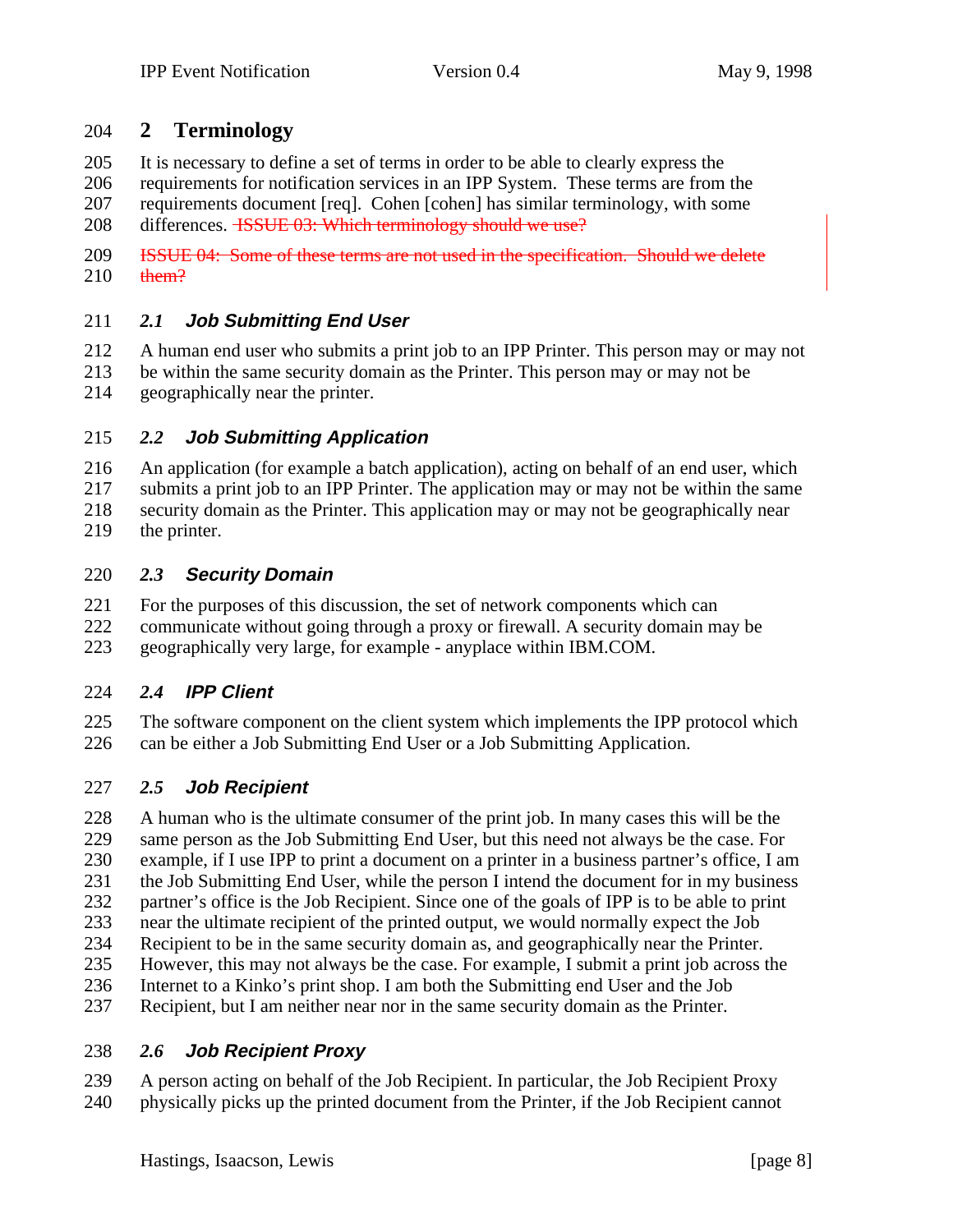perform that function. The Proxy is **by definition** geographically near and in the same

security domain as the printer. For example, I submit a print job from home to be printed

on a printer at work. I'd like my secretary to pick up the print job and put it on my desk.

In this case, I am acting as both Job Submitting End User and Job Recipient. My

245 secretary is acting as a Job Recipient Proxy. An issue that needs to be considered in the 246 notification architecture is the impact of a third party receiving many unwanted

247 notifications.

#### *2.7* **Notification Recipient Agent**

 A program which receives events on behalf of the notification recipient. The agent may take some action on behalf of the recipient, forward the notification to the recipient via some alternative means (for example, page the recipient), or queue the notification for later retrieval by the recipient.

#### *2.8* **Notification Recipient**

 Any of: Job Submitting End User, Job Submitting Application, Job Recipient, or Job Recipient Proxy or Notification Recipient Agent.

#### *2.9* **Notification Events**

257 There are Job events and Printer events. These events are characterized as being report, 258 warning, or error, depending on the severity of the event. A report event is purely informational, such as 'job-completed'. A warning event is not serious and processing continues, but a more serious event might come next. An error event is serious and either

261 the job is aborted, or the printer stops until human intervention occurs.

 A Job event is some interesting change in the Job object, such as: (1) a change in the Job object's "job-state" attribute, (2) the stacking of another sheet, reflected in the

incrementing of the job's "job-media-sheets-completed" attribute or (3) some of the

changes in the value of the job's "job-state-reasons" attribute. Not all changes in a job's

- "job-state" attribute are separate events. For example, the event 'job-received' is the
- transition from the 'unknown' state to either the 'pending' or 'pending-held' state. Not all changes in a job's other attributes are events.

 A Printer event is some interesting change in the Printer object, such as: (1) a change in the Printer object's "printer-state" attribute from 'processing' to 'stopped', (2) a change in 271 the Printer object's "printer-is-accepting-jobs" attribute, or  $3(2)$  a change certain changes

272 in the Printer object's "printer-state-reasons" attribute. A Printer event corresponds one-

to-one with the addition or removal of a row in the Printer MIB alert table, for those

274 implementations that also implement the Printer MIB [RFC-1759][prtmib] or a change in the Printer object's "printer-is-accepting-jobs" attribute.

#### *2.10* **Notification Subscription**

End users may " subscribe" for notifications of Job events and/or Printer events when

they submit a job. Operators, servers, and stand-alone applications may "subscribe for

notifications of Job events and/or Printer events directly with the IPP Printer. These

events include any of those described in the preceding section.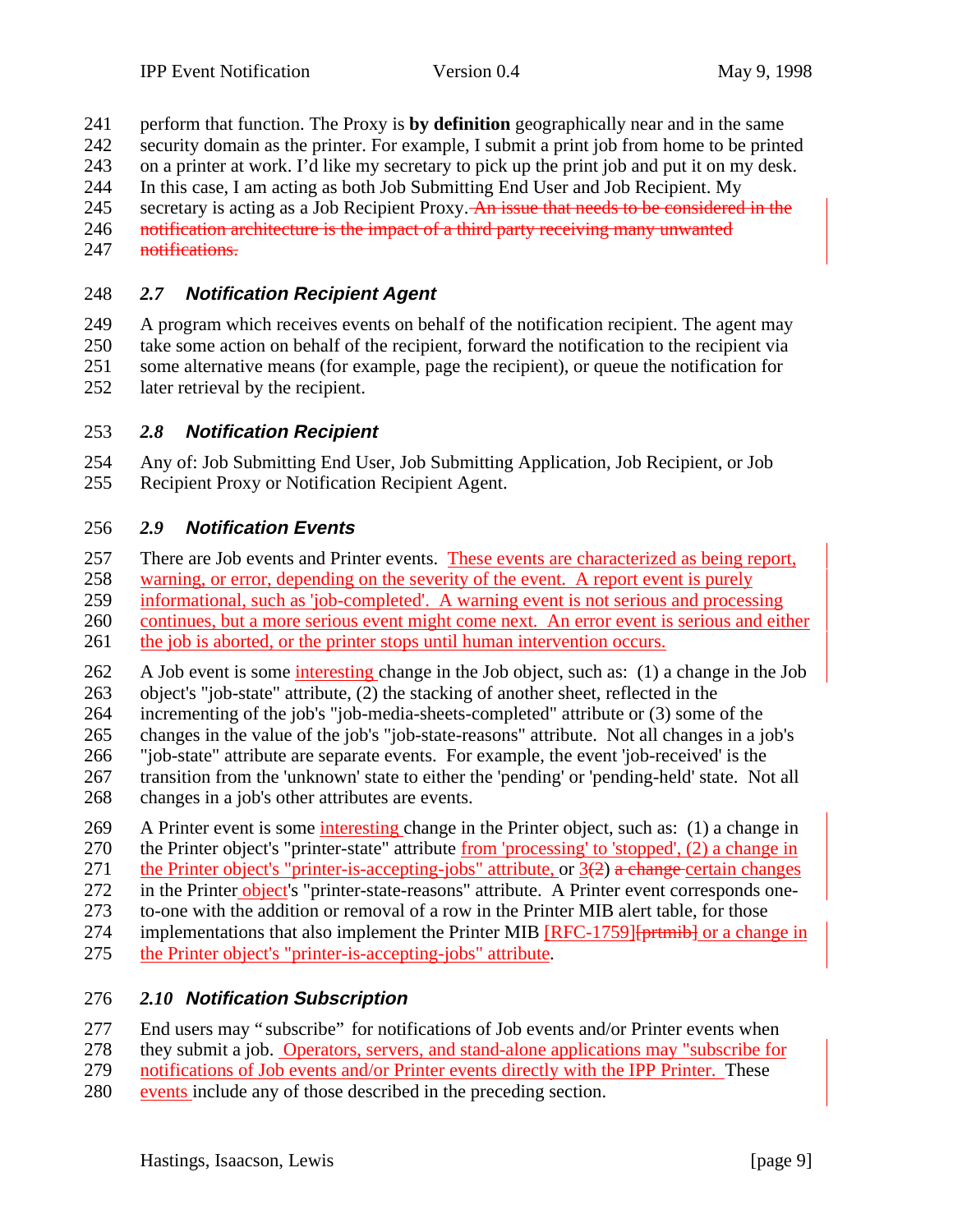#### **2.10.1 Job Submission Subscription**

- A Job Submission Subscription is a subscription submitted with a job for job events for
- that Job and/or Printer events while the job is "active" on that IPP Printer.

## **2.10.2 Printer Subscription**

- A Printer Subscription is a subscription submitted to a Printer using the Subscribe-For-
- Event-Notification operation for job events for any Job on that IPP Printer and/or Printer
- events for that IPP Printer.

## *2.11* **Event Notification Content Attributes**

- When a Job or Printer event notification is delivered to the notification-recipient, it 290 contains attributes whose values reflect the state of that Job or Printer at the time of the event, respectively. Examples of Job content attributes include:
- event, respectively. Examples of Job content attributes include:
- "number-of-intervening jobs"
- "job-impressions-completed"
- "job-state-reasons"
- Examples of Printer object content attributes include:
- "printer-state-reasons"
- "device-name"
- "alert-code"
- Note: when a Job event is sent, no Printer attributes, except the "printer-uri", are sent.
- When a Printer event is sent, no Job attributes are sent.

#### *2.12* **Immediate Notification**

- Notifications sent to the notification recipient or the notification recipient's agent in such
- a way that the notification arrives immediately , within the limits of common addressing, routing, network congestion and quality of service.

## *2.13* **Queued Notification**

 Notifications which are not necessarily sent immediately, but are queued for delivery by some intermediate network application, or for later retrieval. Email with store and forward is an example of queued notification.

## *2.14* **Notification with Reliable Delivery**

- Notifications which are delivered by a reliable, sequenced delivery of packets or
- character stream, with acknowledgment and retry, such that delivery of the notification is
- guaranteed within some reasonable time limits. For example, if the notification recipient
- has logged off and gone home for the day, an immediate notification cannot be
- guaranteed to be delivered, even when sent over a reliable transport, because there is
- nothing there to catch it. Guaranteed delivery requires both queued notification and a
- reliable transport. If delivery of the notification requires process to process
- communications, each session is managed in a reliable manner, assuring fully ordered,
- end-to-end delivery.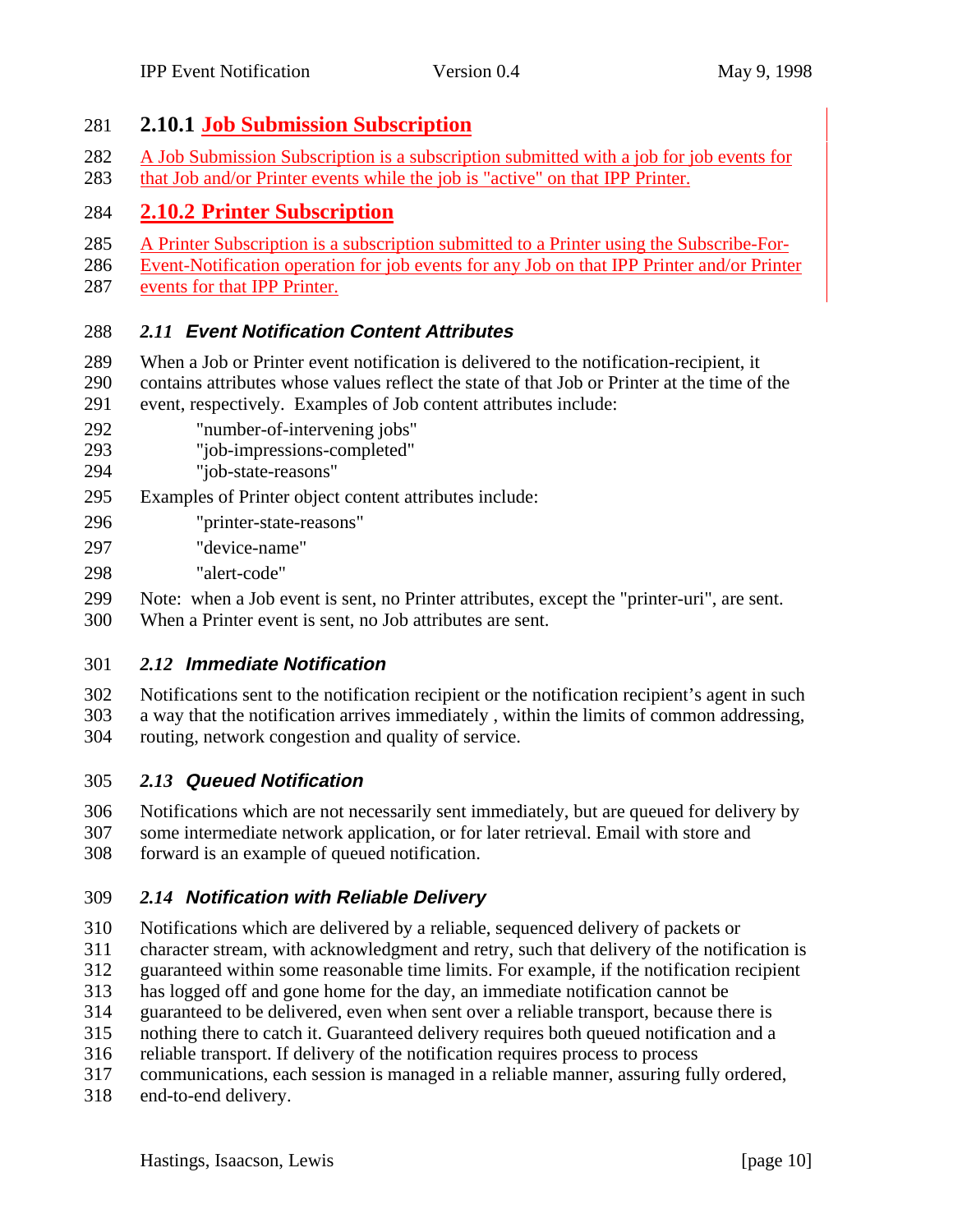#### *2.15* **Notification with Unreliable Delivery**

- Notifications are delivered via the fundamental transport address and routing framework,
- but no acknowledgment or retry is required. Process to process communications, if involved, are unconstrained.

#### *2.16* **Quality of Service**

- Some notification delivery methods may allow users to select quality of service parameters. These will depend upon the specific delivery method chosen, and may
- include parameters such as priority, security, number of retries, and the like.

#### *2.17* **Human Consumable Notification**

- Notifications which are intended to be consumed by human end users **only**. They contain no machine readable encodings of the event. Email would be an example of a Human
- consumable notification.

#### *2.18* **Machine Consumable Notification**

- Notifications which are intended for consumption by a program **only**, such as an IPP
- Client. Machine Consumable notifications may not contain human readable information.

#### *2.19* **Mixed Notification**

- A mixed notification may contain both human consumable and machine consumable
- information. Sending 'multi-part/alternative' MIME media type is mixed notification,
- since both 'text/plain' and a machine consumable content are sent.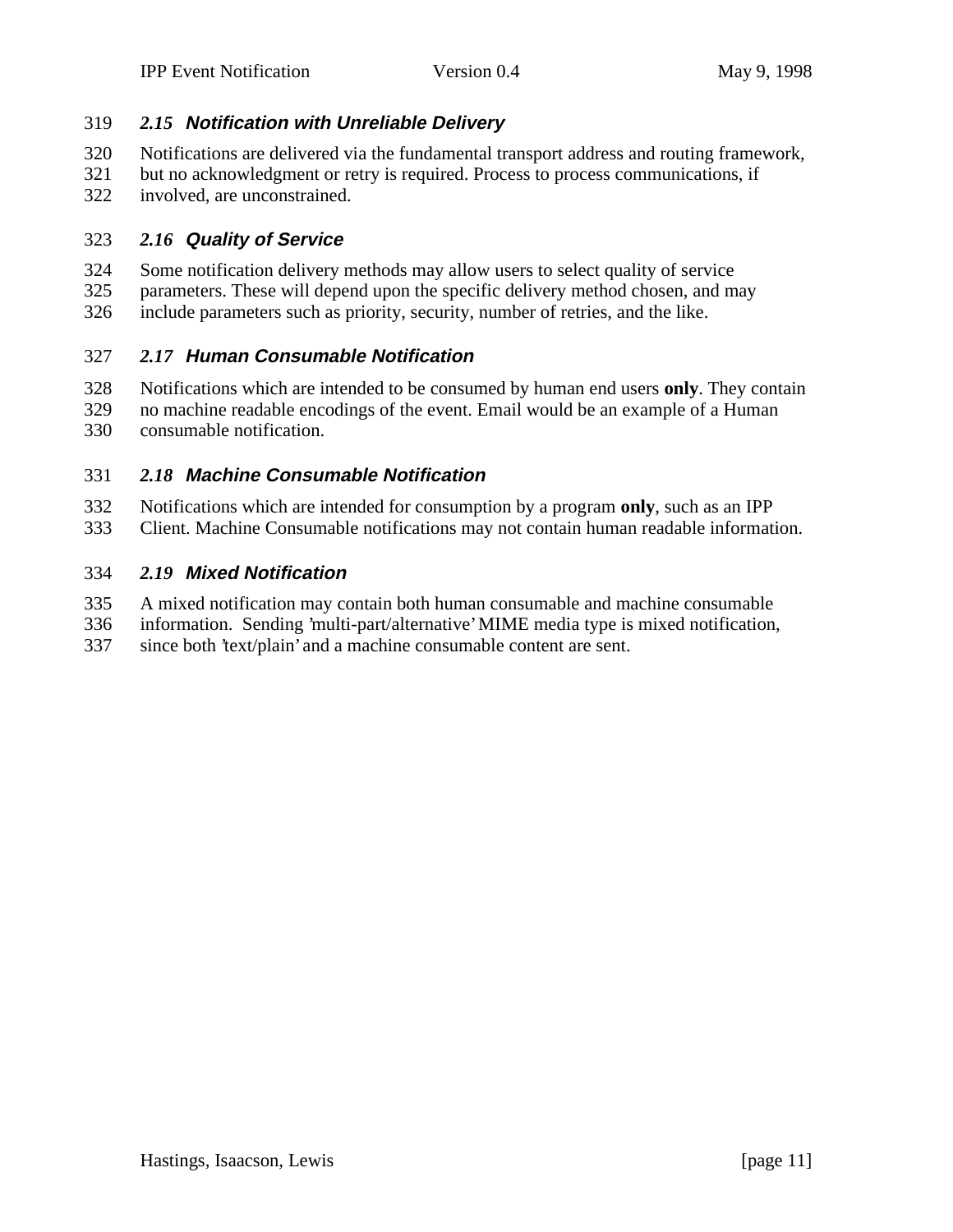# **3 Model for Job and Printer Event Notification**

339 The following pictures Figure 1 from the IPP/1.0 Model and Semantics [ipp-model]  $are$  is enhanced to show Job Submission Subscription (1) by end-user B to send notifications to notification recipients B and C and (2) using the new IPP Subscribe-For-Event-342 Notifications operations event notifications by operator client A to be sent to notification recipient A, by server D to be sent to server D, and by accounting application E to be sent 344 to notification recipient E. to (multiple) end-user notification-recipients and a system 345 operator. Legend: 347<br>348 ##### indicates a Printer object which is either embedded in an output device or is hosted in a server. The Printer object might or might not be capable of queuing/spooling.  $\frac{352}{353}$  any indicates any network protocol or direct connect, including IPP 355<br>356 356 0 <u>A</u> +----------+<br>357 / | client/ | /|\ | client/ |----IPP Subscribe-For-Notification-+ / \ | notif. | | oper-| recip. |<---job and printer--------+ | ator +----------+ event notification | | +  $|$  $362 \,$ 363 0 <u>B</u> +----------+<br>364 /|\ client/ |----IPP job submission-------># IPP # /|\ | client/ |----IPP job submission-------># IPP #<br> $365$  / \ | notif. | / \ | notif. |  $\phantom{365}$  # Printer #  $366$  end- | recip. |<---job and printer event----o# Object # end- | recip. |<---job and printer event----o# Object # user +----------+ notification / ########### / O C +----------+ + /|\ | notifi- |<br> $371$  / \ | cation | / \ | cation  $|$  <---job and printer-------+<br> $372$  end- | recipient| event notification 372 end- | recipient| event notification<br>373 user +----------+ user +----------+ 374<br>375 +----IPP Subscribe-For-Notification----+ IPP D +----------+ ########### jobs----->| server/ |----IPP job submission--># IPP # = 380 | notif. | # Printer #<br>381 other---->| recipient|<---job and printer------# Object # other---->| recipient|<---job and printer------# Object # jobs +----------+ event notification ###########  $\qquad \qquad \perp$   $\qquad \qquad \perp$  B +----------+ job and printer  $\bar{1}$  | | server/ |<--event notification---------+ | | notif. |  $\overline{\hspace{1.5cm}}$  | recipient|--IPP Subscribe-For-Notification-+ +----------+ accounting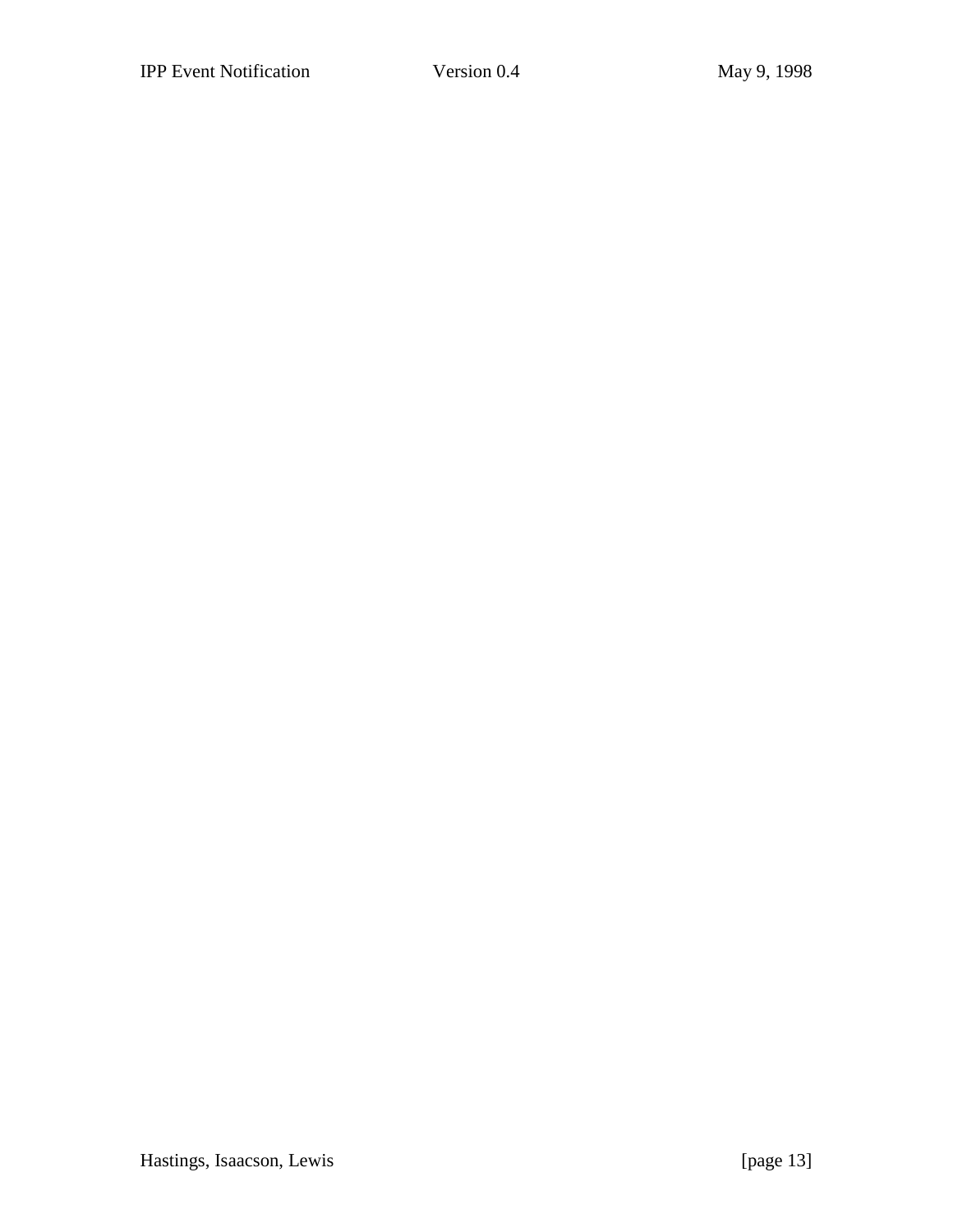391 Figure 2 shows the An-implementation option  $\frac{1}{15}$  for the IPP Printer object to forward the subscription requests received in the job submission (from B) and with Subscribe-For- Event-Notification operations (from A, D, and E) to a notification service transparently to the requester. The IPP object then passes event notifications to this notification service to 395 distribute the event notifications to the notification recipients  $(A, B, C, D, E, and F)$ . 396 0 <u>A</u> +----------+<br>397 / | | client/ /|\ | client/ |<------------------------------------------+ / \ | notif. | | oper-| recip. |----IPP Subscribe-For-Notification-+ | 400 ator +----------+<br>401 | | | v  $|v|$  O B +----------+ ########### | /|\ $\sqrt{ }$  | client/ |----IPP job submission-------># IPP # | / \ | notif. |  $\qquad$  + Printer # | end-  $|$  recip.  $|$  <---job and printer--+  $\qquad$  # Object #  $|$  user +----------+ event notification\ ########### |  $409 \t\t \times \t\t \text{subscript}$ <br> $410 \t\t \times \t\t \text{subscript}$  $410 \qquad \qquad \frac{\text{& events}}{\text{1}}$  \ | | O C +----------+ \ +----v---------+ /|\ | notifi- |<br>414 / \ | cation | <---iob and printer----------o| service |  $\ell$   $\setminus$   $\setminus$   $\setminus$  cation  $\setminus$  <---job and printer----------o $\mid$  service 415 end- | recipient | event notification +---------<br>416 user +----------+ user +----------+ 418<br>419 D +----------+ job and printer event notification | server/ |<------------------------------------------+ | notif. | | 422  $|$  recip.  $|$ ----IPP Subscribe-For-Notification-+<br>423 +----------+ +----------+ | | 424 accounting<br>425 other other v  $|v|$  jobs +----------+ ########### | ---->| server/ |----IPP job submission-------># IPP # | E | notif. |  $\qquad \qquad \qquad$  # Printer # | ---->| recip.  $|$ <---job and printer--+  $\qquad$  # Object #  $|$  IPP +----------+ event notification\ ########### |  $\frac{1}{100}$   $\frac{1}{100}$   $\frac{1}{100}$   $\frac{1}{100}$   $\frac{1}{100}$   $\frac{1}{100}$   $\frac{1}{100}$   $\frac{1}{100}$   $\frac{1}{100}$   $\frac{1}{100}$   $\frac{1}{100}$   $\frac{1}{100}$   $\frac{1}{100}$   $\frac{1}{100}$   $\frac{1}{100}$   $\frac{1}{100}$   $\frac{1}{100}$   $\frac{1}{100}$   $\frac{1$  $\frac{432}{433}$   $\frac{\text{subscribed}}{\text{& events}}$  $433 \times 434$  O F +----------+ \ +----v---------+ 436 /|\ | notifi- |<br>437 / \ | cation |<- / | cation | <---job and printer------------| service<br>438 end- | recipient| event notification +-------------- end- | recipient| event notification +--------------+ user +----------+ **Figure 2 - Model with Transparent Notification Service**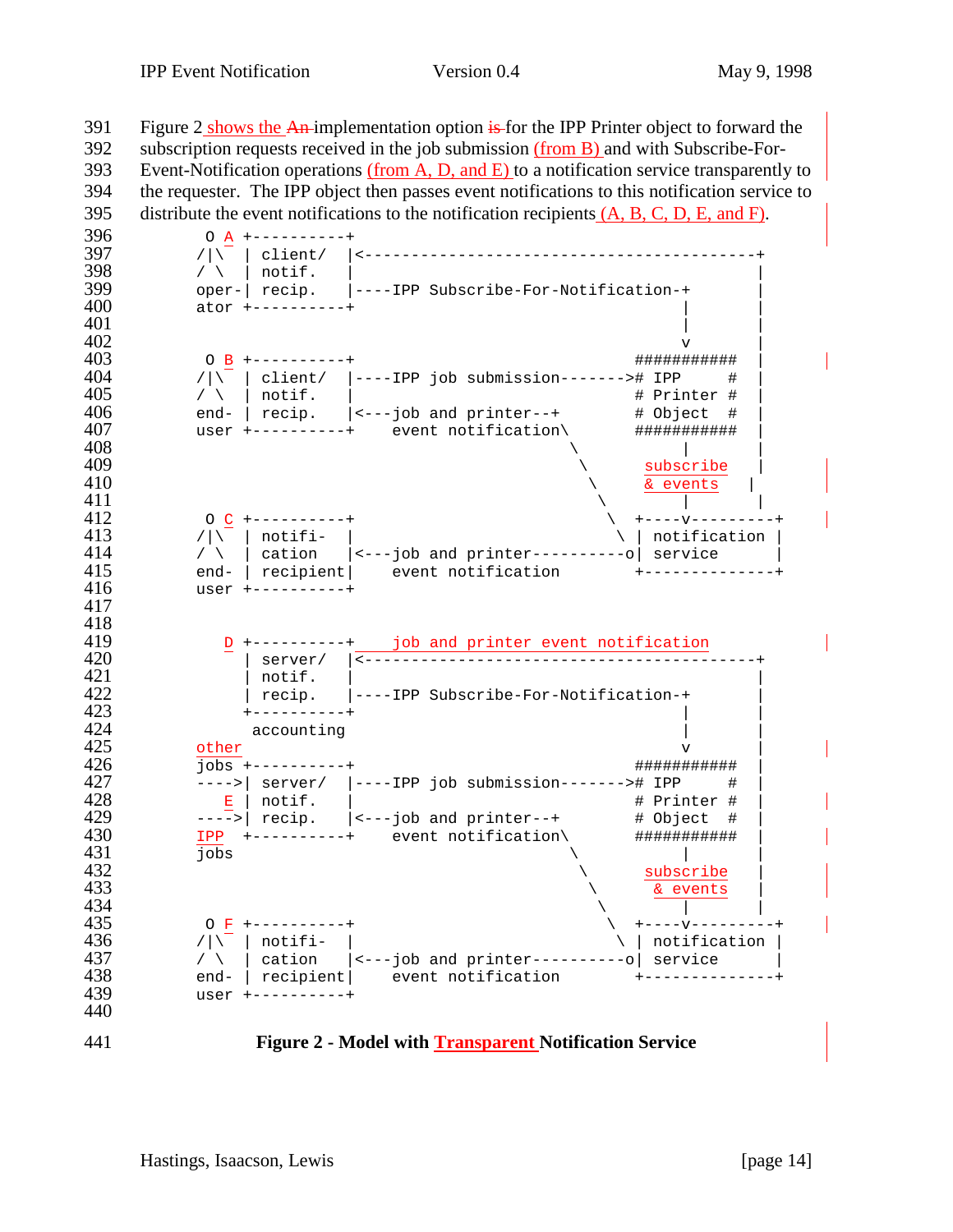# **4 Subscription for event notification**

This section describes the mechanisms for subscribing for event notification.

#### **4.1 Subscription as part of job submission**

 Subscription for event notifications is accomplished via IPP for end-user and server-to- device notifications related to the jobs being submitted. This proposal includes specifics for these types of subscriptions. Here the subscription information is submitted with the job and an implementation SHALL store the information with the Job object so that it may be queried with the Get-Job-Attributes operation.

- As an implementation option, an implementation MAY employ an event notification
- service to keep the event notification subscription information and to actually deliver the
- event notifications. In this case, the IPP object passes each event as it occurs to the event notification service for event notification delivery to the notification recipients for which
- the Printer object had previously forwarded event notification subscriptions.
- When the IPP Printer removes the job from the system, the subscription is automatically
- removed with such an implementation. If the IPP Printer object implementation uses a
- 457 notification server, then the IPP object will have to **un-sunsubscribe** with that notification
- server when the job completes.

#### **4.2 Subscription independent of job submission**

- 460 Subscription by servers that control IPP Printers and by  $3<sup>rd</sup>$  party accounting or job
- monitoring applications, which are independent of job submissions, is accomplished by
- using the Subscribe-For-Event-Notification operation. In these cases, the subscription is
- 463 in force, until the server or application performs an Un-SUnsubscribe-For-Event-
- Notifications operation.

#### **4.3 Semantics of Subscriptions**

- This sub-section summarizes the semantics of event notification subscriptions.
- ISSUE 06: Ok if the semantics is duplicated here in the spec?
- 1.Job Events are changes in a Job object. Printer Events are changes in the Printer object.
- $\frac{2.1}{2.1}$ . Any subscription can contain either Job Events or Printer Events or both.
- $470\qquad \frac{3.2}{1}$ . Subscriptions can be sent to the IPP Printer object either by being included in a
- create operation when the job is submitted (called "Job Submission Subscriptions") or 472 by being sent in a separate subscription using the Subscribert-For-Event-
- Notifications operation (called "Printer Subscriptions).
- 474  $\quad$  4.3. For "Job Submission Subscriptions", the subscription is only valid while the job is 475 "<del>on the sceneactive"</del>. The job is "active" while it is in the 'pending', 'processing', and
- 'processing-stopped' states. The job ceases to be active when it enters the 'pending-
- 477 held' state or <del>on the scene from the time the IPP Job object is created and enters either</del>
- 478 the 'pending' or 'held' states until the time it is "done" and enters any of the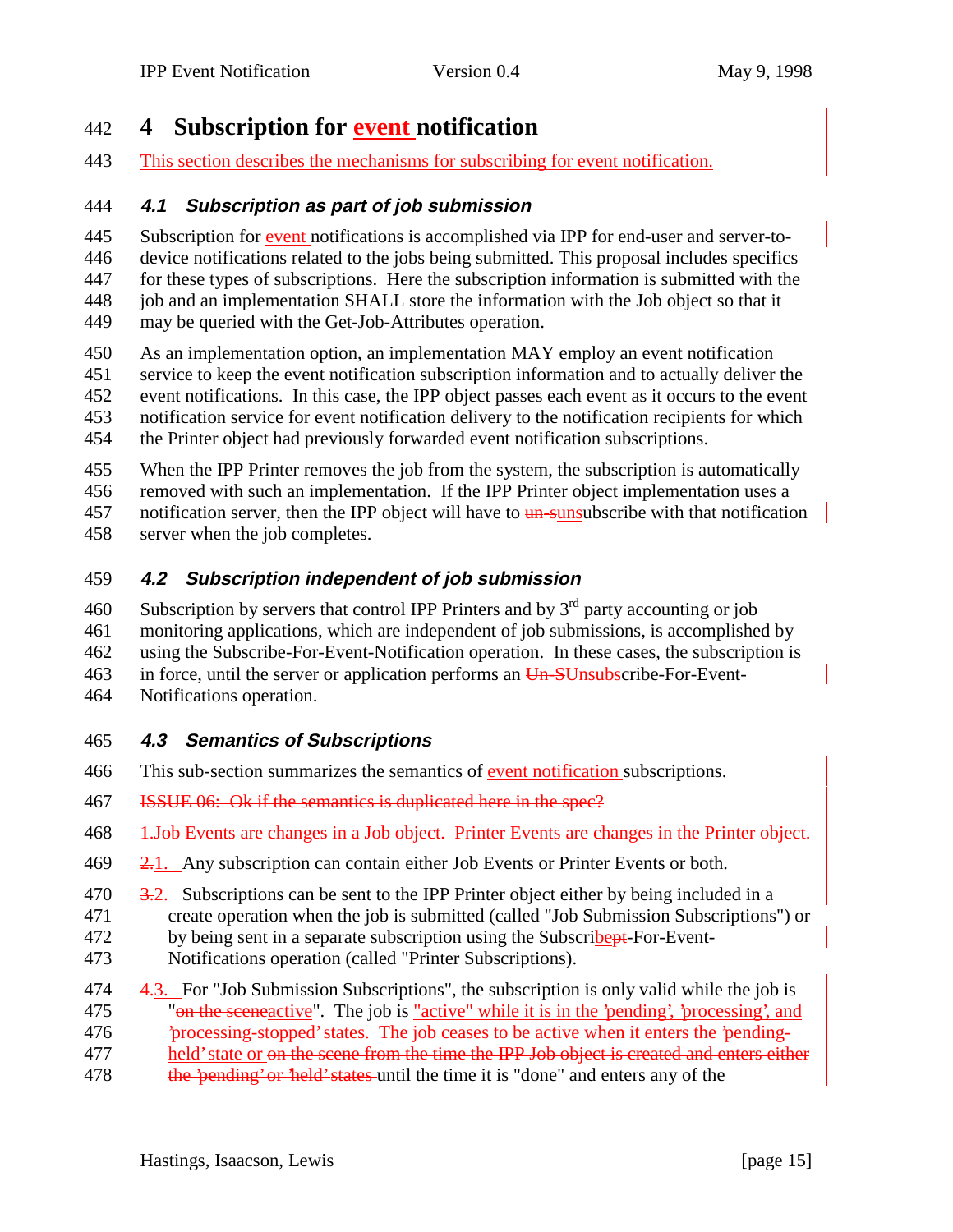- 'completed', 'canceled', or 'aborted' states. When the job is released from the 'pending-held' state, it becomes active again.
- 481  $\frac{5.4}{10.5}$  For "Printer Subscriptions", the subscription is valid until it is explicitly  $\frac{1}{2}$ 482 sunsubscribed with an Un-SUnsubscribe-For-Event-Notifications operation.
- 6.5. Job Events in a "Job Submission Subscription" ONLY apply to "this job" (the Job object created because of the job create operation).
- $7.6$ . Job Events in a "Printer Subscription" apply to ALL jobs contained in the IPP Printer object.
- 487 8.7. Subscriptions indicate the delivery method and destination for each set of events being subscribed to. For example, an application may submit a job with a "Job Submission Subscription" indicating that some events should be sent back to it (using some new HTTP based event delivery mechanism using it own address), some events should be sent to a 3rd party accounting/monitoring application (using the same
- HTTP based event delivery mechanism but with the address of the 3rd party app, not
- its own address), and finally that some events should be sent to a 3rd party human
- being (using email and the email address of that human being).
- Implemented another way, the 3rd party accounting/management app could subscribe
- 496 to all job events using a persistent (until un-sunsubscribed) "Printer Subscription"
- indicating its own address as the address for delivery of events.
- 498  $9.8$ . Once a job is submitted, no Any subscription (neither a "Job Submission Subscription" nor a "Printer Subscription" is allowed for subsequently subscribing
- Job Events to thisa specific (named or otherwise identified) Job only.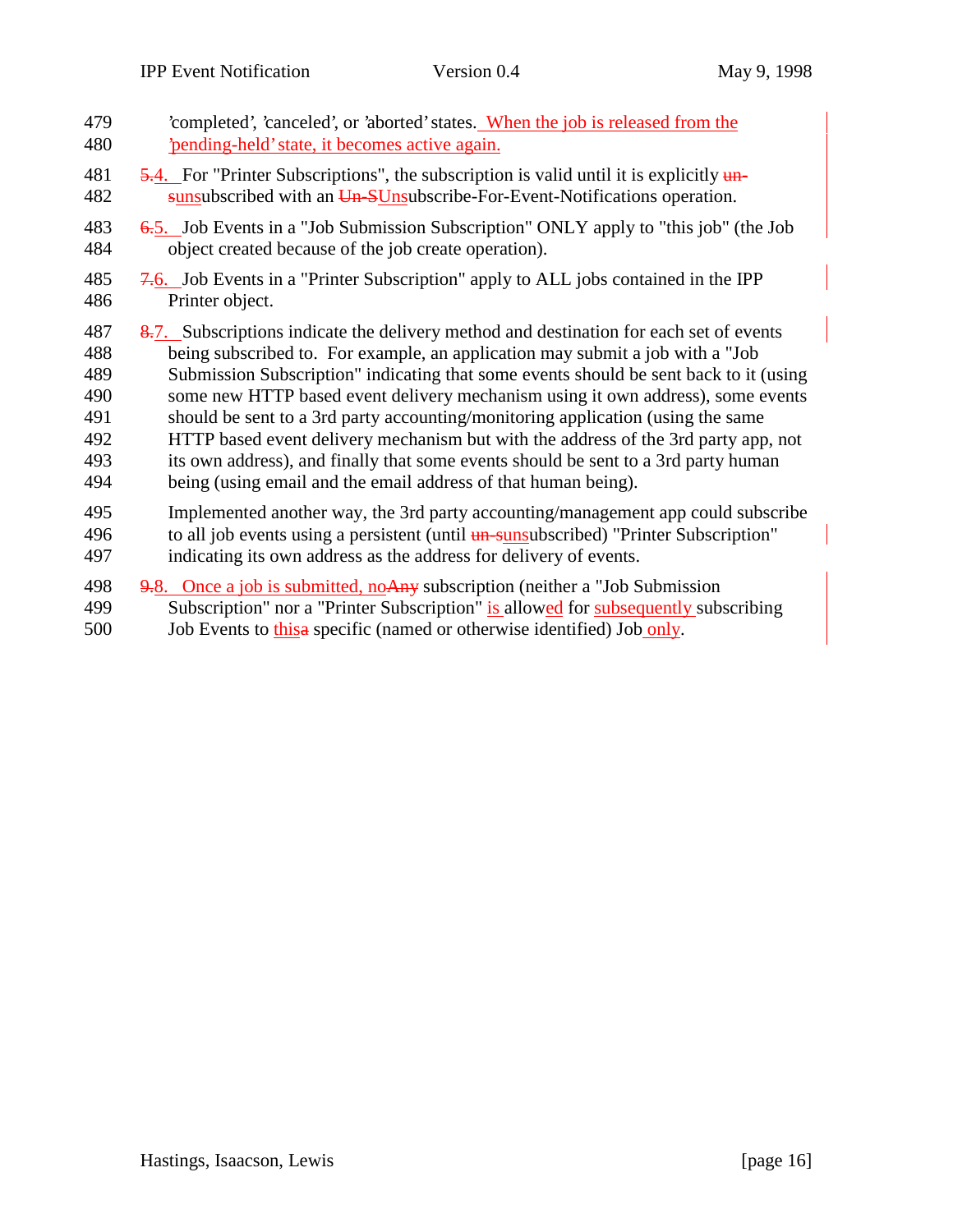# **5 New Operation attribute for the create operations**

 This section specifies the single "job-notify" Operation attribute that supplies one or more Job Submission Notification Subscriptions as part of a job create operation.

#### **5.1 job-notify (1setOf collection (1023))**

 The client OPTIONALLY supplies this Operation attribute as a *collection* attribute as part of the Validate-Job, Print-Job, Print-URI, and Create-Job operations. The Printer object OPTIONALLY supports this Operation attribute as part of the Validate-Job, Print- Job, Print-URI, and Create-Job operations. If the Printer object supports this attribute for any of these create operations, it MUST support it for all of these create operations that it supports.

The "job-notify" Operation attribute specifies the Job Submission Notification

Subscription that starts when the job is created and ends when the job completes (enters

the 'completed', 'aborted', or 'canceled' job states). The subscription may request Job

Events and/or Printer Events. The Job Events SHALL apply only to changes in this job

(the one being created), while the Printer Events apply to all job. (Note: The Job Events

 requested with the Subscribe-For-Event-Notifications operation SHALL apply to all jobs, just as for Printer Events).

## **5.1.1 Notification collection value**

The value of this attribute is one or more collection values. Each collection value

 SHALL contain a "notify-recipients" member attribute and MAY contain any of the remaining following *member* attributes with the indicated syntax:

| 522 | Member attribute name          | syntax                   | in request   | support   |
|-----|--------------------------------|--------------------------|--------------|-----------|
| 523 |                                |                          |              |           |
| 524 | "notify-event-groups"          | 1setOf type2 keyword MAY |              | mandatory |
| 525 | "notify-recipients"            | 1setOf uri               | <b>SHALL</b> | mandatory |
| 526 | "notify-content-type"          | mimeMediaType            | <b>MAY</b>   | mandatory |
| 527 | "notify-charset"               | charset                  | <b>MAY</b>   | mandatory |
| 528 | "notify-natural-language"      | naturalLanguage          | <b>MAY</b>   | optional  |
| 529 | "notify-additional-attributes" | 1setOf keyword           | <b>MAY</b>   | optional  |

 The "support" column indicates the support required by the IPP object if it supports the "job-notify" Operation attribute at all.

 If the client supplies this Operation attribute, but the number of octets in any collection value exceeds 1023 octets, the Printer object SHALL reject the request and return the 'client-error-bad-request' status code, since the syntax is not correct.

If the client supplies this Operation attribute, but does not supply the "notify-recipients"

member attribute as one of the attributes in (each) collection value, the Printer object

- SHALL reject the request and return the 'client-error-bad-request' status code, since the syntax is not correct.
- If the client supplies this Operation attribute (like the "job-k-octets", "job-impressions",
- and "job-media-sheets" Operation attributes, see [ipp-model]), but the Printer object does
- not support the "job-notify" Operation attribute, the Printer object SHALL ignore the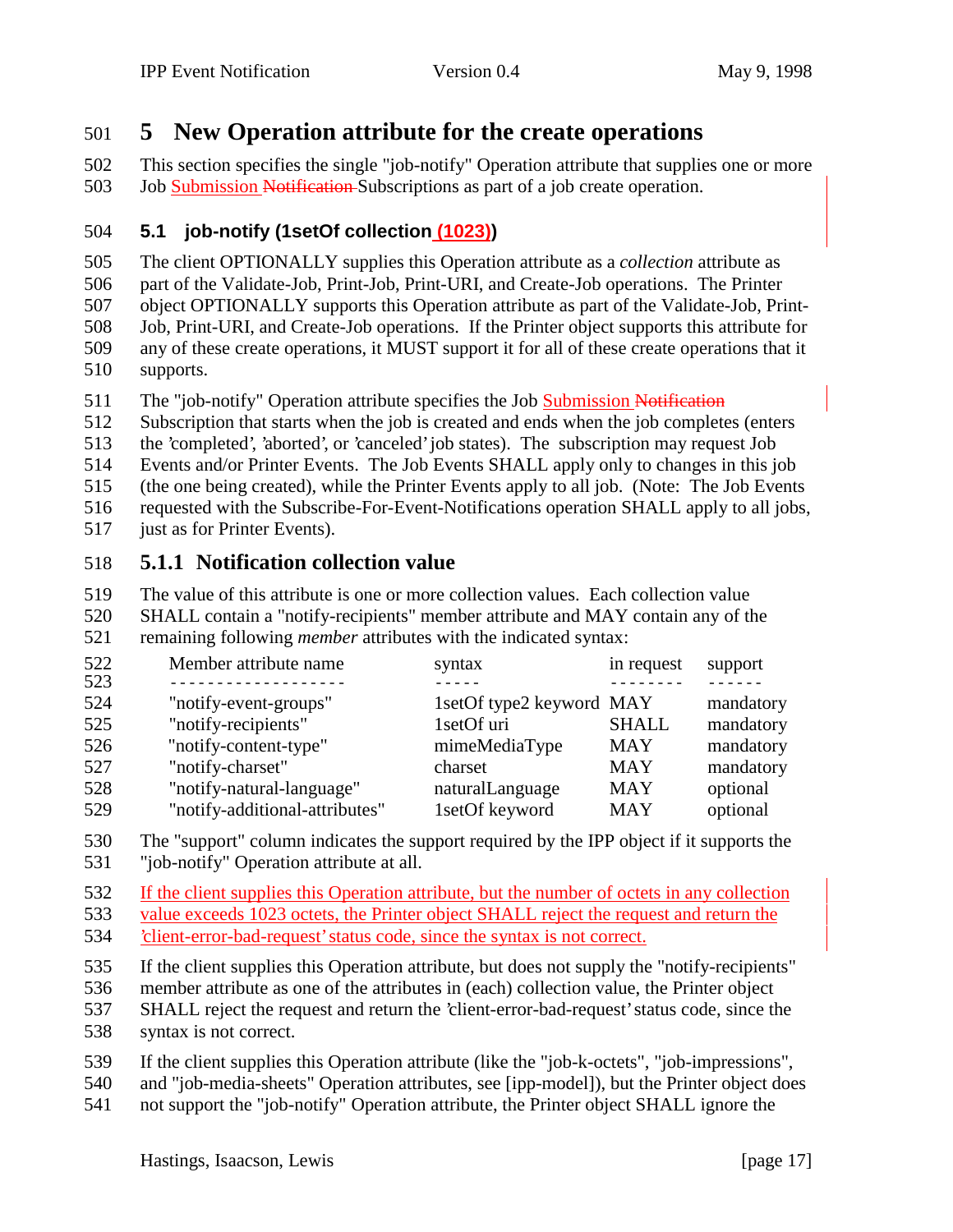- "job-notify" attribute and copy it to the Unsupported Attribute group with the out-of-band value of 'not-supported'.
- If the client supplies the "job-notify" Operation attribute and the Printer object supports
- the "job-notify" Operation attribute, the collection value(s) of the attribute are used to
- populate the job object's "job-notify" Job Description attribute (see section 8) according to the following conditions:
- If the values of the member attributes are within the range of the corresponding Printer object's "xxx-supported" attributes (see section 8), the Printer object SHALL use the collection value(s) to populate the job object's "job-notify" Job Description attribute.
- If some of the member attributes are not supported, i.e., the corresponding Printer
- object's xxx-supported" attributes (see section 8) do not exist, the Printer object SHALL copy such member attributes to the Unsupported Attributes response
- group with the out-of-band value of 'not-supported', copy the remaining (supported) member attributes to the job object's "job-notify" Job Description
- attribute, accept the request, and return the 'successful-ok-ignored-or-substituted-attributes' status code.
- If some of the member attribute values are outside the range of the corresponding
- Printer object's "xxx-supported" attributes (see section 8), the Printer object SHALL copy such member attributes and their values to the Unsupported
- Attributes response group, substitute or ignore the supplied values, copy the
- remaining (supported) member attribute values to the job object's "job-notify" Job Description attribute, accept the request, and return the 'successful-ok-ignored-or-substituted-attributes' status code.
- The following attributes are defined for use in one or more collection values of the "job-notify" Operation attribute in the create operation:

## **5.1.2 notify-event-groups (1setOf type2 keyword)**

- The client OPTIONALLY supplies this attribute as a member of the "job-notify" Operation attribute. The Printer object SHALL support this attribute if it supports the "job-notify" Operation attribute. This attribute specifies one or more Job event groups and/or Printer event groups for which the IPP client desires some sort of notification to be sent to one or more notification recipients that the client supplies in the same "job-notify"
- collection value in the create request for this job.
- Each event is assigned a keyword value (see section 5.1.2.2). Each of the events is
- assigned to one or more of the standard event groups. Each standard group is also
- assigned a keyword (see section 5.1.2.1), in order to simplify (1) client subscription for
- the events supplied by the client and (2) event filtering by the notification mechanism.
- **ISSUE 07:** Should a requester be able to supply either event group names and/or specific
- 580 event keywords, or is it ok to require only event group names?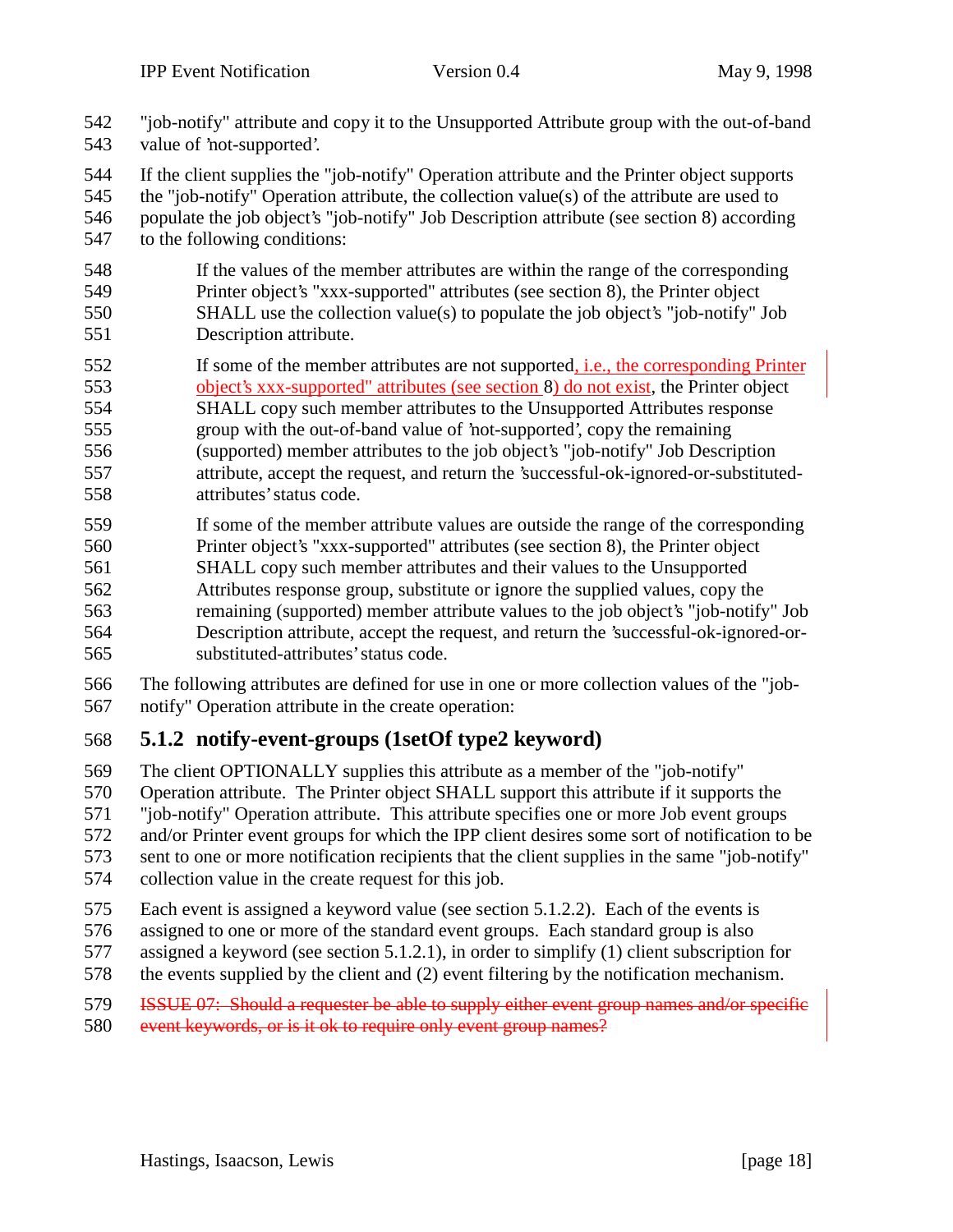# 581 **5.1.2.1 Notification Groups**

 This section defines the event groups that a client may subscribe for in the create operation. These event group keywords (not the actual event keywords themselves) are passed as attribute values in the "notify-event-groups" Operation attribute in the create request. There are Job event groups and Printer event groups. An IPP object SHALL support the followingall event groups: 'none', 'all-job-events', job-completion', 'all-printer- events', and 'printer-errors'. Support of all of the events in a group is not required. ISSUE 08: Ok if all groups are required for conformance?

589 Standard event group values are:

| 590 | none: (MANDATORY) no notifications of any events. This value is useful to               |
|-----|-----------------------------------------------------------------------------------------|
| 591 | prevent notifications when the client has default notification attributes configured.   |
| 592 | 'all-job-events': (MANDATORY) any job events.                                           |
| 593 | ISSUE 09: Ok if I split 'all' into two, now that we have both kinds?                    |
| 594 | job-delivery'state-changes': any of the following report events which, in general,      |
| 595 | pertain to the progress of delivering the job to the Printer are state changes while    |
| 596 | the job is 'active':                                                                    |
| 597 | 'job-received', 'job-held', 'job-released', 'job-started-processing'                    |
| 598 | job-progress': any of the following report events which, in general, pertain to the     |
| 599 | progress of pending or actually interpreting, marking, finishing or otherwise           |
| 600 | processing the job by the Printer object:                                               |
| 601 | 'job-held', 'job-released', 'sheet-completed', 'collated-copy-completed'                |
| 602 | job-warnings': any of the following warning events which do not abort the job and       |
| 603 | do not require human intervention, such as the interpreter encountering a request       |
| 604 | for a missing font, but for which it is able to perform font substitution:              |
| 605 | 'job-warning'                                                                           |
| 606 | Any device warnings, such as 'toner-low', SHALL be 'printer-warnings', NOT              |
| 607 | 'job-warnings'.                                                                         |
| 608 | "job-errors": any of the following error events which stop that job from further        |
| 609 | processing:                                                                             |
| 610 | 'job-aborted'                                                                           |
| 611 | Any device errors, such as 'toner-out', SHALL be 'printer-errors', not                  |
| 612 | 'job-errors'                                                                            |
| 613 | NOTE: the 'job-aborted' error event is in both the 'job-errors' group and the 'job-     |
| 614 | completion' group, because it is both an error event and also indicates that the job    |
| 615 | has finished.                                                                           |
| 616 | 'job-completion': (MANDATORY) any of the following events which, in general,            |
| 617 | pertain to ways that a job can end:                                                     |
| 618 | 'job-completed', 'job-aborted', 'job-canceled'                                          |
| 619 |                                                                                         |
| 620 | 'all-printer-events': (MANDATORY) any printer events.                                   |
| 621 | 'printer-reports': any Printer object or device report event that are informational, as |
| 622 | opposed to warnings or errors. Printer MIB events that fall in this report group        |
| 623 | included the alertRemovalOfBinaryChangeEntry(1801) alert that indicates that a          |
|     |                                                                                         |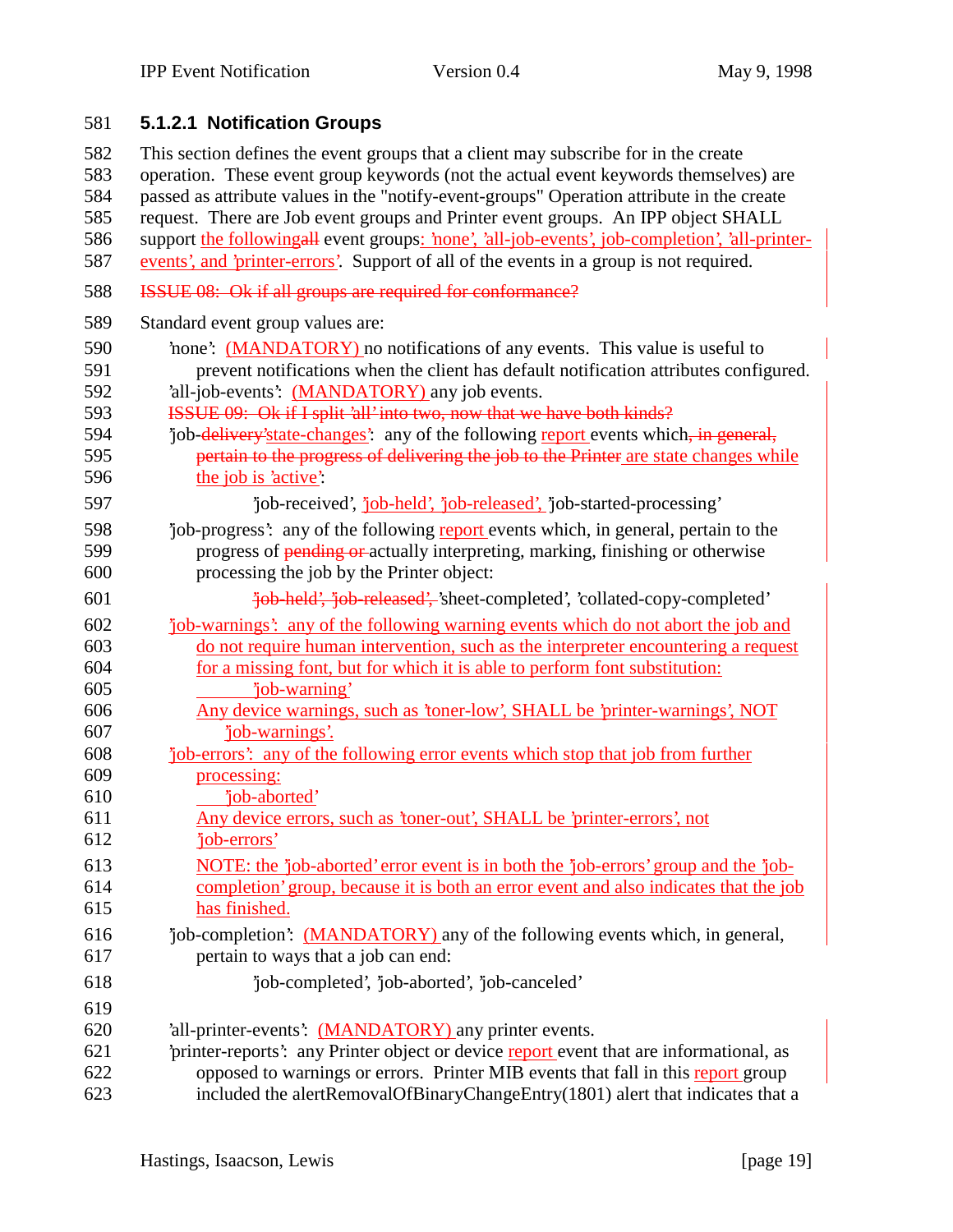| 624<br>625<br>626 | binary change event entry row has been removed from the Alert Table and any<br>event with the prtAlertSeverityLevel value set to noInterventionRequired(7)<br>[draft-prtmib]. See section 9.3. Standard events in this group are: |
|-------------------|-----------------------------------------------------------------------------------------------------------------------------------------------------------------------------------------------------------------------------------|
| 627               | 'printer-report', 'printer-accepting-jobs', 'printer-not-accepting-jobs'                                                                                                                                                          |
| 628               | 'printer-warnings': any Printer object or device event that are warnings, i.e., non-                                                                                                                                              |
| 629               | critical alert where the Printer object's "printer-state" attribute remains in the                                                                                                                                                |
| 630               | processing' state and the device(s) continue to operate. However, if there is not                                                                                                                                                 |
| 631               | human intervention soon, the device will stop. Standard events in this group are:                                                                                                                                                 |
| 632               | 'printer-warning'                                                                                                                                                                                                                 |
| 633               | Examples of the 'printer-warning' event include:                                                                                                                                                                                  |
| 634               | inputMediaSupplyLow(807) paper-low and                                                                                                                                                                                            |
| 635               | markerTonerAlmostEmpty(1104)toner-low prtAlertCode. See section 9.3.                                                                                                                                                              |
| 636               | Warning events may be either binary or unary [see draft-prt-mib]. A binary event                                                                                                                                                  |
| 637               | is one in which a second event terminates the warning. Examples include: paper                                                                                                                                                    |
| 638<br>639        | low and toner low. A unary event is one in which there is not a second event that<br>terminates the warning. If an IPP Printer is controlling more than one device and                                                            |
| 640               | one of the devices stops, then the IPP Printer SHALL generate either a warning                                                                                                                                                    |
| 641               | event or an error event, depending on implementation and cite policy.                                                                                                                                                             |
| 642               | ISSUE 10: What if a Printer object controls several devices and one of them stops. The                                                                                                                                            |
| 643               | "printer-state" remains in 'processing', but it should be a Printer error, since some                                                                                                                                             |
| 644               | device stopped.                                                                                                                                                                                                                   |
| 645               | 'printer-errors': (MANDATORY) any Printer object or device event that is an errors,                                                                                                                                               |
| 646               | i.e., critical alert where the Printer object's "printer-state" attribute changes to                                                                                                                                              |
| 647               | 'stopped' or (at least one of) the devices stop (even though other devices that the                                                                                                                                               |
| 648               | Printer object controls, continue to operate). Standard events in this group are:                                                                                                                                                 |
| 649               | 'printer-error'                                                                                                                                                                                                                   |
| 650               | Examples of the 'printer-error' event include: jammed(8) and                                                                                                                                                                      |
| 651               | markerTonerEmpty(1101) prtAlertCode. See section 9.3.                                                                                                                                                                             |
| 652               | Note: The 'job-warnings', 'printer-warnings', and 'printer-errors' event groups each have a                                                                                                                                       |
| 653               | corresponding 'job-warning', 'printer-warning', and 'printer-error' event (singular),                                                                                                                                             |
| 654               | respectively.                                                                                                                                                                                                                     |
| 655               | Implementers MAY add additional events to a group. Therefore, notification recipients                                                                                                                                             |
| 656               | SHOULD check the event that is sent in the notification content (see section 6) to make                                                                                                                                           |
| 657               | sure that it is an event that is wanted. Implementors SHOULD NOT add new groups, lest                                                                                                                                             |
| 658               | interoperability will be lessened.                                                                                                                                                                                                |
| 659               | In a create request, if the client supplies 'none' along with any other combination of                                                                                                                                            |
| 660               | values, it is the same as if only that other set of values had been supplied (i.e., the 'none'                                                                                                                                    |
| 661               | value has no affect). If the client supplies 'all' along with any other combination of                                                                                                                                            |
| 662               | values, it is the same as if only 'all' had been supplied (i.e., the 'all' value subsumes all                                                                                                                                     |
| 663               | other values).                                                                                                                                                                                                                    |
| 664               | Note: the group 'job-progress' is intended for those who wish to receive more frequent,                                                                                                                                           |
| 665               | "real-time" progress notifications on a page and copy boundary basis. This is why 'job-                                                                                                                                           |
| 666               | started-printing' is in the 'delivery' 'job-state-change' group, rather than the 'progress'                                                                                                                                       |
| 667               | group, for example. An application which was interested in less granular milestones of                                                                                                                                            |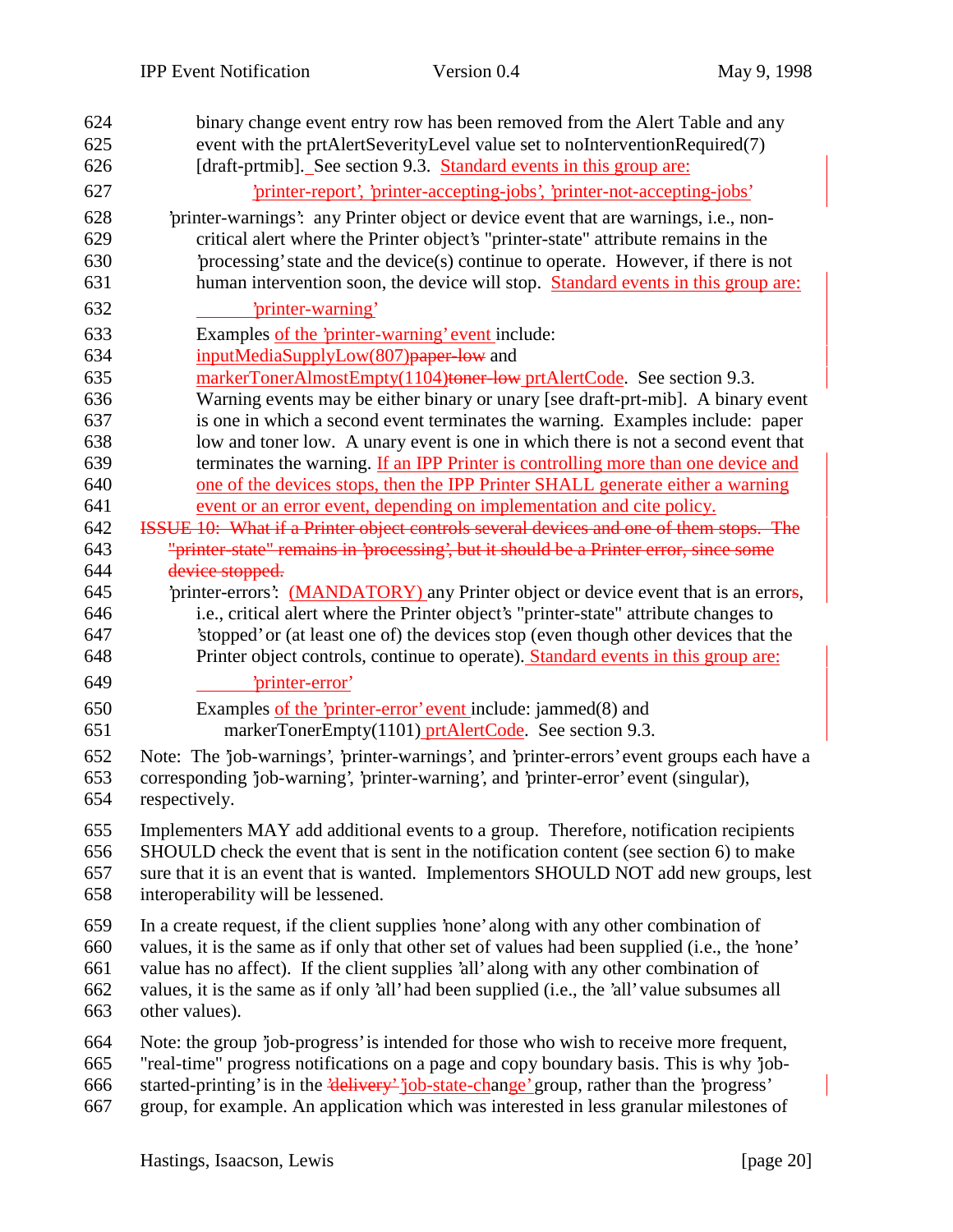print job progress would likely subscribe for 'job-completion' and 'printer-errors' event

 groups (only). **5.1.2.2 Notification Events** This section defines the notification events. Each event is a member of one or more event groups. Each event is categorized as being a report event, warning event, or error event. See section 2.9. When an event occurs, the event keyword, not the event group, is included in the notification content (see section 9.1.2). The standard event values are: Job object events: 'job-received': when the Printer object accepts the job (i.e., when the job is created entering the 'pending' or 'pending-held' [JMP 'pendingHeld' states] [JMP: issued by the agent when the agent creates a row in the MIB for that job.] 'job-started-processing': the Printer starts processing the Job (i.e., when the job leaves the 'pending' state and enters the 'processing' state). 'sheet-completed': when each sheet in the job is completed (i.e., stacked in the output bin). 'collated-copy-completed': when each document copy in the job is completed (i.e., last sheet of a collated copy is stacked in an output bin) 'job-held': when the job enters the 'pending-held' (JMP pendingHeld) state (using some protocol operation not defined in IPP/1.0, but perhaps in another protocol or added as an extension), or the system or device holds the job because of some requirement that cannot be met and other jobs could be processed, if there are any. 'job-released': when the job leaves the 'pending-held' (JMP pendingHeld) state entering the 'pending' or 'processing' states due to the user, operator, or system releasing the held job (using some protocol operation not defined in IPP/1.0, but perhaps in another protocol or added as an extension). 'job-warning': when the job encounters a warning. See the definition of the 'job- warnings' event group. 696 'job-error': when the job-encounters a problem (i.e., when the job-leaves the 'processing' state and enters the 'processing-stopped' state) 'job-completed': when the job completes processing (with or without errors or warnings) and enters the 'completed' state. 'job-aborted': when the job was aborted by the system while in the 'processing' or 'processing-stopped' state, due to some encountered problem that cannot be remedied by human intervention. 'job-canceled': when the job was canceled by the user or operator using the Cancel- Job operation while the job was in any state . Printer object events: 'printer-report': when the Printer issues a non-warning and non-error. 'printer-accepting-jobs': when the Printer is powered up and the Printer object's "printer-is-accepting-jobs" attribute is 'true' or when the Printer object's "printer-is-accepting-jobs" is changed from 'false' to 'true'.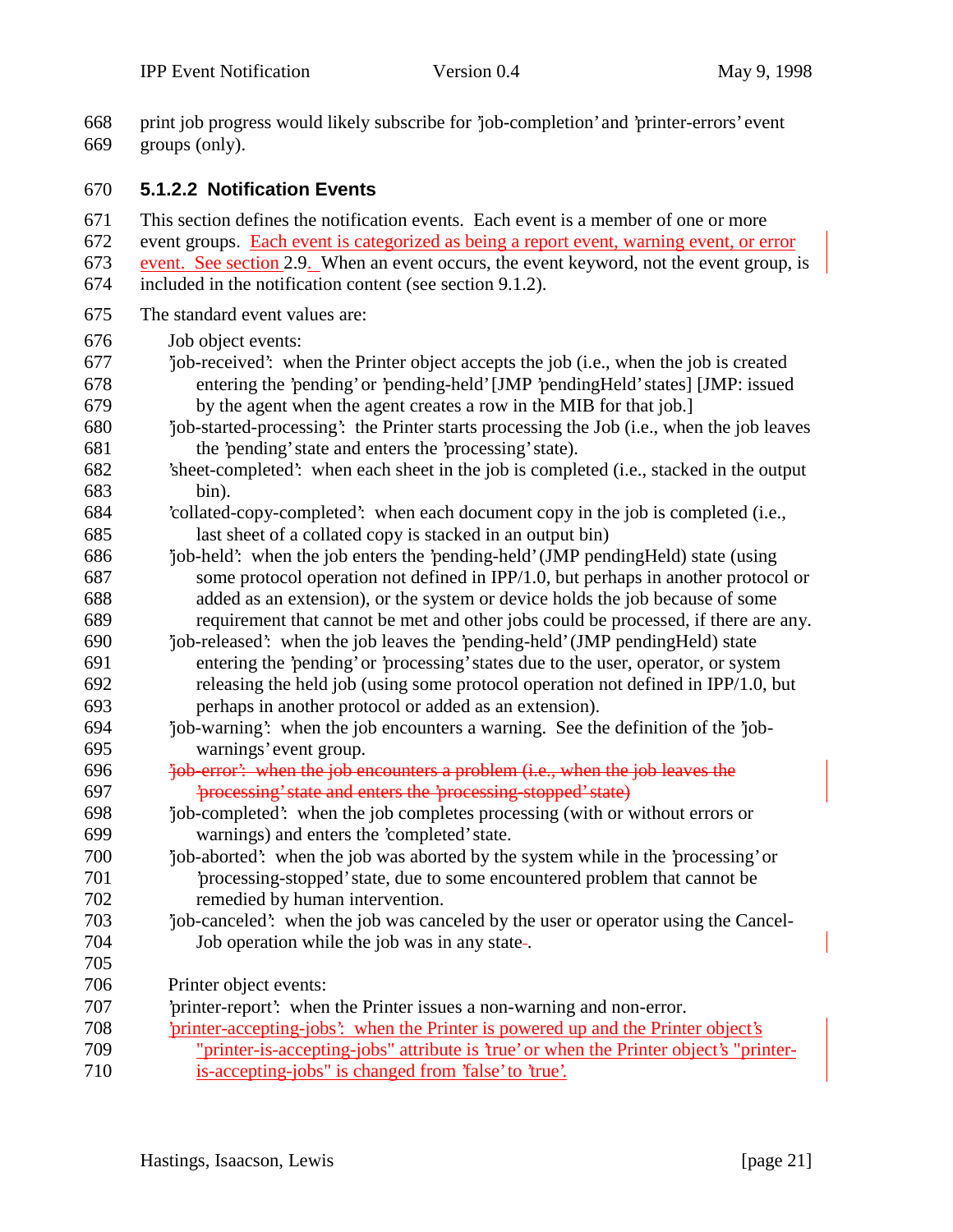| 711 | 'printer-not-accepting-jobs': when the Printer is powered up and the Printer object's       |
|-----|---------------------------------------------------------------------------------------------|
| 712 | "printer-is-accepting-jobs" attribute is 'false' or when the Printer object's "printer-     |
| 713 | is-accepting-jobs" is changed from 'false' to 'true'.                                       |
| 714 | 'printer-warning': when the Printer issues a non-critical event and continues in the        |
| 715 | 'processing' state.                                                                         |
| 716 | 'printer-error': when the Printer issues a critical event and enters the 'stopped' state.   |
| 717 |                                                                                             |
| 718 | 5.1.3 notify-recipients (1setOf uri)                                                        |
| 719 | The client <b>OPTIONALLY</b> SHALL supplyies this attribute as a member of the "job-        |
| 720 | notify" Operation attribute. The Printer object SHALL support this attribute if it supports |
| 721 | the "job-notify" Operation attribute and SHALL support the 'ipp-tcpip-socketmailto'         |
| 722 | scheme at least-. If the client does not supply the "notify-recipients" member attribute as |
| 723 | one of the attributes in (each) collection value, the Printer object SHALL reject the       |
| 724 | request and return the 'client-error-bad-request' status code, since the syntax is not      |
| 725 | correct.                                                                                    |
| 726 | ISSUE 11: Is it too hard to require an embedded device to include sending e-mail?           |
| 727 | This attribute describes both where (the address) and how (the mechanism for delivery)      |
| 728 | events are to be delivered. The Printer object SHALL use this attribute as the set of       |
| 729 | addresses and methods for sending notifications when one of the events occurs that the      |
| 730 | client supplied in the "notify-event-groups" member attribute in the same "job-notify"      |
| 731 | collection value in the create request for this job.                                        |
|     |                                                                                             |
| 732 | The Printer object MAY achieve the subscription and event notification delivery either      |
| 733 | (1) itself or (2) by using some (unspecified) notification service that supports the        |
| 734 | requested mechanism of notifying the notification recipients. Either implementation         |
| 735 | choice SHALL be transparent to clients and notification-recipients.                         |
| 736 | Each scheme value has at least one MANDATORY "notify-content-type" (see section             |
| 737 | 5.1.4) that a Printer object MUST support if it supports the indicated scheme and possibly  |
| 738 | additional OPTIONAL "notify-content-type". Standard uriScheme values are:                   |
| 739 | mailto: a text message via email to the specified email address. The IPP Printer            |
| 740 | SHALL support the 'application/ipp' "notify-content-type" and MAY support the               |
| 741 | 'text/plain' if it supports this scheme.                                                    |
| 742 | http': an HTML formatted message via an HTTP POST method to the specified URI               |
| 743 | 'ftp': a text-message via an FTP 'append' command to the specified remote file. The         |
| 744 | <b>IPP Printer SHALL support the 'application/ipp' "notify-content-type" and MAY</b>        |
| 745 | support the 'text/plain' if it supports this scheme.                                        |
| 746 |                                                                                             |
| 747 | The following values are not yet standardized or registered. Some of them represent         |
| 748 | work in progress. They will be registered following the procedures [url-reg]. See also      |
| 749 | [cohen] for HTTP URL schemes for notification.                                              |
| 750 |                                                                                             |
| 751 | <u>Note: the 'ipp-tepip-socket' method is MANDATORY, so we will progress its</u>            |
| 752 | standardization and registration in parallel with this document.                            |
| 753 | ISSUE 12: Which schemes do we want to progress?                                             |
| 754 |                                                                                             |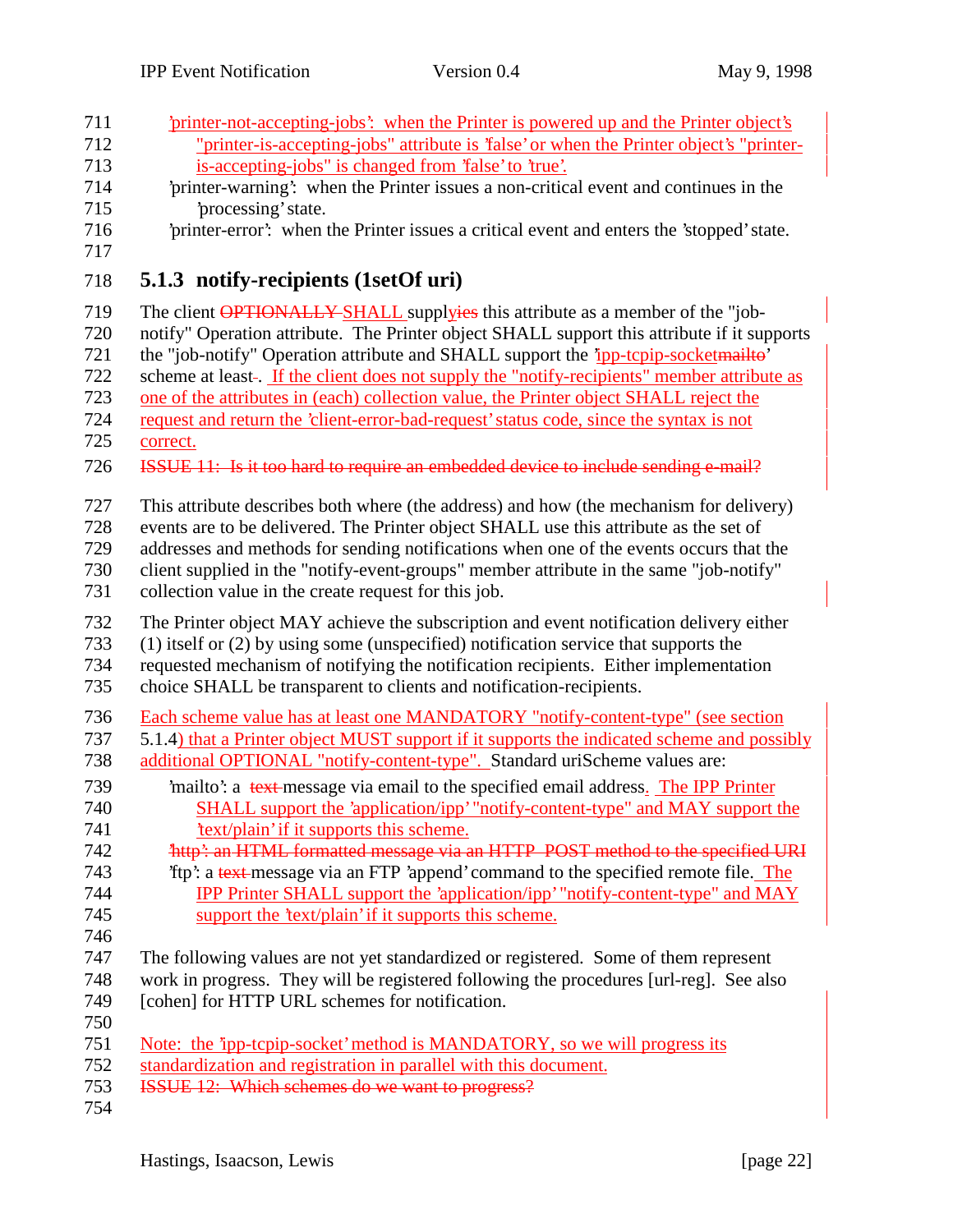| 755 | ipp-tcp-ip-socket': (MANDATORY) an IPP notification via a TCP/IP socket that is           |
|-----|-------------------------------------------------------------------------------------------|
| 756 | opened by the Printer object on the IP address specified in the URI (using IP             |
| 757 | address dot notation) using the port on that host specified using the /port=nnn           |
| 758 | keyword. The IPP Printer SHALL support the 'application/ipp' "notify-content-             |
| 759 | type" and MAY support the 'text/plain' if it supports this scheme. For example:           |
| 760 | ipp-tcp-ip-socket:13.240.120.138/port=6000                                                |
| 761 | would cause the Printer object to open the TCP/IP port 6000 at IP address                 |
| 762 | 13.240.120.138.                                                                           |
| 763 |                                                                                           |
| 764 | ISSUE 13: Ok that I removed this note, since the printer-uri is being returned in         |
| 765 | all event notifications?                                                                  |
| 766 | 'snmpv1': a notification as an SNMPv1 trap to the host specified as the address in the    |
| 767 | URI. The IPP Printer SHALL support the 'snmpv1-trap' "notify-content-type" if             |
| 768 | it supports this scheme.                                                                  |
| 769 | 'snmpv2': a notification as an SNMPv2 inform to the host specified as the address in      |
| 770 | the URI. The IPP Printer SHALL support the 'snmpv2-inform' "notify-content-               |
| 771 | type" if it supports this scheme.                                                         |
| 772 | 'snmpv3': a notification as an SNMPv3 inform to the host specified as the address in      |
| 773 | the URI. The IPP Printer SHALL support the 'snmpv3-inform' "notify-content-               |
| 774 | type" if it supports this scheme.                                                         |
| 775 | http': a message via a new HTTP method to the specified URI [see cohen]. The IPP          |
| 776 | Printer SHALL support the 'application/ipp' "notify-content-type" and MAY                 |
| 777 | support the 'text/plain' if it supports this scheme.                                      |
| 778 | 'sense': a notification as a SENSE UDP data gram that is opened by the Printer object     |
| 779 | on the IP address specified in the URI (using IP address dot notation) using the          |
| 780 | port on that host specified using the /port=nnn keyword. See the 'ipp-tcp-ip-             |
| 781 | socket' example. The IPP Printer SHALL support the 'application/ipp' "notify-             |
| 782 | content-type" if it supports this scheme.                                                 |
| 783 | 'page': a pager phone number to call as specified by the /phone-number parameter in       |
| 784 | the URL. The IPP Printer SHALL support the 'text/plain' "notify-content-type" if          |
| 785 | it supports this scheme.                                                                  |
| 786 |                                                                                           |
| 787 | The Printer object SHALL validate that the schemes supplied in the "notify-recipients" is |
| 788 | supported by comparing with the Printer object's "notify-schemes-supported".              |
|     |                                                                                           |

## 789 **5.1.4 notify-content-type (mimeMediaType)**

790 The client OPTIONALLY supplies this attribute as a member of the "job-notify"

791 Operation attribute. The Printer object SHALL support this attribute if it supports the

- 792 "job-notify" Operation attribute and SHALL support the 'multi-part/alternative',
- 793 
application/ipp', and the 'text/plain' values for all event groups.
- 794 ISSUE 14: Ok to require supporting all three values? Ok for all event groups?
- 795 This attribute specifies the type of content that is sent in the notification. Thus the client
- 796 can control whether the event notification content is human readable, machine readable,
- 797 or both.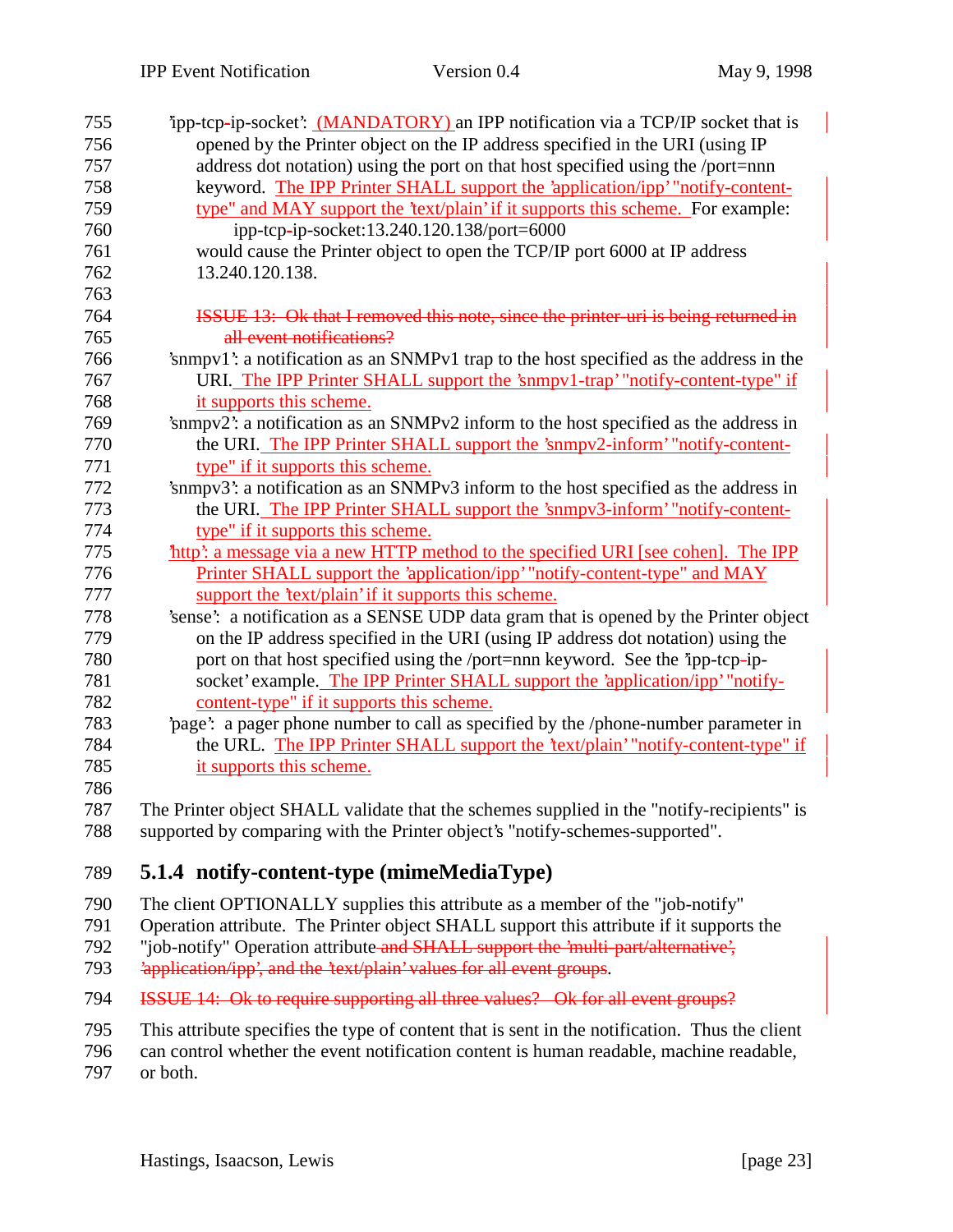| 798<br>799 | If the MIME media type registration permits a charset parameter, the an such a<br>specification SHALL be used (instead of the "notify-charset" member attribute) in order |
|------------|---------------------------------------------------------------------------------------------------------------------------------------------------------------------------|
| 800        | to indicate the charset to be used in the notification content.                                                                                                           |
| 801        | Standard values are:                                                                                                                                                      |
| 802        | 'multi-part/alternative' - contains both human consumable notification content                                                                                            |
| 803        | using the 'text/plain' MIME media type and machine consumable                                                                                                             |
| 804        | notification content using the 'application/ipp' MIME media type with the                                                                                                 |
| 805        | Get-Job-Attributes response encoding of the attributes listed in Table 2 or                                                                                               |
| 806        | the Get-Printer-Attributes response encoding of the attributed listed in                                                                                                  |
| 807        | Table 3. This value SHALL be supported and is the default, if the client                                                                                                  |
| 808        | does not supply the "notify-content-type" member attribute.                                                                                                               |
| 809        | <b>ISSUE 15: Should we make this attribute 1setOf so that the additional values</b>                                                                                       |
| 810        | could specify which alternatives are to be used with 'multi-part/alternative"?                                                                                            |
| 811        |                                                                                                                                                                           |
| 812        | 'application/ipp' - the machine consumable notification content using the                                                                                                 |
| 813        | 'application/ipp' MIME media type [ipp-model] with the Get-Job-                                                                                                           |
| 814        | Attributes response encoding of the attributes listed in Table 2 or the Get-                                                                                              |
| 815        | Printer-Attributes response encoding of the attributed listed in Table 3.                                                                                                 |
| 816        |                                                                                                                                                                           |
| 817        | 'text/plain' - the human consumable notification content. If the charset is other                                                                                         |
| 818        | than US-ASCII, the /charset parameter SHALL be included in the value of                                                                                                   |
| 819        | this attribute and in the event notification content. See the                                                                                                             |
| 820        | <u>'mimeMediaType' attribute syntax in section 4.1.11 in [ipp-model]</u> RFC                                                                                              |
| 821        | 2046 indicates that the absence of the charset parameter SHALL mean                                                                                                       |
| 822        | US-ASCII rather than simply unspecified [RFC2046]. Examples:                                                                                                              |
| 823        | 'text/plain': A plain text document in US-ASCII [US-ASCII]                                                                                                                |
| 824        | 'text/plain; charset=US-ASCII': A plain text document in US-ASCII.                                                                                                        |
| 825        | 'text/plain; charset=ISO 8859 1': A plain text document in ISO 8859-                                                                                                      |
| 826        | 1 (Latin 1) [ISO8859-1].                                                                                                                                                  |
| 827        | 'text/plain; charset=utf-8': A plain text document in ISO 10646                                                                                                           |
| 828        | represented as UTF-8 [RFC-2044]                                                                                                                                           |
| 829        | 'text/plain, charset=iso-10646-ucs-2': A plain text document in ISO                                                                                                       |
| 830        | 10646 represented in two octets (UCS-2) [ISO10646-1]                                                                                                                      |
| 831        | 'snmpv1-trap' - SNMPv1 traps.                                                                                                                                             |
| 832        | 'snmpv2-inform' - SNMPv2 informs.                                                                                                                                         |
| 833        | 'snmpv3-inform' - SNMPv3 informs.                                                                                                                                         |

#### **5.1.5 notify-charset (charset)**

 Operation attribute. The Printer object SHALL support this attribute if it supports the "job-notify" Operation attribute.

- This attribute specifies the charset to be used in the human readable part of the
- notification content that is sent to the notification recipients that the client supplied in this
- same collection value. This attribute SHALL NOT be used when the "notify-content-
- 841 type" attribute value specifies the charset parameter in its MIME media type value.

The client OPTIONALLY supplies this attribute as a member of the "job-notify"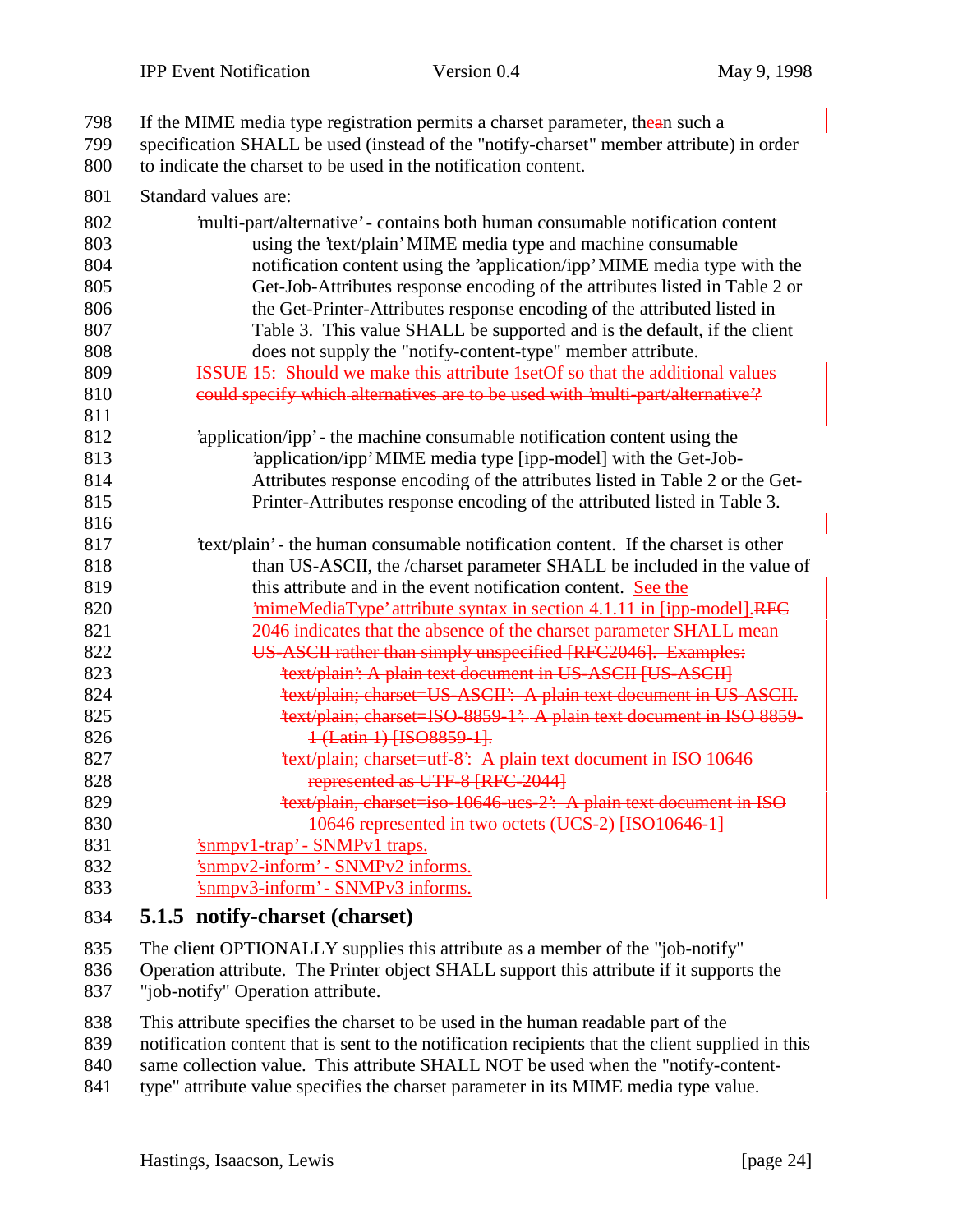- If the "notify-charset" attribute is not supplied, the charset supplied in the "attributes-
- charset" Operation attribute SHALL be used, if the charset value is supported by the
- Printer, else the Printer object shall use the Printer's "charset-configured" value.

## **5.1.6 notify-natural-language (naturalLanguage)**

The client OPTIONALLY supplies this attribute as a member of the "job-notify"

- Operation attribute. The Printer object OPTIONALLY supports this attribute if it
- supports the "job-notify" Operation attribute.
- This attribute specifies the natural language for the IPP object to use in the human
- readable part of the notification content is sent to the notification recipients that the client
- supplied in this same collection value. If this attribute is not supported or the supplied
- value is not supported, the IPP Printer SHALL return the attribute in the Unsupported
- Attributes Group but still accept the operation, as with all create operations. If this
- attribute is not supplied or the attribute or value is not supported by the Printer object, the
- natural language supplied in the "attributes-natural-language" create operation attribute
- SHALL be used, if that natural language value is supported by the Printer, else the Printer object SHALL use the Printer's "natural-language-configured" value. See the Print-Job
- operation in [ipp-model].

## **5.1.7 notify-additional-attributes (1setOf keyword)**

- The client OPTIONALLY supplies this attribute as a member of the "job-notify"
- Operation attribute. The Printer object OPTIONALLY supports this attribute if it supports the "job-notify" Operation attribute.
- This attribute specifies the additional attributes that the requester wishes to be included in
- the notification content, in addition to the fixed set that depends on the event as shown in
- the table in section 6. If this attribute is not supported or not supplied by the client, the
- Printer object SHALL supply the fixed set of attributes indicated in section 6 depending
- on the event being requested.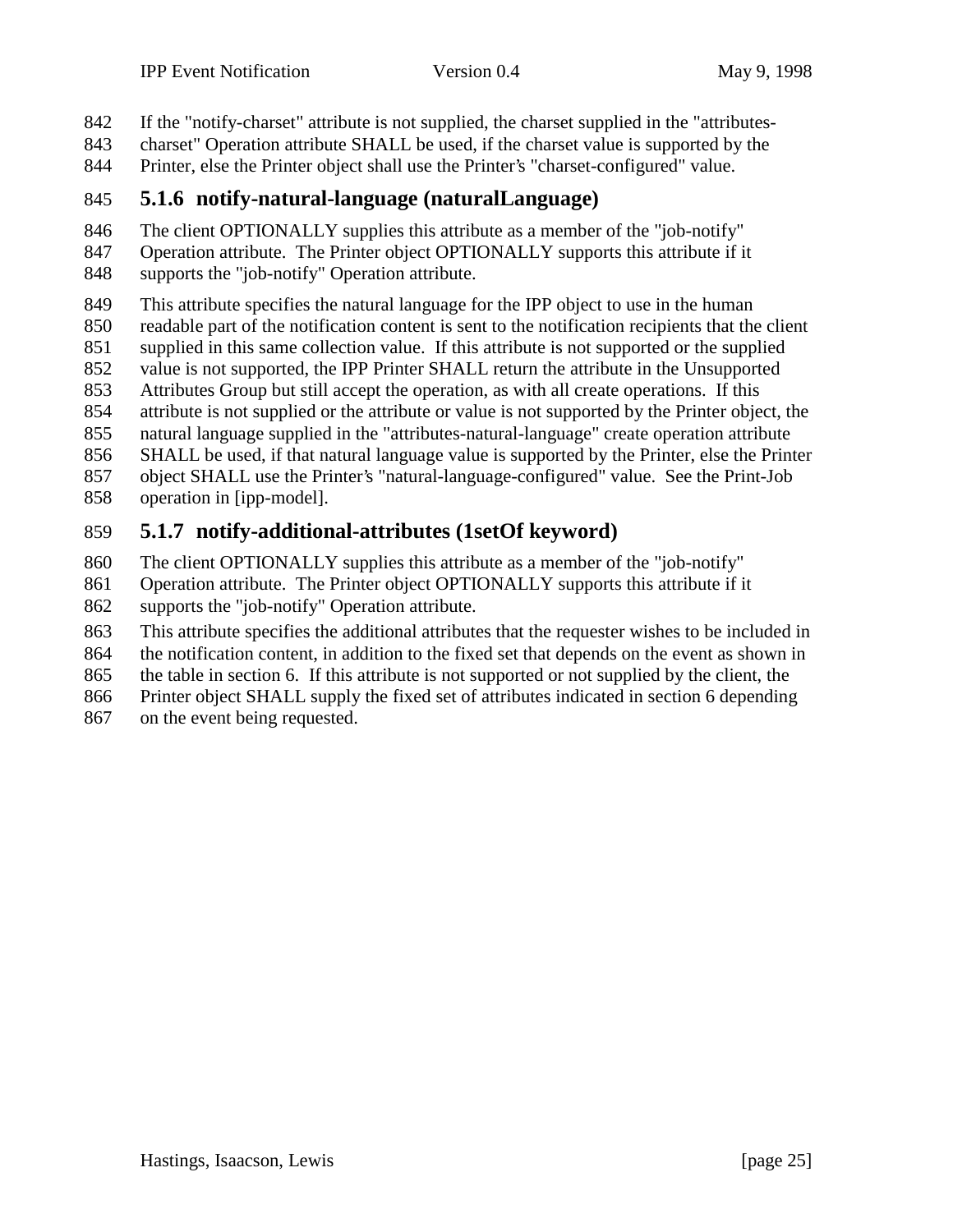# **6 Operations to Subscribe and Un-sUnsubscribe for notifications**

 There are two new OPTIONAL operations to allow a client or server to subscribe for Printer object events without submitting a job. An IPP Printer SHALL support both of these operations, if it supports either one. If an IPP Printer supports these operations, it SHALL also support the "job-notify" attribute in the create operations as described in section 5.

- These new operations are intended for use by servers that control printers, by clients used
- by operators/administrators that manage printers, and by applications that collect accounting data.

#### **6.1 Subscribe-For-Event-Notifications Operation**

This OPTIONAL operation allows a client to subscribe with the Printer object to be

notified when identified events happen to the device(s) that the Printer object is

representing without requiring that the client submit jobs. In the request, the client

supplies the set of Job event group names and/or Printer event group names in which the

- notification-recipient(s) are interested. In the response, the Printer object returns a list of
- the current subscriptions, including the new one requested by this operation.
- This operation is intended for use by system operators and administrators that have a long
- term interest in the events without submitting jobs. It is also intended to be used by
- servers that control IPP Printers. Finally, it is also intended to be used by accounting
- applications that need to be notified when jobs complete.

The possible names of Job and Printer event groups are the same as for use in the "job-

notify" Operation attribute in create requests. See section 5.1.2.1. An IPP object SHALL

891 support all the same event groups for use in this operation as it supports for use in the

 create operations. Support of all of the events in a group is not required. See section 5.1.2.2.

**ISSUE 16:** Ok if all groups are required for conformance?

## **6.1.1 Subscribe-For-Event-Notifications Request**

- The following sets of attributes are part of the Subscribe-For-Event-Notifications Request:
- 
- Group 1: Operation Attributes

 Target: The "printer-uri" operation attribute which is the target for this operation as described in section 3.1.3.

- 
- Natural Language and Character Set:
- The "attributes-charset" and "attributes-natural-language" attributes as described in section 4.3.23 and 4.3.24.
-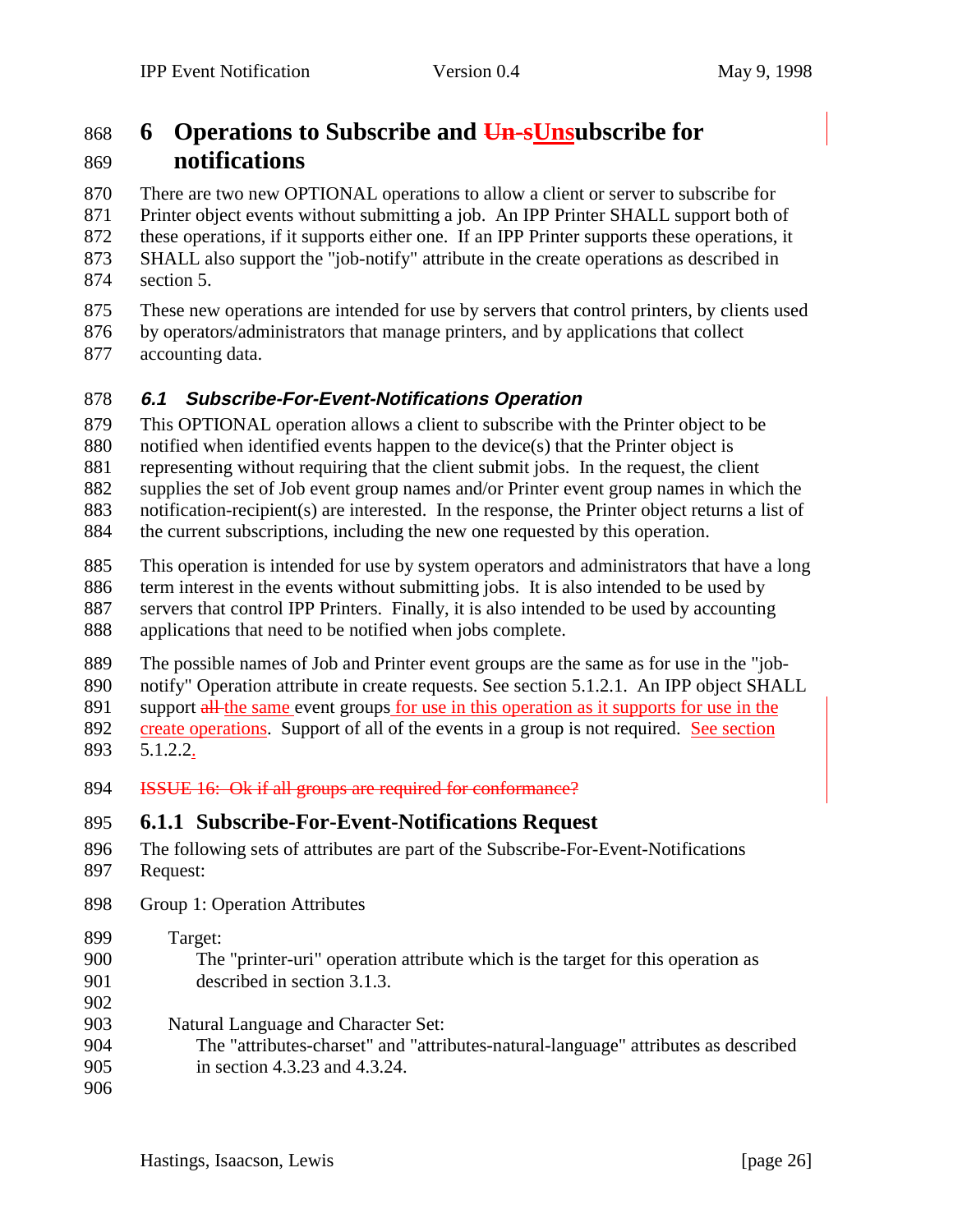| 907 | <b>Requesting User Name:</b>                                                                   |
|-----|------------------------------------------------------------------------------------------------|
| 908 | The "requesting-user-name" attribute SHOULD be supplied by the client as                       |
| 909 | described in section 8.3.                                                                      |
| 910 |                                                                                                |
| 911 | "printer-notify" (collection $(1023)$ ):                                                       |
| 912 | The client SHALL supply a "printer-notify" Operation attribute that MUST                       |
| 913 | specify the notification-recipient(s), and MAY specify additional information                  |
| 914 | about the subscription. The Printer object SHALL support this Operation                        |
| 915 | attribute (if it supports this OPTIONAL operation). The value of this attribute is             |
| 916 | one collection value. The collection value SHALL contain a "notify-recipients"                 |
| 917 | member attribute and MAY contain any of the other <i>member</i> attributes defined for         |
| 918 | use with the "job-notify" Operation attribute in create operations (see section 5.1).          |
| 919 | If the client omits this attribute, the Printer SHALL reject the operation and return          |
| 920 | the 'client-error-bad-request' status code.                                                    |
| 921 |                                                                                                |
| 922 | Note: only one collection value is permitted, so that each collection value will               |
| 923 | have its own "notify-subscription-id".                                                         |
| 924 |                                                                                                |
| 925 | The Printer object SHALL validate that this client is permitted to subscribe for Printer       |
| 926 | notifications. The means for configuring the permissions is outside the scope of this          |
| 927 | specification. If a requester is not permitted to subscribe for Printer notifications, the IPP |
| 928 | Printer SHALL reject the request and return the 'client-error-authenticated' or 'client'-      |
| 929 | error-not-authorized' status code.                                                             |
| 930 | If the same subscription (same client and same collection values) has already been made        |
| 931 | as indicated in one of the collection values of the Printer object's "printer-notify"          |
| 932 | Description attribute, the IPP Printer SHALL reject the request and return the 'client-        |
| 933 | error-not-possiblealready-subscribed' status code.                                             |
|     |                                                                                                |
| 934 | ISSUE 17: Or should we add a new status code that is more specific, such as 'client-           |
| 935 | error-already-subscribed'.                                                                     |
| 936 | If the IPP Printer object forwards the subscription to a notification service which rejects    |
| 937 | the subscription for whatever reason, the IPP Printer SHALL return the 'client-error-          |
| 938 | subscription-rejected' along with the "subscription-error-status" Operation attribute in the   |
| 939 | response. The IPP Printer SHOULD return a "status-message" Operation attribute that            |
| 940 | contains any text message that the notification service makes available that explains the      |
| 941 | error as well.                                                                                 |
| 942 | If the IPP Printer object accepts the request, it SHALL add the subscription collection        |
| 943 | value to the Printer object's "printer-notify" attribute. The Printer object SHALL add a       |
| 944 | "notify-subscription-id" member attribute with a unique integer id and SHALL return the        |
| 945 | "notify-subscription-id" Operation attribute in the response. Later, the requester uses        |
| 946 | <b>EXAMPLE 15 Lines and Superior Contract Set of the SUnsubscribe-For-Event-Notifications</b>  |
|     |                                                                                                |
| 947 | operations.                                                                                    |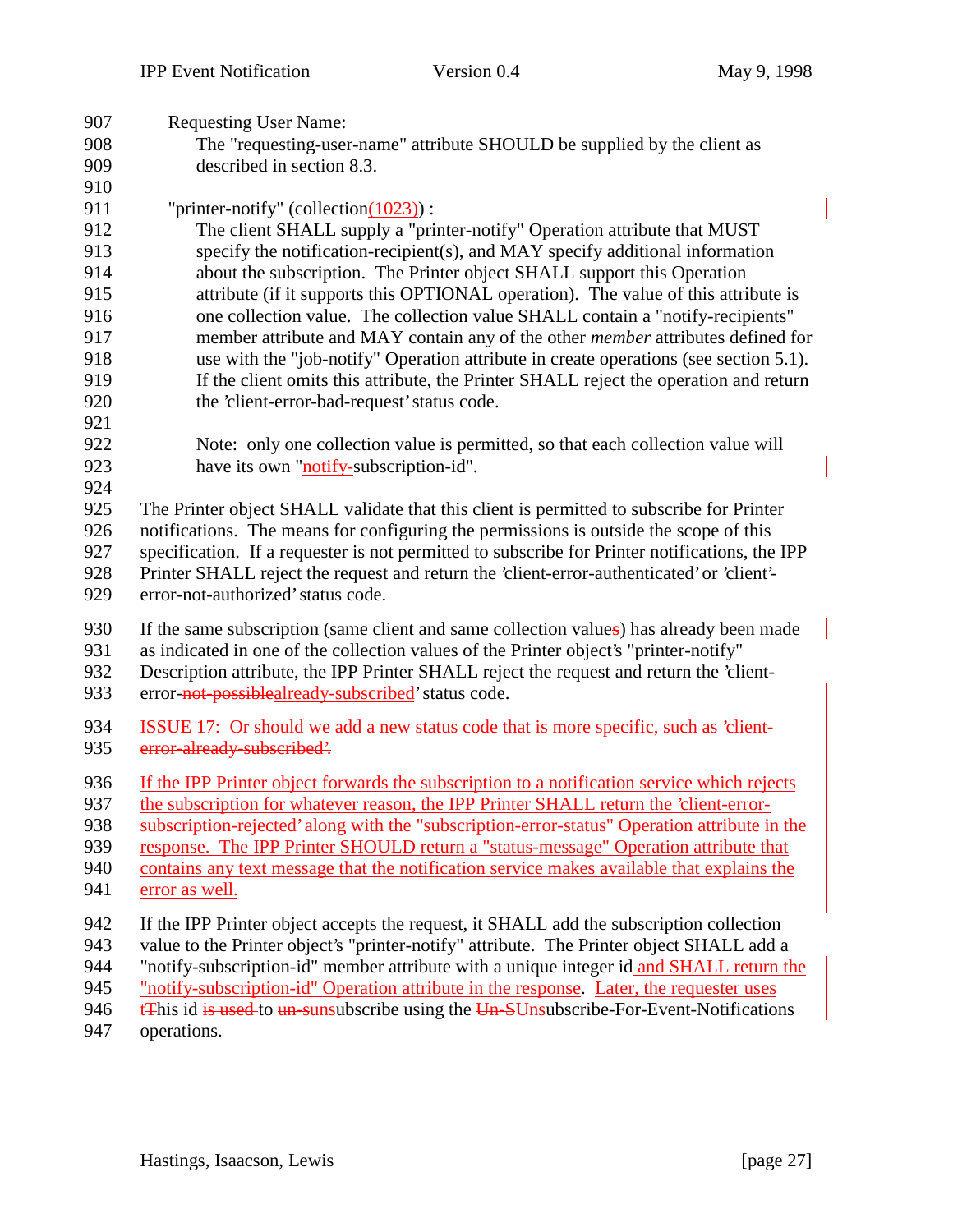| 949<br>The Printer object returns the following sets of attributes as part of Subscribe-For-Event-<br>950<br>Notifications Response:<br>951<br>Group 1: Operation Attributes<br>952<br><b>Status Code and Message:</b><br>953<br>The response includes the MANDATORY status code and an OPTIONAL<br>954<br>"status-message" (text) operation attribute as described in section 3.1.5.<br>955<br>956<br>Natural Language and Character Set:<br>957<br>The "attributes-charset" and "attributes-natural-language" attributes as described<br>958<br>in section $3.1.4.2$ .<br>959<br>960<br>"notify-subscription-id" (integer(1:MAX)):<br>The <b>Printer object MUST return the</b> unique integer id for the accepted<br>961<br>subscription to be used subsequently to $\frac{un-sunsubscriptstyle{}}{un-sunsubscriptstyle{}}$ the $\frac{Un-sunsubscriptstyle{}}{un-sunsubscriptstyle{}}$<br>962<br>SUnsubscribe-For-Event-Notifications operation. This value SHOULD NOT be<br>963<br>re used too soon after subscription in order to avoid confusion in subsequent Un-<br>964<br>965<br>Scribe-For-Event-Notification operations.<br>966<br>967<br>"subscription-error-status" (integer(-MAX:MAX))   keyword):<br>If the Printer object uses a third party notification service and that notification<br>968<br>969<br>service rejected the subscription, the Printer object SHALL return the error status<br>970<br>code from a subscription service that indicates the reason for the rejection.<br>971<br>972<br>Group 2: Unsupported Attributes<br>973<br>This is a set of Operation (member) attributes supplied by the client (in the<br>request) that are not supported by the Printer object or that conflict with one<br>974<br>975<br>another (see sections 15.3 and 15.4).<br>976<br>977<br>Group 3: Printer Object Attributes<br>978<br>The updated "printer-notify" attribute that contains the requested subscription<br>supplied in this operation request, along with any that have been previously<br>979<br>980<br>subscribed by any client.<br>981<br>982<br><b>Unsubscribe-For-Event-Notifications Operation</b><br>6.2<br>983<br>This OPTIONAL operation allows a client to <b>un</b> -sunsubscribe with the Printer object for<br>984<br>event notifications that had been subscribed to previously using the Subscribe-For-Event-<br>985<br>Notification operation. In the request, the client supplies the "notify-subscription-id" | 948 | <b>6.1.2 Subscribe-For-Event-Notifications Response</b> |
|----------------------------------------------------------------------------------------------------------------------------------------------------------------------------------------------------------------------------------------------------------------------------------------------------------------------------------------------------------------------------------------------------------------------------------------------------------------------------------------------------------------------------------------------------------------------------------------------------------------------------------------------------------------------------------------------------------------------------------------------------------------------------------------------------------------------------------------------------------------------------------------------------------------------------------------------------------------------------------------------------------------------------------------------------------------------------------------------------------------------------------------------------------------------------------------------------------------------------------------------------------------------------------------------------------------------------------------------------------------------------------------------------------------------------------------------------------------------------------------------------------------------------------------------------------------------------------------------------------------------------------------------------------------------------------------------------------------------------------------------------------------------------------------------------------------------------------------------------------------------------------------------------------------------------------------------------------------------------------------------------------------------------------------------------------------------------------------------------------------------------------------------------------------------------------------------------------------------------------------------------------------------------------------------------------------------------------------------------------------------------------------------------------------------------------------------------------------|-----|---------------------------------------------------------|
|                                                                                                                                                                                                                                                                                                                                                                                                                                                                                                                                                                                                                                                                                                                                                                                                                                                                                                                                                                                                                                                                                                                                                                                                                                                                                                                                                                                                                                                                                                                                                                                                                                                                                                                                                                                                                                                                                                                                                                                                                                                                                                                                                                                                                                                                                                                                                                                                                                                                |     |                                                         |
|                                                                                                                                                                                                                                                                                                                                                                                                                                                                                                                                                                                                                                                                                                                                                                                                                                                                                                                                                                                                                                                                                                                                                                                                                                                                                                                                                                                                                                                                                                                                                                                                                                                                                                                                                                                                                                                                                                                                                                                                                                                                                                                                                                                                                                                                                                                                                                                                                                                                |     |                                                         |
|                                                                                                                                                                                                                                                                                                                                                                                                                                                                                                                                                                                                                                                                                                                                                                                                                                                                                                                                                                                                                                                                                                                                                                                                                                                                                                                                                                                                                                                                                                                                                                                                                                                                                                                                                                                                                                                                                                                                                                                                                                                                                                                                                                                                                                                                                                                                                                                                                                                                |     |                                                         |
|                                                                                                                                                                                                                                                                                                                                                                                                                                                                                                                                                                                                                                                                                                                                                                                                                                                                                                                                                                                                                                                                                                                                                                                                                                                                                                                                                                                                                                                                                                                                                                                                                                                                                                                                                                                                                                                                                                                                                                                                                                                                                                                                                                                                                                                                                                                                                                                                                                                                |     |                                                         |
|                                                                                                                                                                                                                                                                                                                                                                                                                                                                                                                                                                                                                                                                                                                                                                                                                                                                                                                                                                                                                                                                                                                                                                                                                                                                                                                                                                                                                                                                                                                                                                                                                                                                                                                                                                                                                                                                                                                                                                                                                                                                                                                                                                                                                                                                                                                                                                                                                                                                |     |                                                         |
|                                                                                                                                                                                                                                                                                                                                                                                                                                                                                                                                                                                                                                                                                                                                                                                                                                                                                                                                                                                                                                                                                                                                                                                                                                                                                                                                                                                                                                                                                                                                                                                                                                                                                                                                                                                                                                                                                                                                                                                                                                                                                                                                                                                                                                                                                                                                                                                                                                                                |     |                                                         |
|                                                                                                                                                                                                                                                                                                                                                                                                                                                                                                                                                                                                                                                                                                                                                                                                                                                                                                                                                                                                                                                                                                                                                                                                                                                                                                                                                                                                                                                                                                                                                                                                                                                                                                                                                                                                                                                                                                                                                                                                                                                                                                                                                                                                                                                                                                                                                                                                                                                                |     |                                                         |
|                                                                                                                                                                                                                                                                                                                                                                                                                                                                                                                                                                                                                                                                                                                                                                                                                                                                                                                                                                                                                                                                                                                                                                                                                                                                                                                                                                                                                                                                                                                                                                                                                                                                                                                                                                                                                                                                                                                                                                                                                                                                                                                                                                                                                                                                                                                                                                                                                                                                |     |                                                         |
|                                                                                                                                                                                                                                                                                                                                                                                                                                                                                                                                                                                                                                                                                                                                                                                                                                                                                                                                                                                                                                                                                                                                                                                                                                                                                                                                                                                                                                                                                                                                                                                                                                                                                                                                                                                                                                                                                                                                                                                                                                                                                                                                                                                                                                                                                                                                                                                                                                                                |     |                                                         |
|                                                                                                                                                                                                                                                                                                                                                                                                                                                                                                                                                                                                                                                                                                                                                                                                                                                                                                                                                                                                                                                                                                                                                                                                                                                                                                                                                                                                                                                                                                                                                                                                                                                                                                                                                                                                                                                                                                                                                                                                                                                                                                                                                                                                                                                                                                                                                                                                                                                                |     |                                                         |
|                                                                                                                                                                                                                                                                                                                                                                                                                                                                                                                                                                                                                                                                                                                                                                                                                                                                                                                                                                                                                                                                                                                                                                                                                                                                                                                                                                                                                                                                                                                                                                                                                                                                                                                                                                                                                                                                                                                                                                                                                                                                                                                                                                                                                                                                                                                                                                                                                                                                |     |                                                         |
|                                                                                                                                                                                                                                                                                                                                                                                                                                                                                                                                                                                                                                                                                                                                                                                                                                                                                                                                                                                                                                                                                                                                                                                                                                                                                                                                                                                                                                                                                                                                                                                                                                                                                                                                                                                                                                                                                                                                                                                                                                                                                                                                                                                                                                                                                                                                                                                                                                                                |     |                                                         |
|                                                                                                                                                                                                                                                                                                                                                                                                                                                                                                                                                                                                                                                                                                                                                                                                                                                                                                                                                                                                                                                                                                                                                                                                                                                                                                                                                                                                                                                                                                                                                                                                                                                                                                                                                                                                                                                                                                                                                                                                                                                                                                                                                                                                                                                                                                                                                                                                                                                                |     |                                                         |
|                                                                                                                                                                                                                                                                                                                                                                                                                                                                                                                                                                                                                                                                                                                                                                                                                                                                                                                                                                                                                                                                                                                                                                                                                                                                                                                                                                                                                                                                                                                                                                                                                                                                                                                                                                                                                                                                                                                                                                                                                                                                                                                                                                                                                                                                                                                                                                                                                                                                |     |                                                         |
|                                                                                                                                                                                                                                                                                                                                                                                                                                                                                                                                                                                                                                                                                                                                                                                                                                                                                                                                                                                                                                                                                                                                                                                                                                                                                                                                                                                                                                                                                                                                                                                                                                                                                                                                                                                                                                                                                                                                                                                                                                                                                                                                                                                                                                                                                                                                                                                                                                                                |     |                                                         |
|                                                                                                                                                                                                                                                                                                                                                                                                                                                                                                                                                                                                                                                                                                                                                                                                                                                                                                                                                                                                                                                                                                                                                                                                                                                                                                                                                                                                                                                                                                                                                                                                                                                                                                                                                                                                                                                                                                                                                                                                                                                                                                                                                                                                                                                                                                                                                                                                                                                                |     |                                                         |
|                                                                                                                                                                                                                                                                                                                                                                                                                                                                                                                                                                                                                                                                                                                                                                                                                                                                                                                                                                                                                                                                                                                                                                                                                                                                                                                                                                                                                                                                                                                                                                                                                                                                                                                                                                                                                                                                                                                                                                                                                                                                                                                                                                                                                                                                                                                                                                                                                                                                |     |                                                         |
|                                                                                                                                                                                                                                                                                                                                                                                                                                                                                                                                                                                                                                                                                                                                                                                                                                                                                                                                                                                                                                                                                                                                                                                                                                                                                                                                                                                                                                                                                                                                                                                                                                                                                                                                                                                                                                                                                                                                                                                                                                                                                                                                                                                                                                                                                                                                                                                                                                                                |     |                                                         |
|                                                                                                                                                                                                                                                                                                                                                                                                                                                                                                                                                                                                                                                                                                                                                                                                                                                                                                                                                                                                                                                                                                                                                                                                                                                                                                                                                                                                                                                                                                                                                                                                                                                                                                                                                                                                                                                                                                                                                                                                                                                                                                                                                                                                                                                                                                                                                                                                                                                                |     |                                                         |
|                                                                                                                                                                                                                                                                                                                                                                                                                                                                                                                                                                                                                                                                                                                                                                                                                                                                                                                                                                                                                                                                                                                                                                                                                                                                                                                                                                                                                                                                                                                                                                                                                                                                                                                                                                                                                                                                                                                                                                                                                                                                                                                                                                                                                                                                                                                                                                                                                                                                |     |                                                         |
|                                                                                                                                                                                                                                                                                                                                                                                                                                                                                                                                                                                                                                                                                                                                                                                                                                                                                                                                                                                                                                                                                                                                                                                                                                                                                                                                                                                                                                                                                                                                                                                                                                                                                                                                                                                                                                                                                                                                                                                                                                                                                                                                                                                                                                                                                                                                                                                                                                                                |     |                                                         |
|                                                                                                                                                                                                                                                                                                                                                                                                                                                                                                                                                                                                                                                                                                                                                                                                                                                                                                                                                                                                                                                                                                                                                                                                                                                                                                                                                                                                                                                                                                                                                                                                                                                                                                                                                                                                                                                                                                                                                                                                                                                                                                                                                                                                                                                                                                                                                                                                                                                                |     |                                                         |
|                                                                                                                                                                                                                                                                                                                                                                                                                                                                                                                                                                                                                                                                                                                                                                                                                                                                                                                                                                                                                                                                                                                                                                                                                                                                                                                                                                                                                                                                                                                                                                                                                                                                                                                                                                                                                                                                                                                                                                                                                                                                                                                                                                                                                                                                                                                                                                                                                                                                |     |                                                         |
|                                                                                                                                                                                                                                                                                                                                                                                                                                                                                                                                                                                                                                                                                                                                                                                                                                                                                                                                                                                                                                                                                                                                                                                                                                                                                                                                                                                                                                                                                                                                                                                                                                                                                                                                                                                                                                                                                                                                                                                                                                                                                                                                                                                                                                                                                                                                                                                                                                                                |     |                                                         |
|                                                                                                                                                                                                                                                                                                                                                                                                                                                                                                                                                                                                                                                                                                                                                                                                                                                                                                                                                                                                                                                                                                                                                                                                                                                                                                                                                                                                                                                                                                                                                                                                                                                                                                                                                                                                                                                                                                                                                                                                                                                                                                                                                                                                                                                                                                                                                                                                                                                                |     |                                                         |
|                                                                                                                                                                                                                                                                                                                                                                                                                                                                                                                                                                                                                                                                                                                                                                                                                                                                                                                                                                                                                                                                                                                                                                                                                                                                                                                                                                                                                                                                                                                                                                                                                                                                                                                                                                                                                                                                                                                                                                                                                                                                                                                                                                                                                                                                                                                                                                                                                                                                |     |                                                         |
|                                                                                                                                                                                                                                                                                                                                                                                                                                                                                                                                                                                                                                                                                                                                                                                                                                                                                                                                                                                                                                                                                                                                                                                                                                                                                                                                                                                                                                                                                                                                                                                                                                                                                                                                                                                                                                                                                                                                                                                                                                                                                                                                                                                                                                                                                                                                                                                                                                                                |     |                                                         |
|                                                                                                                                                                                                                                                                                                                                                                                                                                                                                                                                                                                                                                                                                                                                                                                                                                                                                                                                                                                                                                                                                                                                                                                                                                                                                                                                                                                                                                                                                                                                                                                                                                                                                                                                                                                                                                                                                                                                                                                                                                                                                                                                                                                                                                                                                                                                                                                                                                                                |     |                                                         |
|                                                                                                                                                                                                                                                                                                                                                                                                                                                                                                                                                                                                                                                                                                                                                                                                                                                                                                                                                                                                                                                                                                                                                                                                                                                                                                                                                                                                                                                                                                                                                                                                                                                                                                                                                                                                                                                                                                                                                                                                                                                                                                                                                                                                                                                                                                                                                                                                                                                                |     |                                                         |
|                                                                                                                                                                                                                                                                                                                                                                                                                                                                                                                                                                                                                                                                                                                                                                                                                                                                                                                                                                                                                                                                                                                                                                                                                                                                                                                                                                                                                                                                                                                                                                                                                                                                                                                                                                                                                                                                                                                                                                                                                                                                                                                                                                                                                                                                                                                                                                                                                                                                |     |                                                         |
|                                                                                                                                                                                                                                                                                                                                                                                                                                                                                                                                                                                                                                                                                                                                                                                                                                                                                                                                                                                                                                                                                                                                                                                                                                                                                                                                                                                                                                                                                                                                                                                                                                                                                                                                                                                                                                                                                                                                                                                                                                                                                                                                                                                                                                                                                                                                                                                                                                                                |     |                                                         |
|                                                                                                                                                                                                                                                                                                                                                                                                                                                                                                                                                                                                                                                                                                                                                                                                                                                                                                                                                                                                                                                                                                                                                                                                                                                                                                                                                                                                                                                                                                                                                                                                                                                                                                                                                                                                                                                                                                                                                                                                                                                                                                                                                                                                                                                                                                                                                                                                                                                                |     |                                                         |
|                                                                                                                                                                                                                                                                                                                                                                                                                                                                                                                                                                                                                                                                                                                                                                                                                                                                                                                                                                                                                                                                                                                                                                                                                                                                                                                                                                                                                                                                                                                                                                                                                                                                                                                                                                                                                                                                                                                                                                                                                                                                                                                                                                                                                                                                                                                                                                                                                                                                |     |                                                         |
|                                                                                                                                                                                                                                                                                                                                                                                                                                                                                                                                                                                                                                                                                                                                                                                                                                                                                                                                                                                                                                                                                                                                                                                                                                                                                                                                                                                                                                                                                                                                                                                                                                                                                                                                                                                                                                                                                                                                                                                                                                                                                                                                                                                                                                                                                                                                                                                                                                                                |     |                                                         |
|                                                                                                                                                                                                                                                                                                                                                                                                                                                                                                                                                                                                                                                                                                                                                                                                                                                                                                                                                                                                                                                                                                                                                                                                                                                                                                                                                                                                                                                                                                                                                                                                                                                                                                                                                                                                                                                                                                                                                                                                                                                                                                                                                                                                                                                                                                                                                                                                                                                                |     |                                                         |
|                                                                                                                                                                                                                                                                                                                                                                                                                                                                                                                                                                                                                                                                                                                                                                                                                                                                                                                                                                                                                                                                                                                                                                                                                                                                                                                                                                                                                                                                                                                                                                                                                                                                                                                                                                                                                                                                                                                                                                                                                                                                                                                                                                                                                                                                                                                                                                                                                                                                |     |                                                         |
|                                                                                                                                                                                                                                                                                                                                                                                                                                                                                                                                                                                                                                                                                                                                                                                                                                                                                                                                                                                                                                                                                                                                                                                                                                                                                                                                                                                                                                                                                                                                                                                                                                                                                                                                                                                                                                                                                                                                                                                                                                                                                                                                                                                                                                                                                                                                                                                                                                                                |     |                                                         |
| 986<br>Operation attribute that the Printer object created and returned in the Subscribe-For-                                                                                                                                                                                                                                                                                                                                                                                                                                                                                                                                                                                                                                                                                                                                                                                                                                                                                                                                                                                                                                                                                                                                                                                                                                                                                                                                                                                                                                                                                                                                                                                                                                                                                                                                                                                                                                                                                                                                                                                                                                                                                                                                                                                                                                                                                                                                                                  |     |                                                         |
| 987<br>Event-Notifications operation. In the response, the Printer object returns a list of the                                                                                                                                                                                                                                                                                                                                                                                                                                                                                                                                                                                                                                                                                                                                                                                                                                                                                                                                                                                                                                                                                                                                                                                                                                                                                                                                                                                                                                                                                                                                                                                                                                                                                                                                                                                                                                                                                                                                                                                                                                                                                                                                                                                                                                                                                                                                                                |     |                                                         |
| current subscriptions which SHALL NOT include the one removed by this operation.<br>988                                                                                                                                                                                                                                                                                                                                                                                                                                                                                                                                                                                                                                                                                                                                                                                                                                                                                                                                                                                                                                                                                                                                                                                                                                                                                                                                                                                                                                                                                                                                                                                                                                                                                                                                                                                                                                                                                                                                                                                                                                                                                                                                                                                                                                                                                                                                                                        |     |                                                         |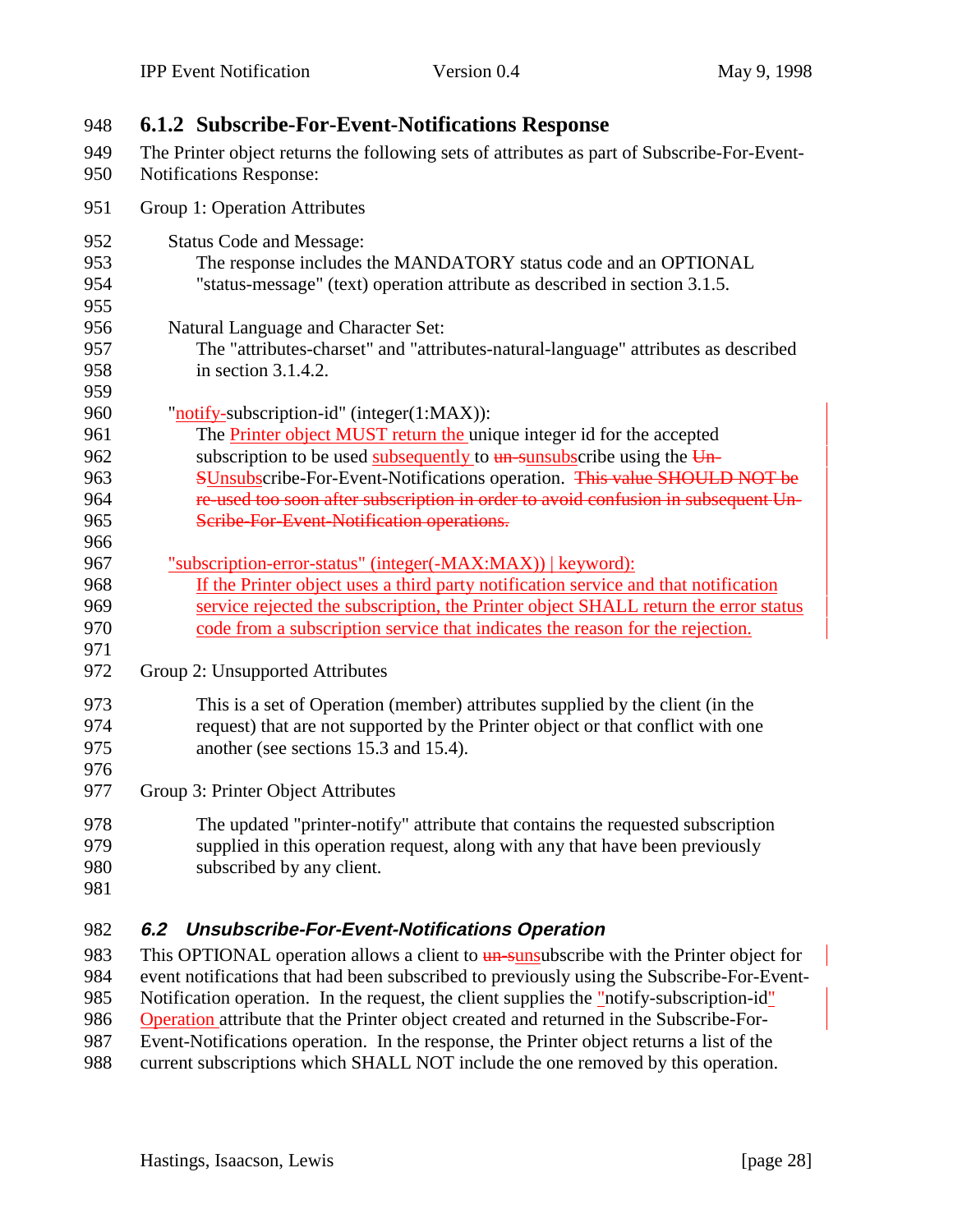| 989<br>990   | This operation is intended for use by system operators and administrators that have a long                                                                                                                                                      |
|--------------|-------------------------------------------------------------------------------------------------------------------------------------------------------------------------------------------------------------------------------------------------|
| 991<br>992   | term interest in the events without submitting jobs. It is also intended to be used by<br>servers that control IPP Printers. Finally, it is also intended to be used by accounting<br>applications that need to be notified when jobs complete. |
| 993          | 6.2.1 Unsubscribe-For-Event-Notifications Request                                                                                                                                                                                               |
| 994<br>995   | The following sets of attributes are part of the Un-SUnsubscribe-For-Event-Notifications<br>Request:                                                                                                                                            |
| 996          | Group 1: Operation Attributes                                                                                                                                                                                                                   |
| 997          | Target:                                                                                                                                                                                                                                         |
| 998          | The "printer-uri" operation attribute which is the target for this operation as                                                                                                                                                                 |
| 999          | described in section 3.1.3.                                                                                                                                                                                                                     |
| 1000         |                                                                                                                                                                                                                                                 |
| 1001         | Natural Language and Character Set:                                                                                                                                                                                                             |
| 1002         | The "attributes-charset" and "attributes-natural-language" attributes as described                                                                                                                                                              |
| 1003         | in section 3.1.4.1.                                                                                                                                                                                                                             |
| 1004         |                                                                                                                                                                                                                                                 |
| 1005         | <b>Requesting User Name:</b>                                                                                                                                                                                                                    |
| 1006         | The "requesting-user-name" attribute SHOULD be supplied by the client as                                                                                                                                                                        |
| 1007         | described in section 8.3.                                                                                                                                                                                                                       |
| 1008<br>1009 | "notify-subscription-id" (integer(1:MAX)):                                                                                                                                                                                                      |
| 1010         | The client SHALL supply a "notify-subscription-id" Operation attribute that                                                                                                                                                                     |
| 1011         | specifies a subscription id assigned by the Printer object in a previous Subscribe-                                                                                                                                                             |
| 1012         | For-Event-Notifications. The Printer object MUST support this Operation                                                                                                                                                                         |
| 1013         | attribute (if it supports this OPTIONAL operation). If the client omits this                                                                                                                                                                    |
| 1014         | attribute, the Printer SHALL reject the operation and return the 'client-error-bad-                                                                                                                                                             |
| 1015         | request' status code. The Printer object SHOULD NOT re-use this id value too                                                                                                                                                                    |
| 1016         | soon after unsubscription in order to avoid confusion in subsequent Subscribe-                                                                                                                                                                  |
| 1017         | For-Event-Notification operations.                                                                                                                                                                                                              |
| 1018         |                                                                                                                                                                                                                                                 |
| 1019         | The Printer object SHALL validate that this client is permitted to un-sunsubscribe                                                                                                                                                              |
| 1020         | notifications in general and this notification subscription in particular. The means for                                                                                                                                                        |
| 1021         | configuring the permissions is outside the scope of this specification.                                                                                                                                                                         |
| 1022         | If a requester is not permitted to $\frac{un-sunsub}{c}$ for notifications in general or for the                                                                                                                                                |
| 1023         | requested subscription, the IPP Printer SHALL reject the request and return the 'client-                                                                                                                                                        |
| 1024         | error-authenticated' or 'client'-error-not-authorized' status code. The means for keeping                                                                                                                                                       |
| 1025         | track of which clients requested each subscription is not specified by this document and is                                                                                                                                                     |
| 1026         | implementation dependent. For example, an implementation might add an additional                                                                                                                                                                |
| 1027         | "client-id" member attribute to each subscription value of the Printer object's "printer-                                                                                                                                                       |
| 1028         | notify" Description attribute, that is not returned to non-privileged users.                                                                                                                                                                    |

- If the value of the "notify-subscription-id" is not found, the IPP Printer SHALL reject the
- request and return the 'client-error-not-found' status code.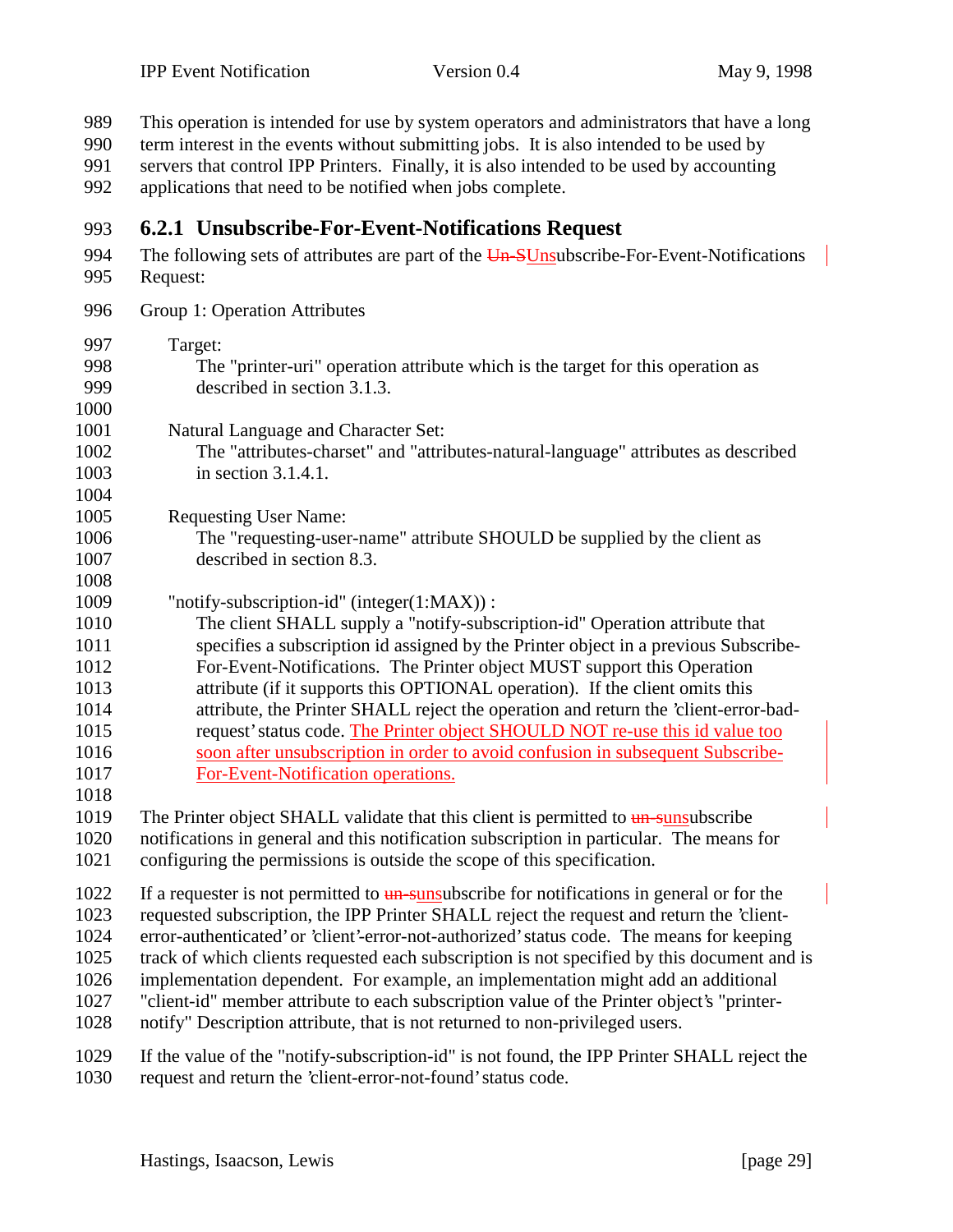| 1031<br>1032<br>1033                 | If the IPP Printer object accepts the request, it SHALL remove the requested event<br>notification subscription from the Printer object's "printer-notify" attribute. Clients<br>SHOULD remove subscriptions that are no longer wanted using this operation.                                                                                                                                                       |
|--------------------------------------|--------------------------------------------------------------------------------------------------------------------------------------------------------------------------------------------------------------------------------------------------------------------------------------------------------------------------------------------------------------------------------------------------------------------|
| 1034                                 | 6.2.2 Unsubscribe-For-Event-Notifications Response                                                                                                                                                                                                                                                                                                                                                                 |
| 1035<br>1036                         | The Printer object returns the following sets of attributes as part of the Un-SUnsubscribe-<br>For-Event-Notifications Response:                                                                                                                                                                                                                                                                                   |
| 1037                                 | Group 1: Operation Attributes                                                                                                                                                                                                                                                                                                                                                                                      |
| 1038<br>1039<br>1040<br>1041         | <b>Status Code and Message:</b><br>The response includes the MANDATORY status code and an OPTIONAL<br>"status-message" (text) operation attribute as described in section.                                                                                                                                                                                                                                         |
| 1042<br>1043<br>1044<br>1045         | Natural Language and Character Set:<br>The "attributes-charset" and "attributes-natural-language" attributes as described<br>in section $3.1.4.2$ .                                                                                                                                                                                                                                                                |
| 1046                                 | Group 2: Unsupported Attributes                                                                                                                                                                                                                                                                                                                                                                                    |
| 1047<br>1048<br>1049<br>1050         | This is a set of Operation (member) attributes supplied by the client (in the<br>request) that are not supported by the Printer object or that conflict with one<br>another (see sections 15.3 and 15.4).                                                                                                                                                                                                          |
| 1051                                 | Group 3: Printer Object Attributes                                                                                                                                                                                                                                                                                                                                                                                 |
| 1052<br>1053                         | The updated "printer-notify" attribute that no longer contains the event<br>notification subscription that was requested to be removed.                                                                                                                                                                                                                                                                            |
| 1054                                 | <b>Job Object Description attributes for Job-Notification</b><br>$\mathcal{T}$                                                                                                                                                                                                                                                                                                                                     |
| 1055                                 | This section specifies the Job object Description attributes for notification.                                                                                                                                                                                                                                                                                                                                     |
| 1056                                 | "job-notify" (1setOf collection(1023))<br>7.1                                                                                                                                                                                                                                                                                                                                                                      |
| 1057<br>1058<br>1059<br>1060<br>1061 | This attribute specifies one or more <b>Job Submission Subscriptions</b> (collections of events,<br>notification-recipients, and other member attributes) that the client supplied in the "job-<br>notify" Operation attribute of the create request for this job. The Printer object SHALL<br>support this Job Description attribute if it supports the "job-notify" Operation attribute in<br>create operations. |
| 1062<br>1063<br>1064<br>1065         | The IPP Printer object SHALL populate the value(s) of this attribute with the collection<br>value(s) supplied by the "job-notify" Operation attribute in the create operation that<br>created this job. See the description of the "job-notify" Operation attribute for the<br>complete specification of the semantics of this Job Description attribute.                                                          |
| 1066                                 | <b>Job Attributes for Monitoring Job Progress</b><br>7.2 <sub>2</sub>                                                                                                                                                                                                                                                                                                                                              |
| 1067                                 | There are a number of objects and attributes for monitoring the progress of a job. These                                                                                                                                                                                                                                                                                                                           |

1068 objects and attributes count the number of K octets, impressions, sheets, and pages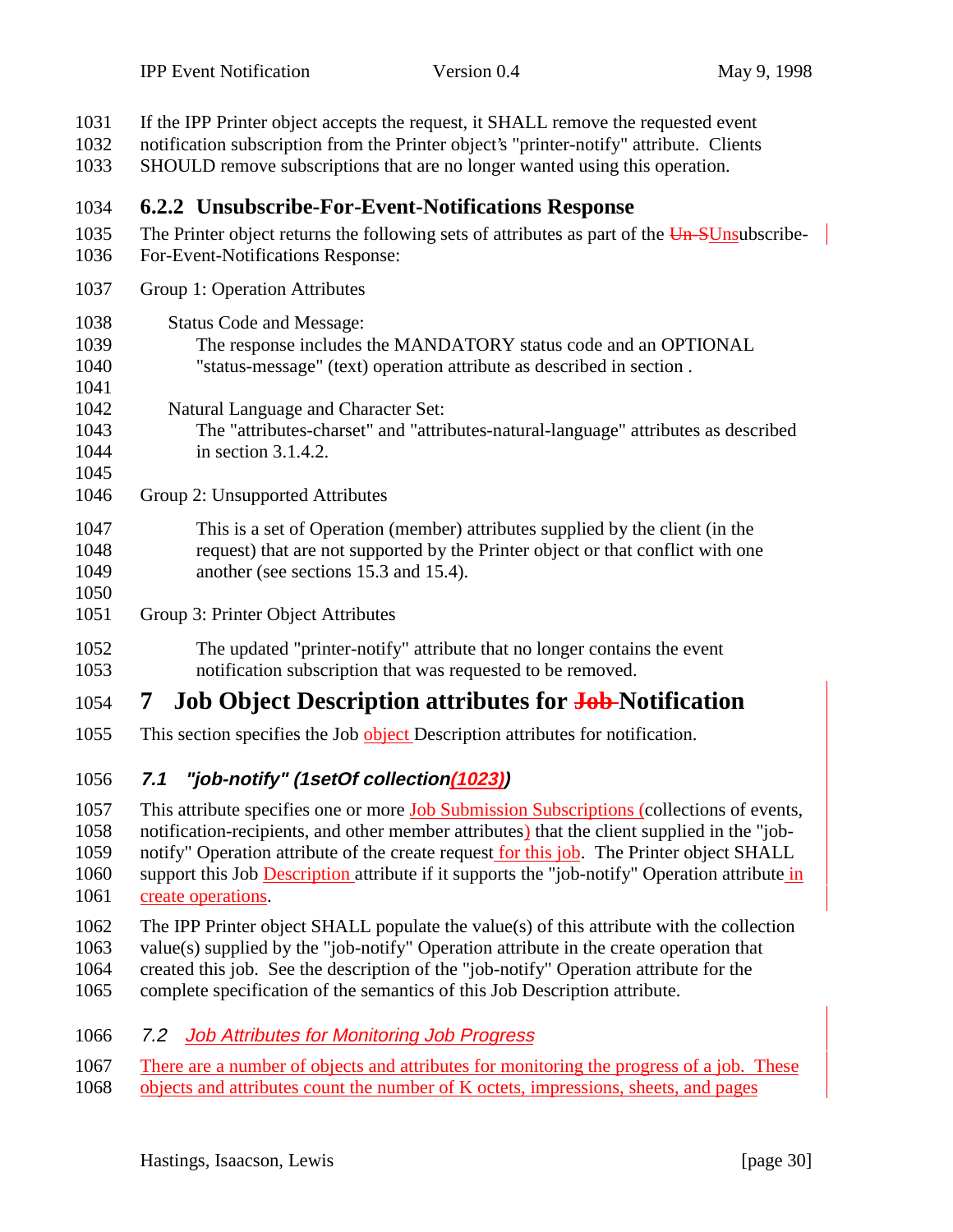| 1069                                                         |                                                                                             | requested or completed. For impressions and sheets, "completed" SHALL mean stacked,                                                                                                                                                                                                                                                                                                                                                                                                                                                                                                                                                           |  |  |  |
|--------------------------------------------------------------|---------------------------------------------------------------------------------------------|-----------------------------------------------------------------------------------------------------------------------------------------------------------------------------------------------------------------------------------------------------------------------------------------------------------------------------------------------------------------------------------------------------------------------------------------------------------------------------------------------------------------------------------------------------------------------------------------------------------------------------------------------|--|--|--|
| 1070                                                         | unless the implementation is unable to detect when each sheet is stacked, in which case     |                                                                                                                                                                                                                                                                                                                                                                                                                                                                                                                                                                                                                                               |  |  |  |
| 1071                                                         |                                                                                             | stacked is approximated when processing of each sheet completes. There are objects and                                                                                                                                                                                                                                                                                                                                                                                                                                                                                                                                                        |  |  |  |
| 1072                                                         | attributes for the overall job and for the current copy of the document currently being     |                                                                                                                                                                                                                                                                                                                                                                                                                                                                                                                                                                                                                                               |  |  |  |
| 1073                                                         | stacked. For the latter, the rate at which the various objects and attributes count depends |                                                                                                                                                                                                                                                                                                                                                                                                                                                                                                                                                                                                                                               |  |  |  |
| 1074                                                         |                                                                                             | on the sheet and document collation of the job.                                                                                                                                                                                                                                                                                                                                                                                                                                                                                                                                                                                               |  |  |  |
| 1075<br>1076                                                 |                                                                                             | Job Collation included sheet collation and document collation. Sheet collation is defined<br>to be the ordering of sheets within a document copy. Document collation is defined to be                                                                                                                                                                                                                                                                                                                                                                                                                                                         |  |  |  |
| 1077                                                         |                                                                                             | ordering of document copies within a multi-document job. There are three types of job                                                                                                                                                                                                                                                                                                                                                                                                                                                                                                                                                         |  |  |  |
| 1078                                                         |                                                                                             | collation (see terminology definitions in Section Error! Reference source not found.):                                                                                                                                                                                                                                                                                                                                                                                                                                                                                                                                                        |  |  |  |
| 1079<br>1080<br>1081<br>1082<br>1083<br>1084<br>1085<br>1086 |                                                                                             | 1. uncollatedSheets(3) - No collation of the sheets within each document copy,<br><i>i.e.</i> , each sheet of a document that is to produce multiple copies is replicated<br>before the next sheet in the document is processed and stacked. If the device<br>has an output bin collator, the uncollatedSheets(3) value may actually produce<br>collated sheets as far as the user is concerned (in the output bins). However,<br>when the job collation is the 'uncollated Sheets $(3)$ ' value, job progress is<br>indistinguishable to a monitoring application between a device that has an<br>output bin collator and one that does not. |  |  |  |
| 1087                                                         |                                                                                             | 2. collatedDocuments(4) - Collation of the sheets within each document copy is                                                                                                                                                                                                                                                                                                                                                                                                                                                                                                                                                                |  |  |  |
| 1088                                                         |                                                                                             | performed within the printing device by making multiple passes over either                                                                                                                                                                                                                                                                                                                                                                                                                                                                                                                                                                    |  |  |  |
| 1089                                                         |                                                                                             | the source or an intermediate representation of the document. In addition,                                                                                                                                                                                                                                                                                                                                                                                                                                                                                                                                                                    |  |  |  |
| 1090                                                         |                                                                                             | when there are multiple documents per job, the <i>i</i> 'th copy of each document is                                                                                                                                                                                                                                                                                                                                                                                                                                                                                                                                                          |  |  |  |
| 1091                                                         |                                                                                             | stacked before the <i>j'th</i> copy of each document, i.e., the documents are collated                                                                                                                                                                                                                                                                                                                                                                                                                                                                                                                                                        |  |  |  |
| 1092                                                         |                                                                                             | within each job copy. For example, if a job is submitted with documents, A                                                                                                                                                                                                                                                                                                                                                                                                                                                                                                                                                                    |  |  |  |
| 1093                                                         |                                                                                             | and B, the job is made available to the end user as: A, B, A, B,  The                                                                                                                                                                                                                                                                                                                                                                                                                                                                                                                                                                         |  |  |  |
| 1094                                                         |                                                                                             | collatedDocuments(4)' value corresponds to the IPP [ipp-model] 'separate-                                                                                                                                                                                                                                                                                                                                                                                                                                                                                                                                                                     |  |  |  |
| 1095                                                         |                                                                                             | documents-collated-copies' value of the "multiple-document-handling"                                                                                                                                                                                                                                                                                                                                                                                                                                                                                                                                                                          |  |  |  |
| 1096                                                         |                                                                                             | attribute.                                                                                                                                                                                                                                                                                                                                                                                                                                                                                                                                                                                                                                    |  |  |  |
| 1097                                                         |                                                                                             |                                                                                                                                                                                                                                                                                                                                                                                                                                                                                                                                                                                                                                               |  |  |  |
| 1098                                                         |                                                                                             | If jobCopiesRequested or documentCopiesRequested $= 1$ , then                                                                                                                                                                                                                                                                                                                                                                                                                                                                                                                                                                                 |  |  |  |
| 1099                                                         |                                                                                             | jobCollationType is defined as 4.                                                                                                                                                                                                                                                                                                                                                                                                                                                                                                                                                                                                             |  |  |  |
| 1100                                                         |                                                                                             | 3. uncollatedDocuments(5) - Collation of the sheets within each document copy                                                                                                                                                                                                                                                                                                                                                                                                                                                                                                                                                                 |  |  |  |
| 1101                                                         |                                                                                             | is performed within the printing device by making multiple passes over either                                                                                                                                                                                                                                                                                                                                                                                                                                                                                                                                                                 |  |  |  |
| 1102                                                         |                                                                                             | the source or an intermediate representation of the document. In addition,                                                                                                                                                                                                                                                                                                                                                                                                                                                                                                                                                                    |  |  |  |
| 1103                                                         |                                                                                             | when there are multiple documents per job, all copies of the first document in                                                                                                                                                                                                                                                                                                                                                                                                                                                                                                                                                                |  |  |  |
| 1104                                                         |                                                                                             | the job are stacked before the any copied of the next document in the job, i.e.,                                                                                                                                                                                                                                                                                                                                                                                                                                                                                                                                                              |  |  |  |
| 1105                                                         |                                                                                             | the documents are uncollated within the job. For example, if a job is                                                                                                                                                                                                                                                                                                                                                                                                                                                                                                                                                                         |  |  |  |
| 1106                                                         |                                                                                             | submitted with documents, A and B, the job is mad available to the end user                                                                                                                                                                                                                                                                                                                                                                                                                                                                                                                                                                   |  |  |  |
| 1107                                                         |                                                                                             | as: A, A, , B, B,  The 'uncollatedDocuments(5)' value corresponds to                                                                                                                                                                                                                                                                                                                                                                                                                                                                                                                                                                          |  |  |  |
| 1108                                                         |                                                                                             | the IPP [ipp-model] 'separate-documents-uncollated-copies' value of the                                                                                                                                                                                                                                                                                                                                                                                                                                                                                                                                                                       |  |  |  |
| 1109                                                         |                                                                                             | "multiple-document-handling" attribute.                                                                                                                                                                                                                                                                                                                                                                                                                                                                                                                                                                                                       |  |  |  |
| 1110                                                         |                                                                                             | Consider the following four variables that are used to monitor the progress of a job's                                                                                                                                                                                                                                                                                                                                                                                                                                                                                                                                                        |  |  |  |
| 1111                                                         | impressions:                                                                                |                                                                                                                                                                                                                                                                                                                                                                                                                                                                                                                                                                                                                                               |  |  |  |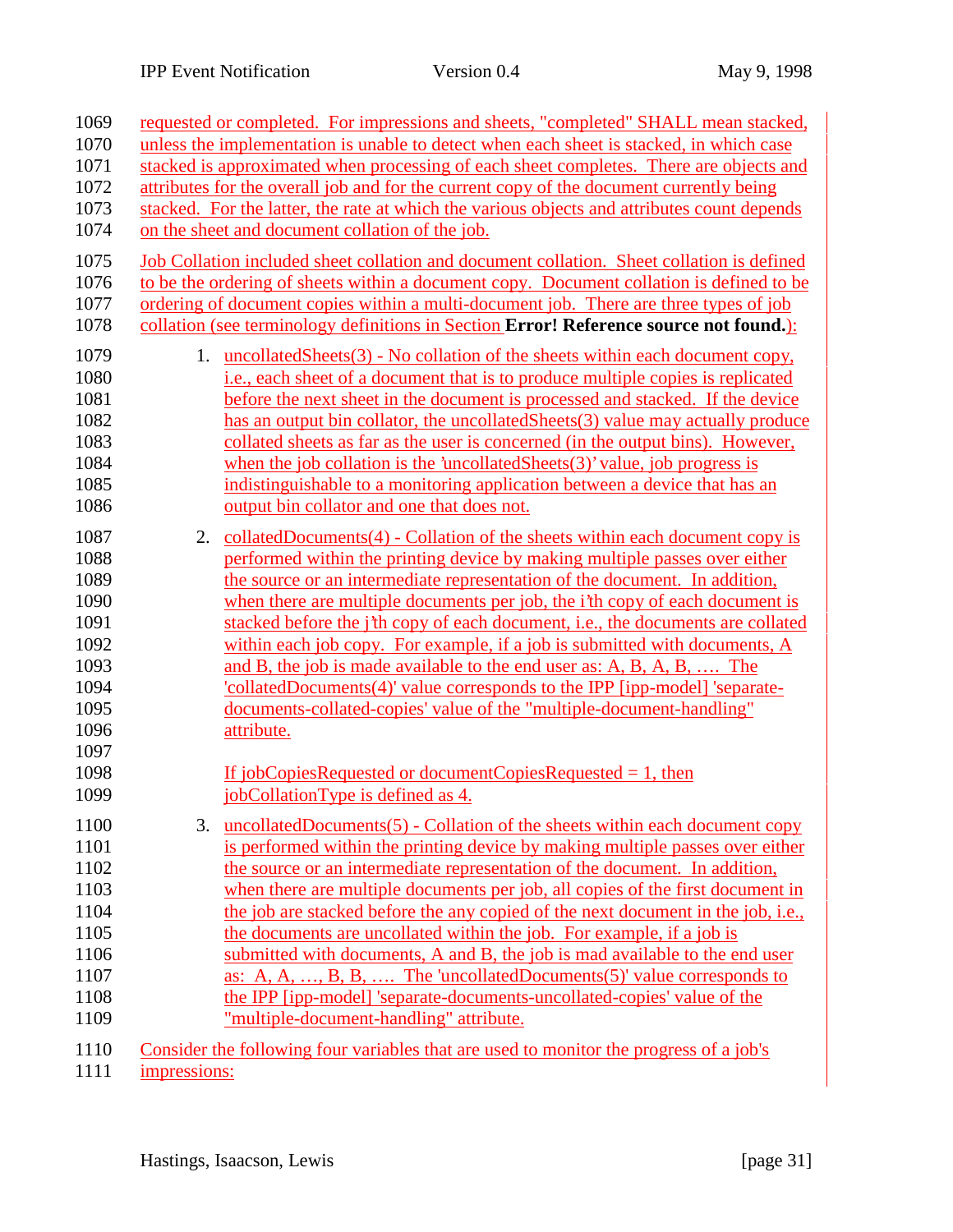| 1112<br>1113                 |    | imJobImpressionsCompleted - counts the total number of impressions stacked<br>for the job                                                                                                                                                                       |
|------------------------------|----|-----------------------------------------------------------------------------------------------------------------------------------------------------------------------------------------------------------------------------------------------------------------|
| 1114<br>1115                 | 2. | impressionsCompletedCurrentCopy - counts the number of impressions<br>stacked for the current document copy                                                                                                                                                     |
| 1116<br>1117                 | 3. | sheetCompletedCopyNumber - identifies the number of the copy for the<br>current document being stacked where the first copy is 1.                                                                                                                               |
| 1118<br>1119<br>1120<br>1121 | 4. | sheetCompletedDocumentNumber - identifies the current document within the<br>job that is being stacked where the first document in a job is 1. NOTE: this<br>attribute SHOULD NOT be implemented for implementations that only<br>support one document per job. |
| 1122<br>1123<br>1124         |    | For each of the three types of job collation, a job with three copies of two documents (1,<br>2), where each document consists of 3 impressions, the four variables have the following<br>values as each sheet is stacked for one-sided printing:               |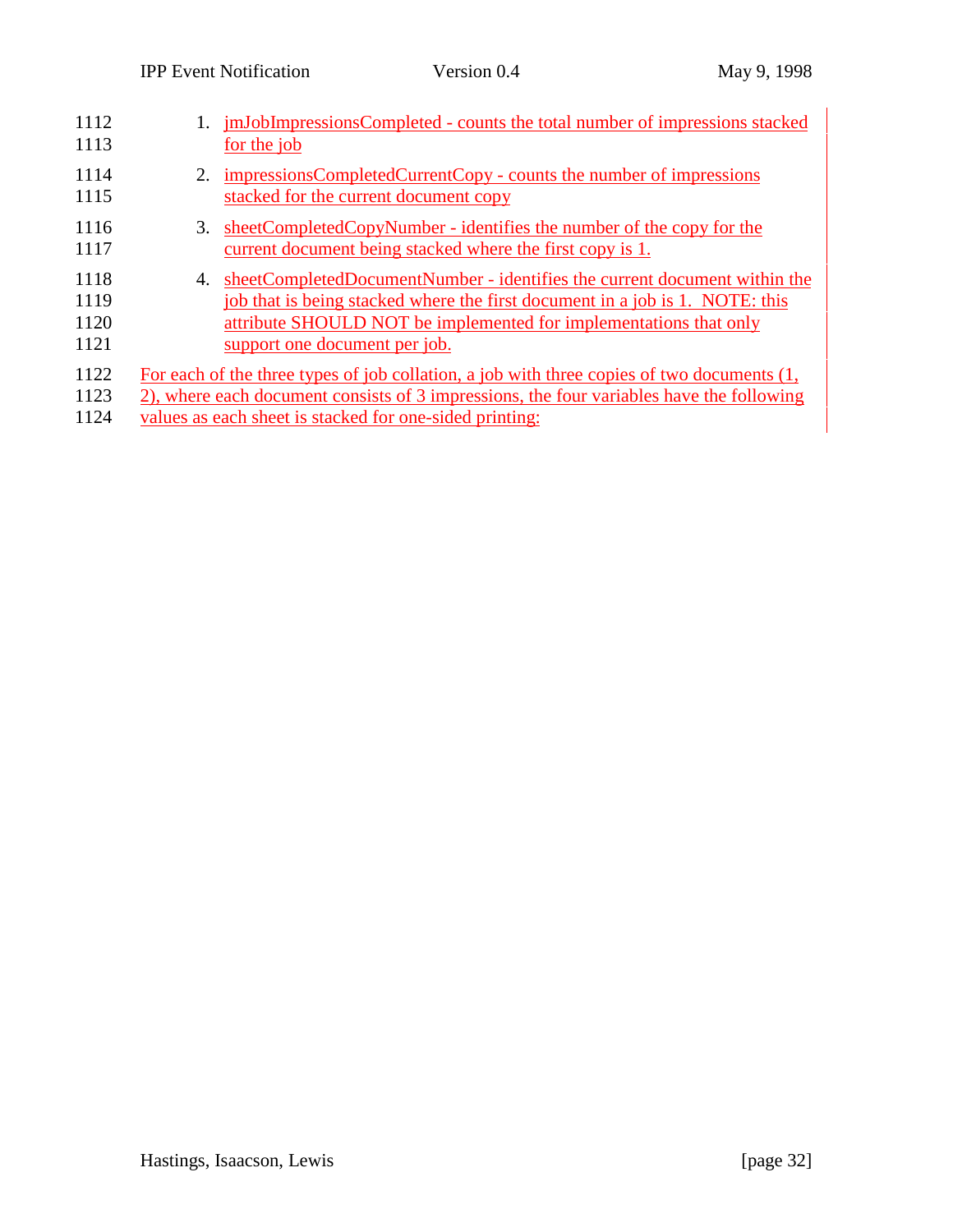| "job-impressions-<br>completed"                                                                                                                                                              | "impressions-<br>completed-current-<br>$\overline{copy}$ " | "sheet-completed-<br>copy-number" | "sheet-completed-<br>document-number" |
|----------------------------------------------------------------------------------------------------------------------------------------------------------------------------------------------|------------------------------------------------------------|-----------------------------------|---------------------------------------|
| 0<br>$\frac{1}{2}$ $\frac{2}{3}$ $\frac{3}{4}$ $\frac{4}{5}$ $\frac{6}{7}$ $\frac{9}{10}$ $\frac{1}{11}$ $\frac{1}{2}$ $\frac{1}{3}$ $\frac{1}{4}$ $\frac{1}{5}$ $\frac{1}{6}$ $\frac{1}{7}$ | $011112222331111111112222333131$                           |                                   | $011111111111111222222222222$         |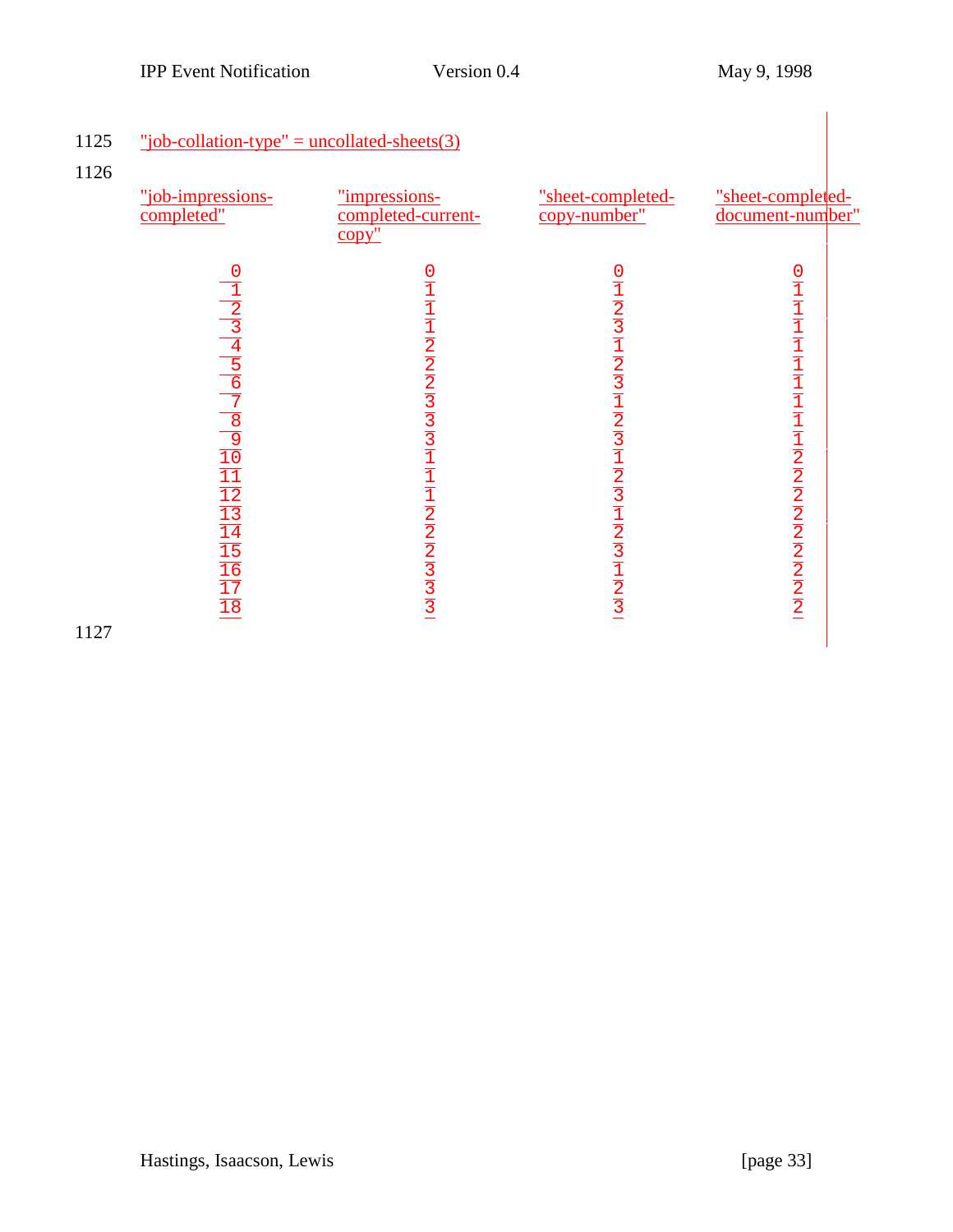| 1128<br>1129 | "job-collation-type" = collated-documents(4)<br>"job-impressions-<br>completed"                                                                                                               | "impressions-<br>completed-current-<br>$copy$ " | "sheet-completed-<br>copy-number" | "sheet-completed-<br>document-number"                                                                                                       |
|--------------|-----------------------------------------------------------------------------------------------------------------------------------------------------------------------------------------------|-------------------------------------------------|-----------------------------------|---------------------------------------------------------------------------------------------------------------------------------------------|
| 1130         | $\frac{1}{1}$ $\frac{2}{3}$ $\frac{4}{4}$ $\frac{5}{5}$ $\frac{6}{7}$ $\frac{9}{10}$ $\frac{1}{11}$ $\frac{1}{12}$ $\frac{1}{11}$ $\frac{1}{11}$ $\frac{1}{11}$ $\frac{1}{11}$ $\frac{1}{11}$ |                                                 | $011111111112222222333333$        | $\frac{0}{1}$ $\frac{1}{1}$ $\frac{1}{2}$ $\frac{1}{2}$ $\frac{1}{2}$ $\frac{1}{2}$ $\frac{1}{2}$ $\frac{1}{2}$ $\frac{1}{2}$ $\frac{1}{2}$ |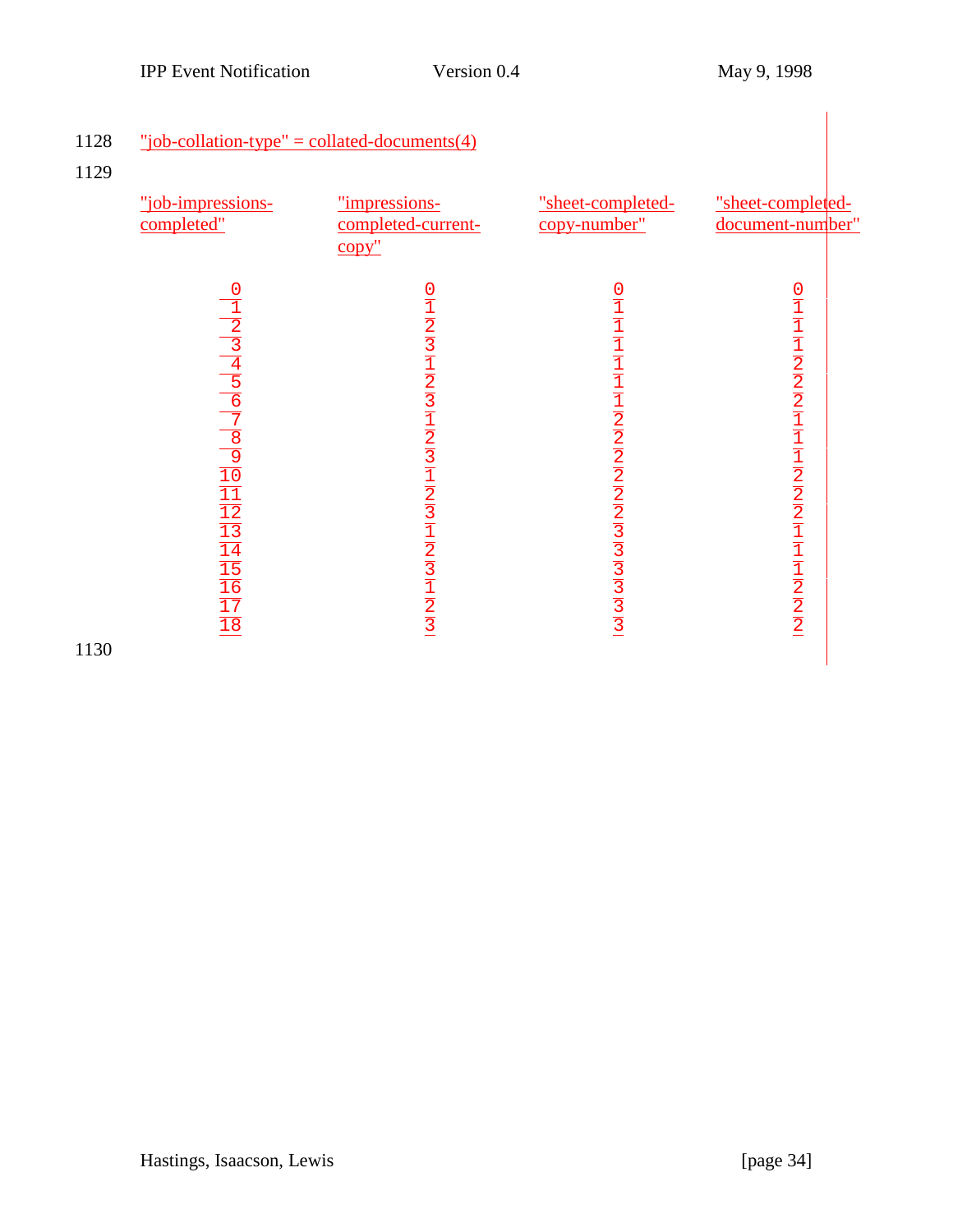| 1131<br>1132                                                                                                 |                                                                                                                                                                                                                                                                                                                                                                                                                                                                                                                                                                                                                                                                                                                                              | "job-collation-type" = uncollated-documents(5)                                                                                                                                                                               |                                   |                                                                                                                                                                                                                         |
|--------------------------------------------------------------------------------------------------------------|----------------------------------------------------------------------------------------------------------------------------------------------------------------------------------------------------------------------------------------------------------------------------------------------------------------------------------------------------------------------------------------------------------------------------------------------------------------------------------------------------------------------------------------------------------------------------------------------------------------------------------------------------------------------------------------------------------------------------------------------|------------------------------------------------------------------------------------------------------------------------------------------------------------------------------------------------------------------------------|-----------------------------------|-------------------------------------------------------------------------------------------------------------------------------------------------------------------------------------------------------------------------|
|                                                                                                              | "job-impressions-<br>completed"                                                                                                                                                                                                                                                                                                                                                                                                                                                                                                                                                                                                                                                                                                              | "impressions-<br>completed-current-<br>$\overline{copy''}$                                                                                                                                                                   | "sheet-completed-<br>copy-number" | "sheet-completed-<br>document-number"                                                                                                                                                                                   |
|                                                                                                              | $\frac{1}{2}$ $\frac{2}{3}$ $\frac{4}{4}$ $\frac{5}{5}$ $\frac{6}{7}$ $\frac{1}{8}$ $\frac{1}{2}$ $\frac{1}{2}$ $\frac{1}{2}$ $\frac{1}{2}$ $\frac{1}{2}$ $\frac{1}{2}$<br>$\overline{18}$                                                                                                                                                                                                                                                                                                                                                                                                                                                                                                                                                   | $012312312312312312121312131213$                                                                                                                                                                                             |                                   | $\frac{0}{1}{\frac{1}{1}{\frac{1}{1}{\frac{1}{1}{\frac{1}{1}{\frac{1}{1}{\frac{1}{1}{\frac{1}{1}{\frac{1}{1}{\frac{1}{2}{\frac{1}{2}{\frac{2}{2}{\frac{2}{2}{\frac{2}{2}{\frac{2}{2}{\frac{2}{2}}{\frac{2}{2}}}}}}}}}}$ |
| 1133<br>1134<br>1135<br>1136<br>1137<br>1138<br>1139<br>1140<br>1141<br>1142<br>1143<br>1144<br>1145<br>1146 | 7.2.1 "output-bin" (1setOf text(63))<br>The name or number (represented as ASCII digits) of the output bin to<br>which all or part of the job is placed in.<br>7.2.2 "sheet-completed-copy-number" (integer(-2:MAX))<br>The number of the copy being stacked for the current document. This<br>number starts at $\hat{0}$ , is set to 1 when the first sheet of the first copy for<br>each document is being stacked and is equal to n where n is the nth<br>sheet stacked in the current document copy. See section 7.2.<br>7.2.3 "sheet-completed-document-number" (integer(-2:MAX))<br>The ordinal number of the document in the job that is currently being<br>stacked. This number starts at 0, increments to 1 when the first sheet of |                                                                                                                                                                                                                              |                                   |                                                                                                                                                                                                                         |
| 1147<br>1148<br>1149<br>1150<br>1151<br>1152                                                                 |                                                                                                                                                                                                                                                                                                                                                                                                                                                                                                                                                                                                                                                                                                                                              | the first document in the job is being stacked, and is equal to n where n<br>is the nth document in the job, starting with 1.<br>Implementations that only support one document jobs SHOULD NOT<br>implement this attribute. |                                   |                                                                                                                                                                                                                         |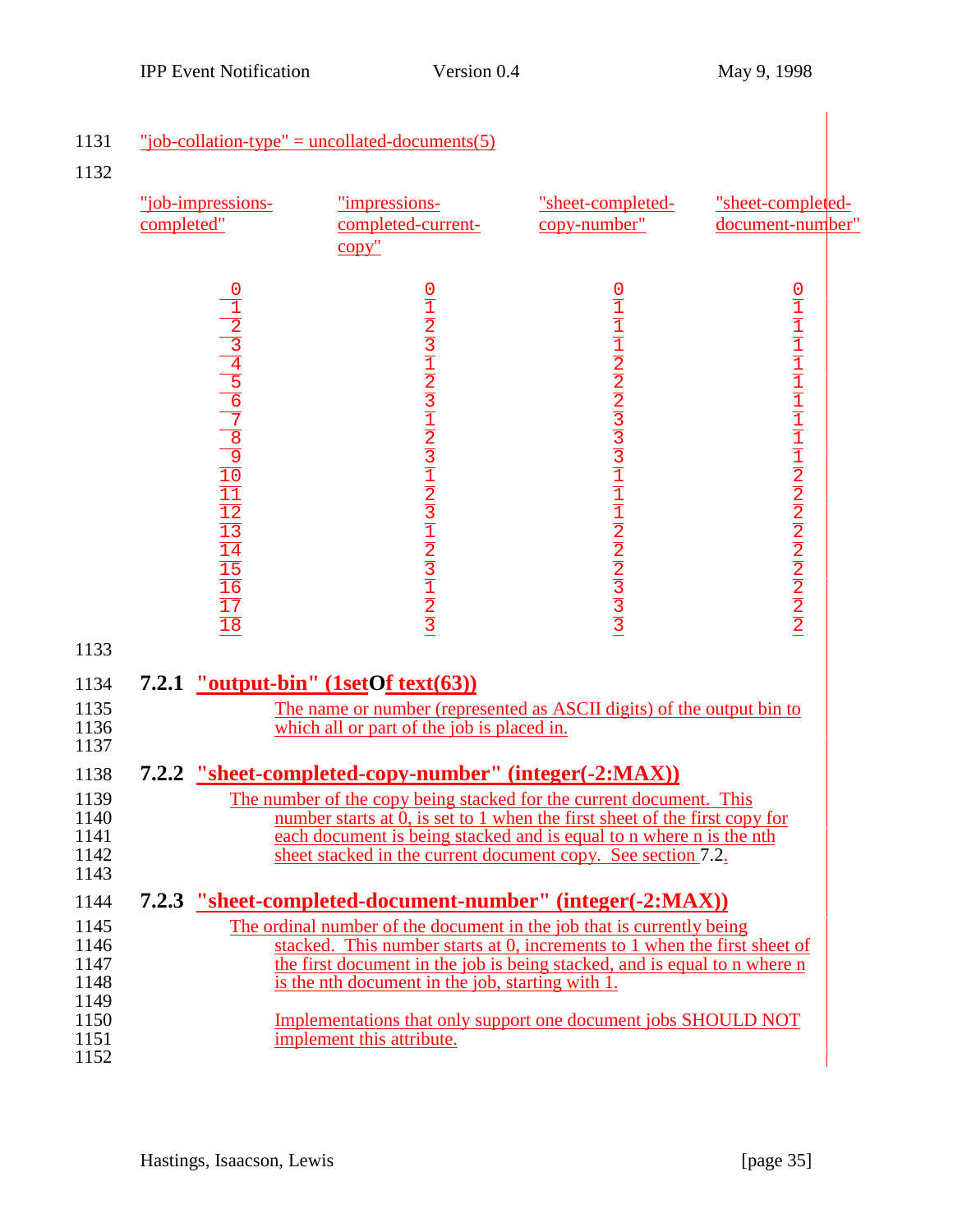|     | 7.2.4 "job-collation-type" (enum)                         |                                                                                               |
|-----|-----------------------------------------------------------|-----------------------------------------------------------------------------------------------|
|     | The type of job collation. See section 7.2,               |                                                                                               |
|     | <b>Standard values are:</b>                               |                                                                                               |
|     | other(1),                                                 |                                                                                               |
|     | unknown(2),                                               |                                                                                               |
|     | uncollatedSheets(3),                                      | -- sheets within each document copy                                                           |
|     |                                                           | $-$ are not collated: 1 1 , 2 2 ,                                                             |
|     | collatedDocuments(4),                                     | -- internal collated sheets,                                                                  |
|     |                                                           | <u>-- documents: A, B, A, B, </u>                                                             |
|     | uncollatedDocuments(5)                                    | -- internal collated sheets,                                                                  |
|     |                                                           | $-$ documents: A, A, , B, B,                                                                  |
|     | 7.2.5 <u>"impressions-interpreted" (integer(-2:MAX)</u>   |                                                                                               |
|     | The number of impressions interpreted for the job so far. |                                                                                               |
|     |                                                           |                                                                                               |
|     |                                                           | 7.2.6 <u>"impressions-completed-current-copy" (integer(-2:MAX)</u> )                          |
|     |                                                           | The number of impressions completed by the device for the current copy of                     |
|     |                                                           | the current document so far. For printing, the impressions completed                          |
|     |                                                           | includes interpreting, marking, and stacking the output. For other types                      |
|     |                                                           | of job services, the number of impressions completed includes the                             |
|     | number of impressions processed.                          |                                                                                               |
|     |                                                           |                                                                                               |
|     |                                                           | This value SHALL be reset to 0 for each document in the job and for                           |
|     | each document copy.                                       |                                                                                               |
|     |                                                           |                                                                                               |
| 8   |                                                           | <b>Printer Object Description attributes for Notification</b>                                 |
|     |                                                           | This section specifies the Printer object Description attributes for Job and Printer          |
|     | notificationNotifications.                                |                                                                                               |
|     |                                                           |                                                                                               |
| 8.1 | "printer-notify" (1setOf collection(1023))                |                                                                                               |
|     |                                                           |                                                                                               |
|     |                                                           |                                                                                               |
|     |                                                           | This attribute specifies the outstanding Printer Notification Subscriptions (collections of   |
|     |                                                           | events, notification-recipients, and other member attributes) for this Printer object, i.e.,  |
|     |                                                           | the subscriptions that clients have supplied in the "printer-notify" Operation attribute of   |
|     |                                                           | the Subscribe-For-Event-Notifications requests, that have not been removed by                 |
|     |                                                           | subsequent Unsubscribe-For-Event-Notifications requests. The Printer object SHALL             |
|     |                                                           | support this Printer Description attribute if it supports the Subscribe-For-Event-            |
|     | Notifications operation.                                  |                                                                                               |
|     |                                                           |                                                                                               |
|     |                                                           | The IPP Printer object SHALL populate the value(s) of this attribute with the collection      |
|     |                                                           | value supplied by the "printer-notify" Operation attribute in each Subscribe-For-Event-       |
|     |                                                           | Notification operation. See the description of the "job-notify" Operation attribute for the   |
|     |                                                           | complete specification of the semantics of this Printer Description attribute.                |
|     | 8.2 Notification Support Printer Description attributes   |                                                                                               |
|     |                                                           |                                                                                               |
|     |                                                           | If the Printer object supports the "job-notify" Operation attribute for the Print-Job, Print- |
|     |                                                           | URI, and Create-Job operations, then the Printer object SHALL support the following           |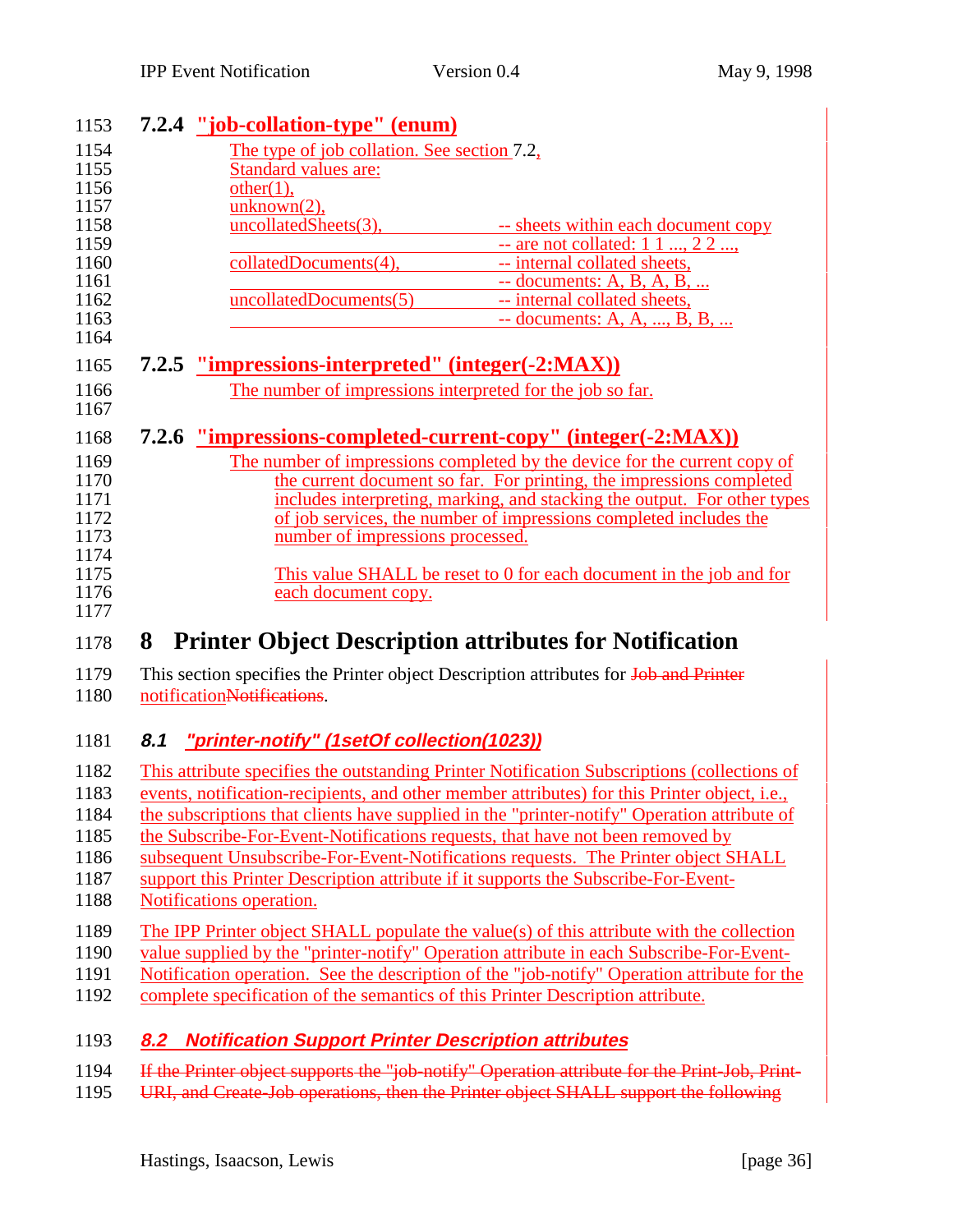| 1196<br>1197                         | supported Printer object Description attributes in the second column in Table 1 that<br>correspond to the "job-notify" member attributes supported.                                                                                                                                     |                                                         |  |  |  |  |
|--------------------------------------|-----------------------------------------------------------------------------------------------------------------------------------------------------------------------------------------------------------------------------------------------------------------------------------------|---------------------------------------------------------|--|--|--|--|
| 1198<br>1199<br>1200<br>1201         | If the Printer object supports the Subscribe For Event-Notifications operations, then the<br>Printer object SHALL support the following Printer object Description attributes in the<br>third column in Table 1 that correspond to the "printer-notify" member attributes<br>supported. |                                                         |  |  |  |  |
| 1202<br>1203<br>1204                 | Note: These Printer attributes are specified as separate Printer object attributes, rather<br>than as member attributes of a Printer object's collection attribute, since any combin<br>of values may be used for any of the attributes.                                                |                                                         |  |  |  |  |
| 1205                                 | <b>Table 1 - Notification Support Printer Description Attributes</b>                                                                                                                                                                                                                    |                                                         |  |  |  |  |
| 1206<br>1207<br>1208<br>1209<br>1210 | Collection member attributes<br>in "job-notify" and<br>"printer-notify" Operation<br>attributes                                                                                                                                                                                         | Printer object Notification<br>supported Attributes     |  |  |  |  |
| 1211<br>1212<br>1213<br>1214         | notify-event-groups<br>(1setOf type2 keyword)                                                                                                                                                                                                                                           | notify-event-groups-supported<br>(1setOf type2 keyword) |  |  |  |  |
| 1215<br>1216<br>1217                 | notify-recipients<br>(1setOf uri)                                                                                                                                                                                                                                                       | notify-schemes-supported<br>(1setOf uriScheme)          |  |  |  |  |
| 1218<br>1219<br>1220                 | notify-content-type<br>(mimeMediaType)                                                                                                                                                                                                                                                  | notify-content-type-supported<br>(1setOf mimeMediaType) |  |  |  |  |
|                                      |                                                                                                                                                                                                                                                                                         |                                                         |  |  |  |  |

1221 | notify-charset | notify-charset-supported | 1222 | (1setOf charset) | (1setOf charset) | (1setOf charset) 1223 +------------------------------+-----------------------------------+ 1224 | notify-natural-language | notify-natural-language-supported | 1225 | (naturalLanguage) | (1setOf naturalLanguage) | 1226 +------------------------------+-----------------------------------+ 1227 | notify-additional-attributes | notify-additional-attributes- | 1228 | supported | supported |  $\frac{1}{2}$ 1229 | (1setOf keyword) | (1setOf keywords) | (1setOf keywords) 1230 +------------------------------+-----------------------------------+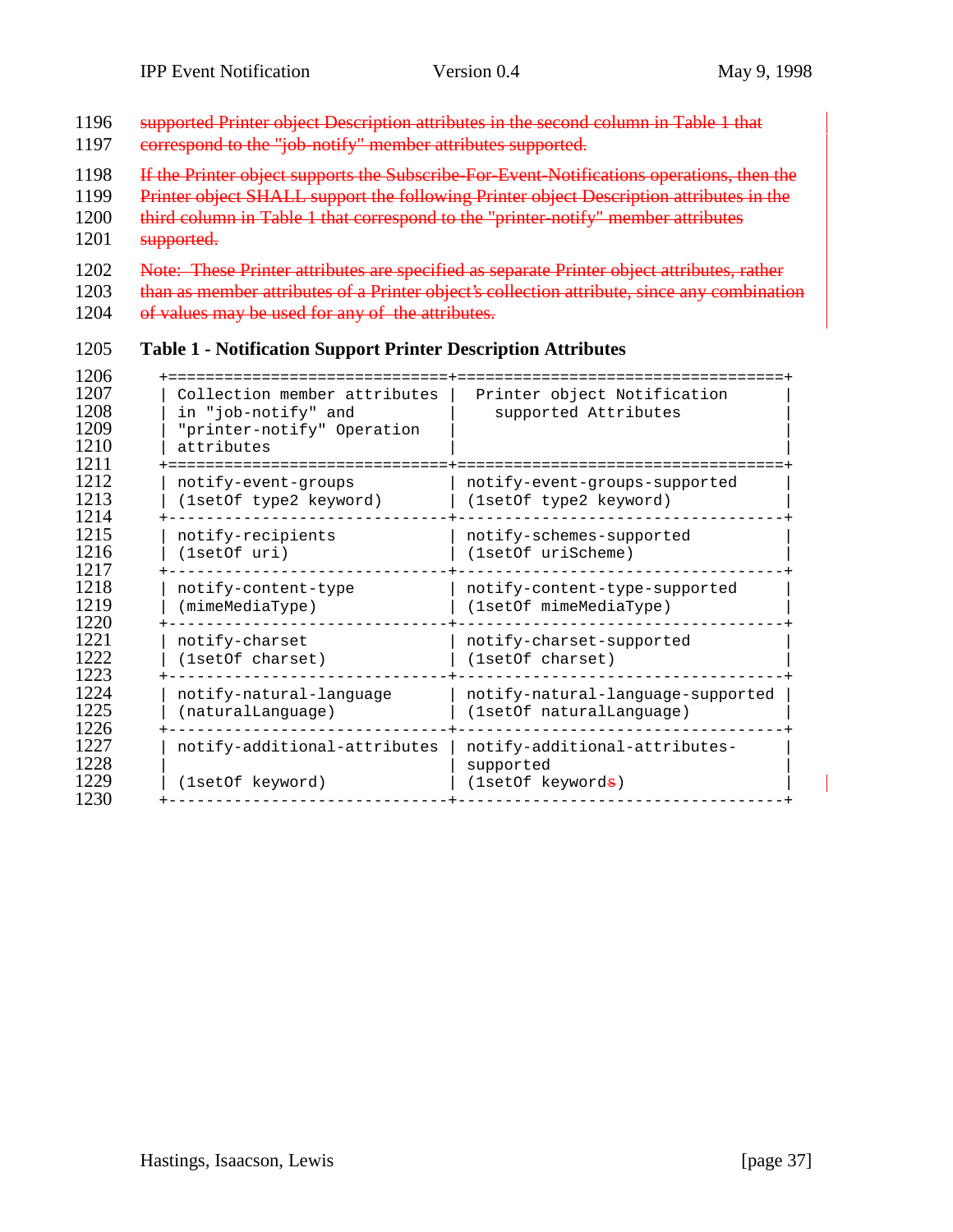| 1231                                                         |                                                                                                                                                                                                                                                                                                                                                                                                                                                                                                                                                                                                                                                                                                                   |
|--------------------------------------------------------------|-------------------------------------------------------------------------------------------------------------------------------------------------------------------------------------------------------------------------------------------------------------------------------------------------------------------------------------------------------------------------------------------------------------------------------------------------------------------------------------------------------------------------------------------------------------------------------------------------------------------------------------------------------------------------------------------------------------------|
| 1232                                                         | <b>8.18.2.1 Validation of Job Submission Notification-Subscriptions</b>                                                                                                                                                                                                                                                                                                                                                                                                                                                                                                                                                                                                                                           |
| 1233                                                         | <b>Support Printer Description attributes</b>                                                                                                                                                                                                                                                                                                                                                                                                                                                                                                                                                                                                                                                                     |
| 1234<br>1235<br>1236<br>1237<br>1238<br>1239                 | The Job-Notification Support Printer object Description attributes (column 2 in Table 1)<br>specify the supported values for the corresponding member attributes of the "job-notify"<br>Operation collection attribute used in the job create operations. The value of the Printer<br>object's "job-notify-recipients-supported" attribute is a 'uriScheme'. The Printer object<br>SHALL use the values of this attribute to validate the scheme supplied by the client in the<br>"notify-recipients" member attribute.                                                                                                                                                                                           |
| 1240<br>1241<br>1242<br>1243<br>1244<br>1245<br>1246         | For example, if a Printer object supports:<br>1) 'mailto:' method for the 'job-completion' event groups using English, French, U.S.<br>English, and German and supporting additional attributes: "job-uri", "job-name",<br>"job-originating-user-name", "number-of-documents", "job-state", "sides",<br>"finishing"<br>'sense' and 'ipp-tcp-ip-socket' methods for the 'job-state-changes delivery', 'job-<br>2)<br>progress', and 'job-completion' event groups in English only                                                                                                                                                                                                                                  |
| 1247                                                         | a system administrator could configure the following Printer Description attributes":                                                                                                                                                                                                                                                                                                                                                                                                                                                                                                                                                                                                                             |
| 1248                                                         | "job-notify-schemes-supported" = 'mailto', 'sense', 'ipp-tcp-ip-socket'                                                                                                                                                                                                                                                                                                                                                                                                                                                                                                                                                                                                                                           |
| 1249<br>1250                                                 | "job-notify-event-groups-supported" = <u>'none', 'all-job-events', 'all-printer-events'</u><br>'job-status-changedelivery', 'job-progress', 'job-completion', 'printer-errors'                                                                                                                                                                                                                                                                                                                                                                                                                                                                                                                                    |
| 1251                                                         | $"notify content-supported" = 'multi-part/alternative', 'application/ipp', 'text/plain'$                                                                                                                                                                                                                                                                                                                                                                                                                                                                                                                                                                                                                          |
| 1252                                                         | "iob-notify-natural-language-supported" = 'en', 'fr', 'en-us', 'de'                                                                                                                                                                                                                                                                                                                                                                                                                                                                                                                                                                                                                                               |
| 1253<br>1254<br>1255                                         | "job-notify-additional-attributes-supported" = 'job-uri', 'job-name',<br>'job-originating-user-name', 'number-of-documents',<br>'job-state', 'sides', 'finishing'                                                                                                                                                                                                                                                                                                                                                                                                                                                                                                                                                 |
| 1256<br>1257<br>1258                                         | ISSUE 18: Should an administrator be able to configure so that the groups supported is<br>less than all of them. All of them are required for conformance?                                                                                                                                                                                                                                                                                                                                                                                                                                                                                                                                                        |
| 1259<br>1260<br>1261<br>1262<br>1263<br>1264<br>1265<br>1266 | Note: the fact that not all events are supported for the mailto scheme, or that not all<br>languages are supported for the 'sense' and 'ipp-tcp-ip-socket' methods is not represented,<br>since the collection mechanism is not used to represent the supported attributes. If the<br>client supplies a combination that is not supported, the Printer object SHALL accept the<br>create request (independent of the value of the "ipp-attribute-fidelity" attribute supplied<br>by the client), make suitable substitutions, and return the attributes that are ignored or<br>substituted in the create operation response.<br>ISSUE 19: Are we still ok with not making these "xxx-supported" attributes member |
| 1267<br>1268<br>1269                                         | attributes of one collection "notifications-supported" Printer Description attribute?<br>Or maybe two collections: "job-notifications-supported" and "printer-notifications-<br>supported" Printer Description attributes?                                                                                                                                                                                                                                                                                                                                                                                                                                                                                        |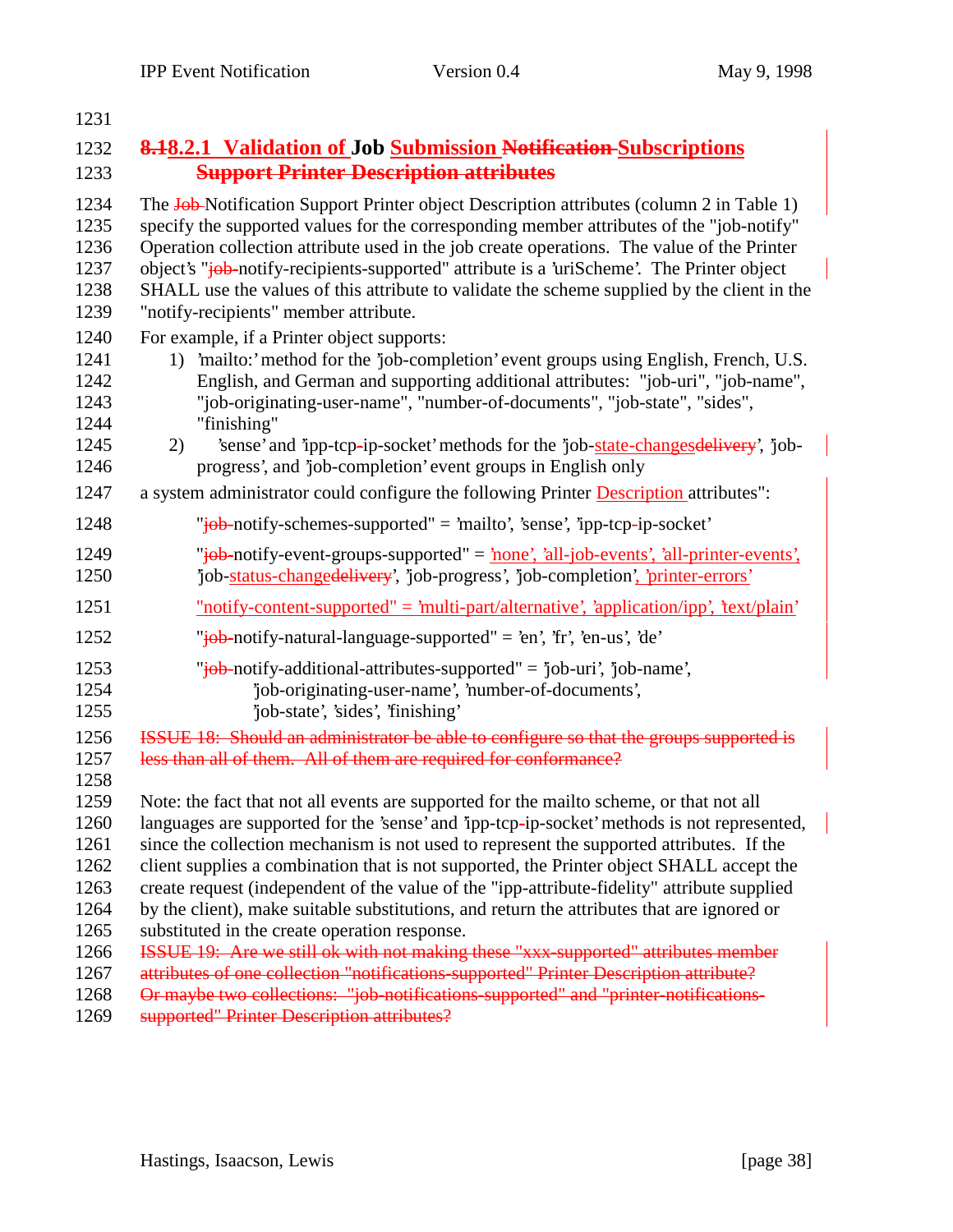## **8.28.2.2 Validation of Printer Notification Subscriptions Support Printer Description attributes**

1272 The Printer-Notification Support Printer object Description attributes (column 23 in Table 1) specify the supported values for the corresponding member attributes of the "printer- notify" Operation collection attribute used in the Subscribe-For-Event-Notifications 1275 operation. The value of the Printer object's "<del>printer</del>-notify-recipients-supported" attribute is a 'uriScheme'. The Printer object SHALL use the values of this attribute to validate the scheme supplied by the client in the "notify-recipients" member attribute. See section 1278 8.2.1 for an example, except change all "job-xxx" attributes to "printer-xxx" attributes.

# **9 Notification Content definitions**

 Just as applications need a defined (extendable) set of notifications, they also need a fixed structure and reliable notification content. The notification content depends on the event.

 Job events in a Job Submission Subscription via a create operation ONLY apply to the 1283 job created. Job events in a Printer Subscription apply to ALL jobs.

 An IPP Printer object MAY also implement the "notify-additional-attributes" Operation member attribute in order to allow a client to request additional attributes over and above the fixed set shown in Table 2.

[Some delivery methods, such as SNMP, do not support the requester requesting

additional attributes; the notification recipient will have to explicitly use a Get-Job-

 Attributes or Get-Printer-Attributes operation to get additional attributes about the job or device.]

**IFP does not have some of the job progress attributes that the PWG Job Monitoring MIB** 1292 has. These are indicated with "-" in the IPP attribute column.

ISSUE 20: Should we add the job progress attributes to IPP that the PWG Job

1294 Monitoring MIB returns in an SNMP trap so that accounting programs can get the same

- attributes with IPP?
- **9.1 Notification Content attributes**

 The following sub-sections specify those content attributes that are not Job or Printer attributes:

**9.19.1.1 "time-at-event" (integer (0:MAX)**

This notification content attribute indicates the point in time at which the event occurred.

In order to populate this attribute, the Printer object uses the value in its "printer-up-time"

attribute at the time the job or printer event occurred. This notification content attribute

- SHALL be part of all notification contents for all events.
- NOTE: The "time-at-event" and "printer-up-time" are in units of seconds, not one
- hundreds of a second (like prtAlertTime and sysUpTime). Thus the attribute name is

"time-at-event", rather than "prt-att-18-9-*r*" (where "*r*" is the row in the alert table of this

alert), since the value has different semantics.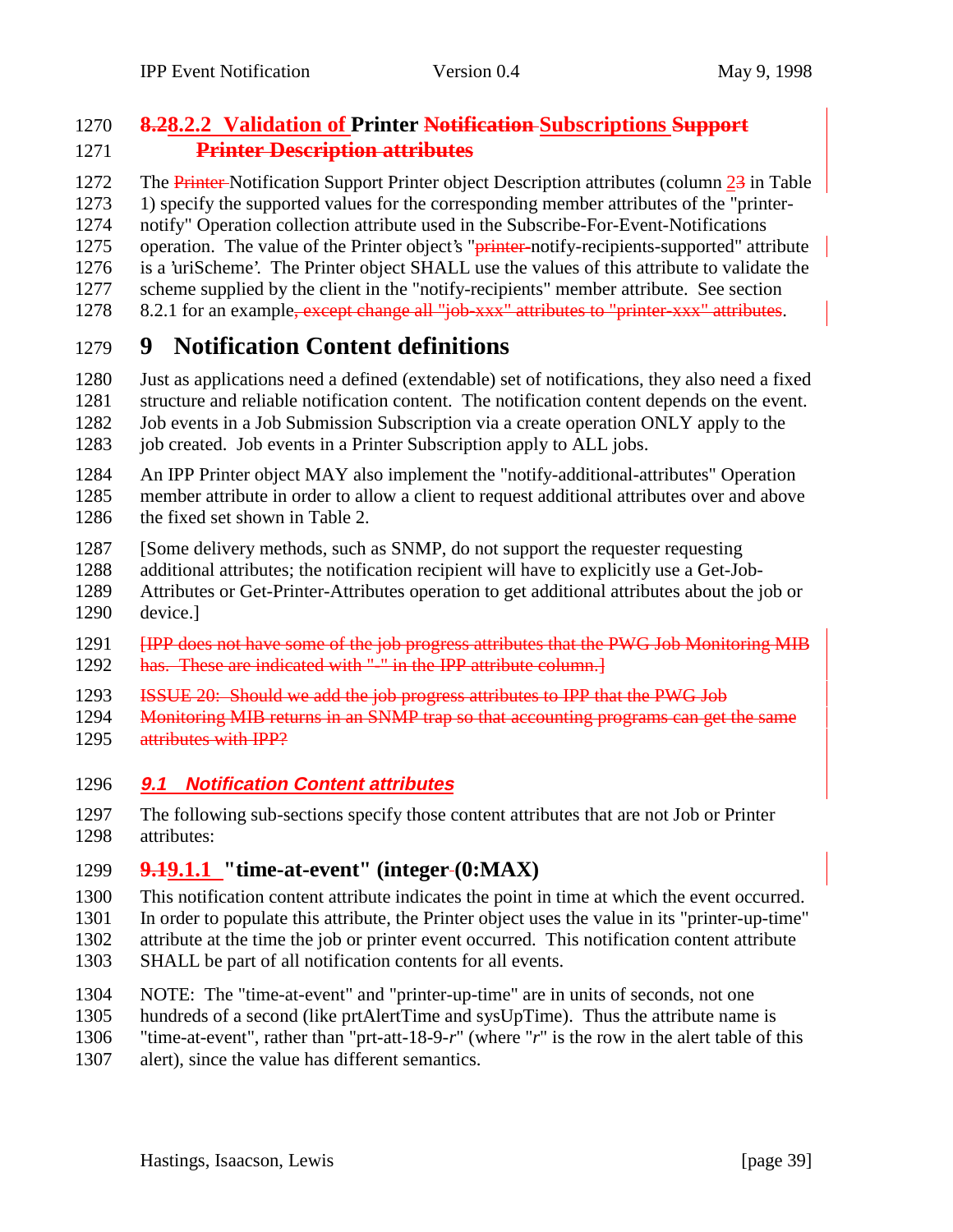## **9.29.1.2 "event" (keyword)**

This notification content attribute indicates the event (not the event group) that occurred.

This notification content attribute SHALL be part of all notification contents for all

events, so that a notification recipient can determine which event occurred, even though

implementors add their own events and/or other MIBs may use their MIB-specific alert

- codes in the "alert-code" notification content attribute. For example, for any Printer
- errors, the value of the "event" notification content attribute SHALL be the 'printer-error'
- keyword.
- 1316 Standard values are defined in section 5.1.2.2.
- **ISSUE 21:** Ok, that the "event" attribute always occurs in the notification content, even
- 1318 when there is also the prtAlertCode from the Printer MIB, so that we can add other MIB 1319 alerts in the future, too?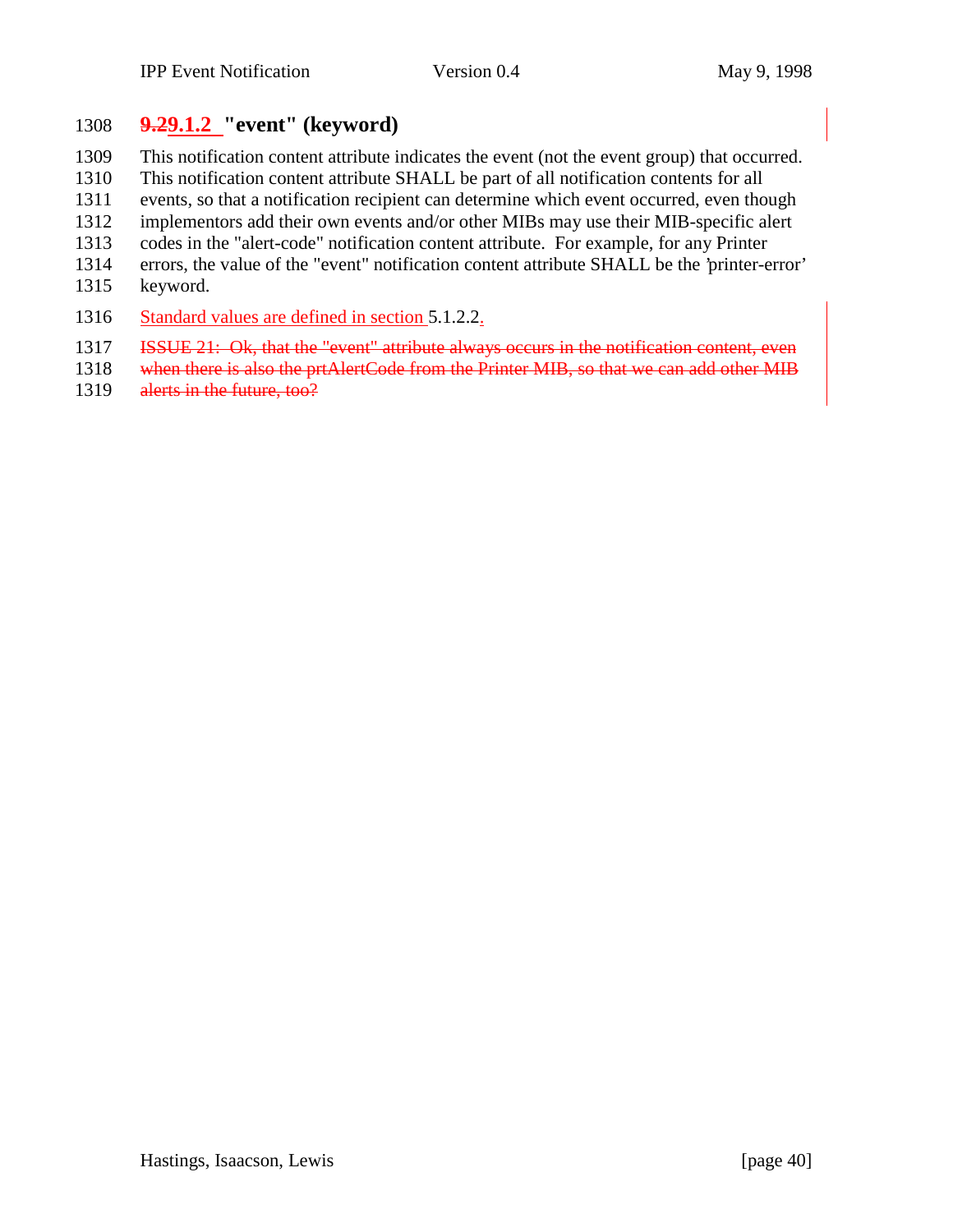#### 1320 **9.2.19.2 Job event notification content**

- 1321 Table 2 shows the notification content attributes that SHALL be included in any
- 1322 notification content for a Job event.

#### 1323 **Table 2 - Mandatory attributes for notification content depending on the Job event**

| <b>IPP</b>                                  | <b>JMP VarBind</b>                        | <b>Job Event (not Event Group)</b> |                                                          |                               |                                                                                                        |
|---------------------------------------------|-------------------------------------------|------------------------------------|----------------------------------------------------------|-------------------------------|--------------------------------------------------------------------------------------------------------|
| attribute                                   | object/attribute                          |                                    |                                                          |                               |                                                                                                        |
| (content)                                   | (content)                                 |                                    |                                                          |                               |                                                                                                        |
|                                             |                                           | job-<br>recei<br>ved               | job-started-<br>processing,<br>job-held,<br>job-released | job-<br>warning,<br>job-error | sheet-<br>completed,<br>collated-copy-<br>completed,<br>job-completed,<br>job-aborted,<br>job-canceled |
|                                             | Common to Job and Printer events:         |                                    |                                                          |                               |                                                                                                        |
| printer-uri                                 | hrDeviceIndex                             | Yes                                | Yes                                                      | Yes                           | Yes                                                                                                    |
| time-at-event                               | jmAlertTime (new)                         | Yes                                | Yes                                                      | Yes                           | Yes                                                                                                    |
| event                                       | event                                     | Yes                                | Yes                                                      | Yes                           | Yes                                                                                                    |
| Specific to Job events:                     |                                           |                                    |                                                          |                               |                                                                                                        |
| job-id                                      | jmJobIndex                                | Yes                                | Yes                                                      | Yes                           | Yes                                                                                                    |
| number-of-<br>intervening-<br>jobs          | <i>jmNumberOfIntervenin</i><br>gJobs      | Yes                                | Yes                                                      | Yes                           |                                                                                                        |
| job-k-octets                                | jmJobKOctetsPerCopyR<br>equested          | $\frac{1}{2}$                      | Yes                                                      | Yes                           | Yes                                                                                                    |
| job-k-octets-<br>processed                  | jmJobKOctetsProcessed                     | $\overline{a}$                     | $\overline{a}$                                           | Yes                           | Yes                                                                                                    |
| $job-$<br>impressions                       | jmJobImpressionsPerCo<br>pyRequested      | $\overline{\phantom{a}}$           | Yes*                                                     | Yes*                          | Yes*                                                                                                   |
| impressions-<br>interpreted-                | impressionsInterpreted(<br>112)           | $\overline{\phantom{0}}$           | $\overline{\phantom{m}}$                                 | Yes                           | Yes                                                                                                    |
| job-<br>impressions-<br>completed           | jmJobImpressionsComp<br>leted             |                                    | $\overline{a}$                                           | Yes                           | Yes                                                                                                    |
| copies                                      | jobCopiesRequested(90)                    |                                    | $\overline{\phantom{0}}$                                 | Yes                           | Yes                                                                                                    |
| impressions-<br>completed-<br>current-copy- | impressionsCompletedC<br>urrentCopy (113) |                                    | $\overline{\phantom{a}}$                                 | Yes                           | Yes                                                                                                    |
| sheet-<br>completed-<br>$copy-$             | sheetCompletedCopyNu<br>mber(95)          | $\overline{a}$                     | $\overline{\phantom{0}}$                                 | Yes                           | Yes                                                                                                    |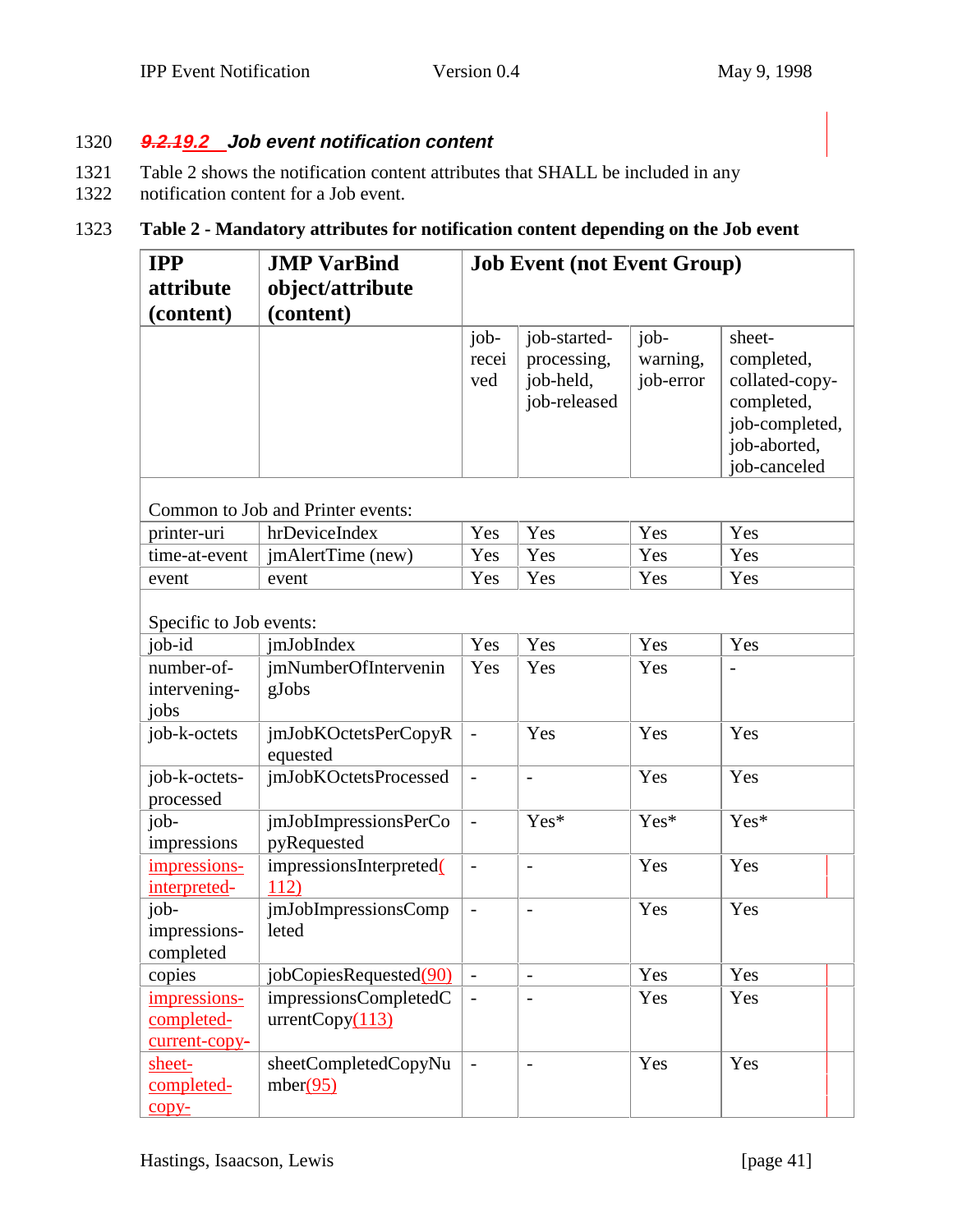| <b>IPP</b><br>attribute<br>(content)         | <b>JMP</b> VarBind<br><b>Job Event (not Event Group)</b><br>object/attribute<br>(content) |                          |                                                          |                               |                                                                                                        |
|----------------------------------------------|-------------------------------------------------------------------------------------------|--------------------------|----------------------------------------------------------|-------------------------------|--------------------------------------------------------------------------------------------------------|
|                                              |                                                                                           | job-<br>recei<br>ved     | job-started-<br>processing,<br>job-held,<br>job-released | job-<br>warning,<br>job-error | sheet-<br>completed,<br>collated-copy-<br>completed,<br>job-completed,<br>job-aborted,<br>job-canceled |
| number-                                      |                                                                                           |                          |                                                          |                               |                                                                                                        |
| sheet-<br>completed-<br>document-<br>number- | sheetCompletedDocume<br>ntNumber(96)                                                      |                          |                                                          | Yes                           | Yes                                                                                                    |
| job-collation-<br>type-                      | jobCollationType(97)                                                                      |                          |                                                          | Yes                           | Yes                                                                                                    |
| $output \rightarrow bin$ -                   | output $\text{Bin}(54)$                                                                   | $\overline{\phantom{0}}$ | $\overline{\phantom{a}}$                                 | $\overline{\phantom{0}}$      | Yes**                                                                                                  |
| job-state                                    | <i>imJobState</i>                                                                         | $\overline{\phantom{0}}$ | $\overline{\phantom{a}}$                                 | Yes                           |                                                                                                        |
| job-state-<br>reasons                        | jmJobStateReasons1                                                                        | Yes                      | Yes                                                      | Yes                           | Yes                                                                                                    |

1324

1325 '-' indicates that the attribute SHALL NOT be included in the notification content.

1326

 \* The IPP Printer object will treat jmJobImpressionsPerCopyRequested in the following manner. If explicitly *passed in on submission,* this will be the value used. If there is no value passed in on submission, then the *implicit value, derived from the final number of impressionsInterpreted for the first copy will be used.* 1331

1332 \*\* **outputBin** may be multi-valued

1333 Note: the 'job-state-changes delivery' group has different patterns of attributes sent in the notification content, so that the IPP Printer object would have to subscribe with the SNMP agent using several different SNMP trap OIDs because the VarBind lists must be different.

1337 NOTE: The following objects and attributes have not been included in the fixed set of 1338 attributes that SHALL be returned for the indicated reasons (they MAY be requested in 1339 implementations that support the "ipp-notify-additional-attributes" attribute):

- 1340 1)"job-state" (JMP jmJobState) the event indicates the job's new state.
- 1341 **ISSUE 22:** But "job-state" does appear in the table for certain events? 1342 **ISSUE 23: What about "job-state-reasons"?**
- 1343  $\frac{2}{1}$  "job-owner" (JMP jobOwner) the notification recipient should know who 1344 the owner is. Also the owner is a string, so it can be long. The total size of the 1345 content must fit in the maximum size of a PDU for any transport, which is 1346 about 500 octets or so (for IPX).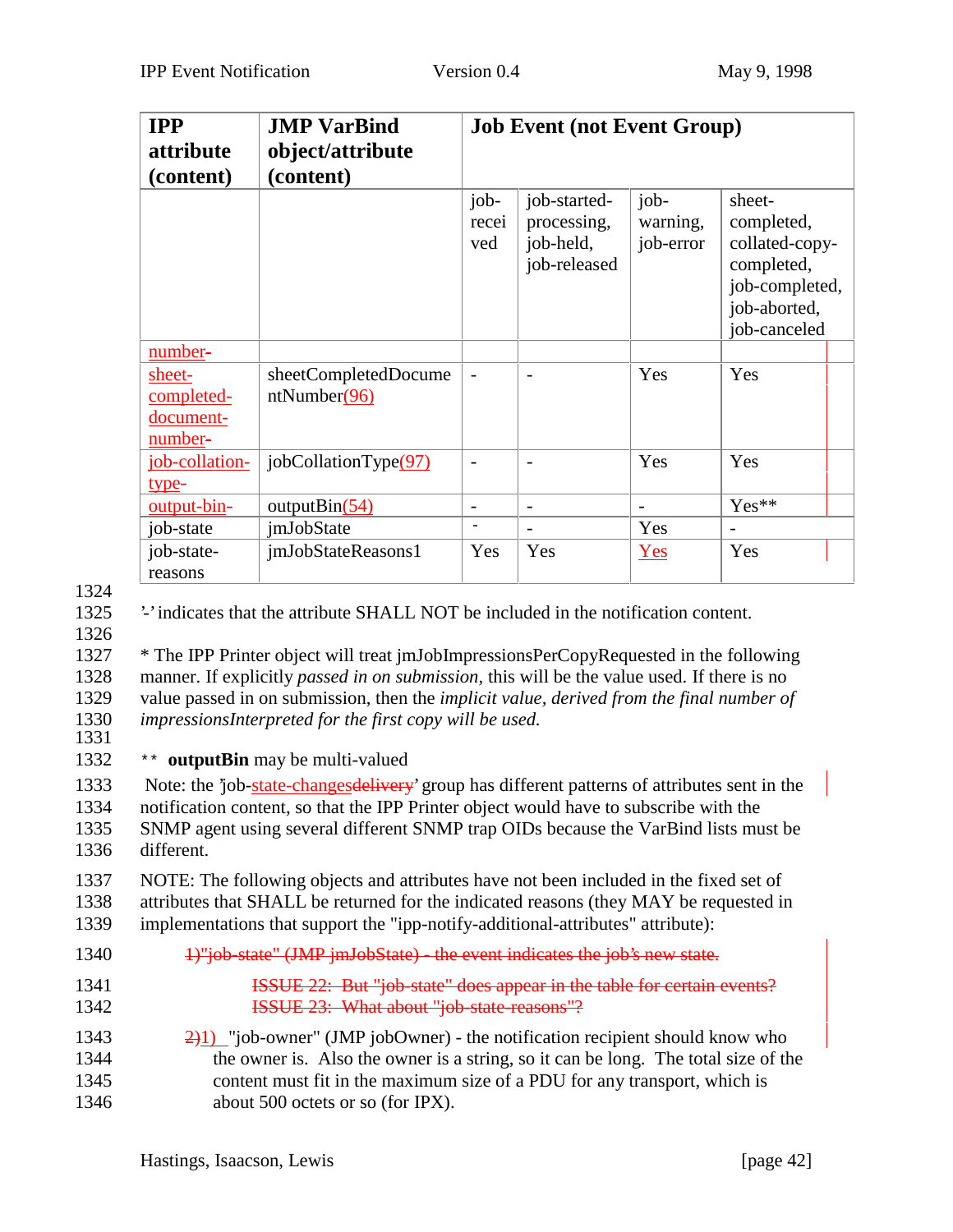1347  $\frac{3}{2}$  For an IPP device, the jmJobSubmissionID is "job-uri", at least the last 47 octets of it.

#### **9.2.29.3 Printer event notification content**

 Table 3 shows the notification content attributes that SHALL be included in any notification content for a Job event. The following sub-sections specify those attributes that are neither Printer attributes not Printer MIB alert objects:

#### **9.2.2.19.3.1 "device-name" (name)**

 This Printer attribute specifies the device name of the device generating the event. This attribute is needed for those IPP Printer objects that support more than one device (so- called fan-out). See [ipp-model]. This attribute is being added as a Printer attribute as well (see [mib-access]).

The other Printer attributes that are contained in a notification-content are the attributes

that would be returned in a Get-Printer-Attributes Response, when the "which-device"

Operation attributes were supplied with the value equal to that of the "device-name"

attribute. For example, the "printer-state" attribute is returned as if the device identified

by "device-name" were the only device that the IPP Printer controlled. In other words,

the Printer attributes returned in a notification are specialized to the device that generated

the event (see [mib-access] for more explanation of this specialization).

## **9.2.2.29.3.2 "which-alert-row" (keyword)**

This notification content attribute identifies the row in the Printer MIB alert table. The

value is a keyword of the form: "prt-row-18-*r*" where "*r*" is the decimal digits

representing the alert row number in the prtAlertTable that was added to generate this

alert. The value is a keyword that the client MAY supply directly in a Get-Printer-

Attributes operation to get the entire alert group row that causes this alert.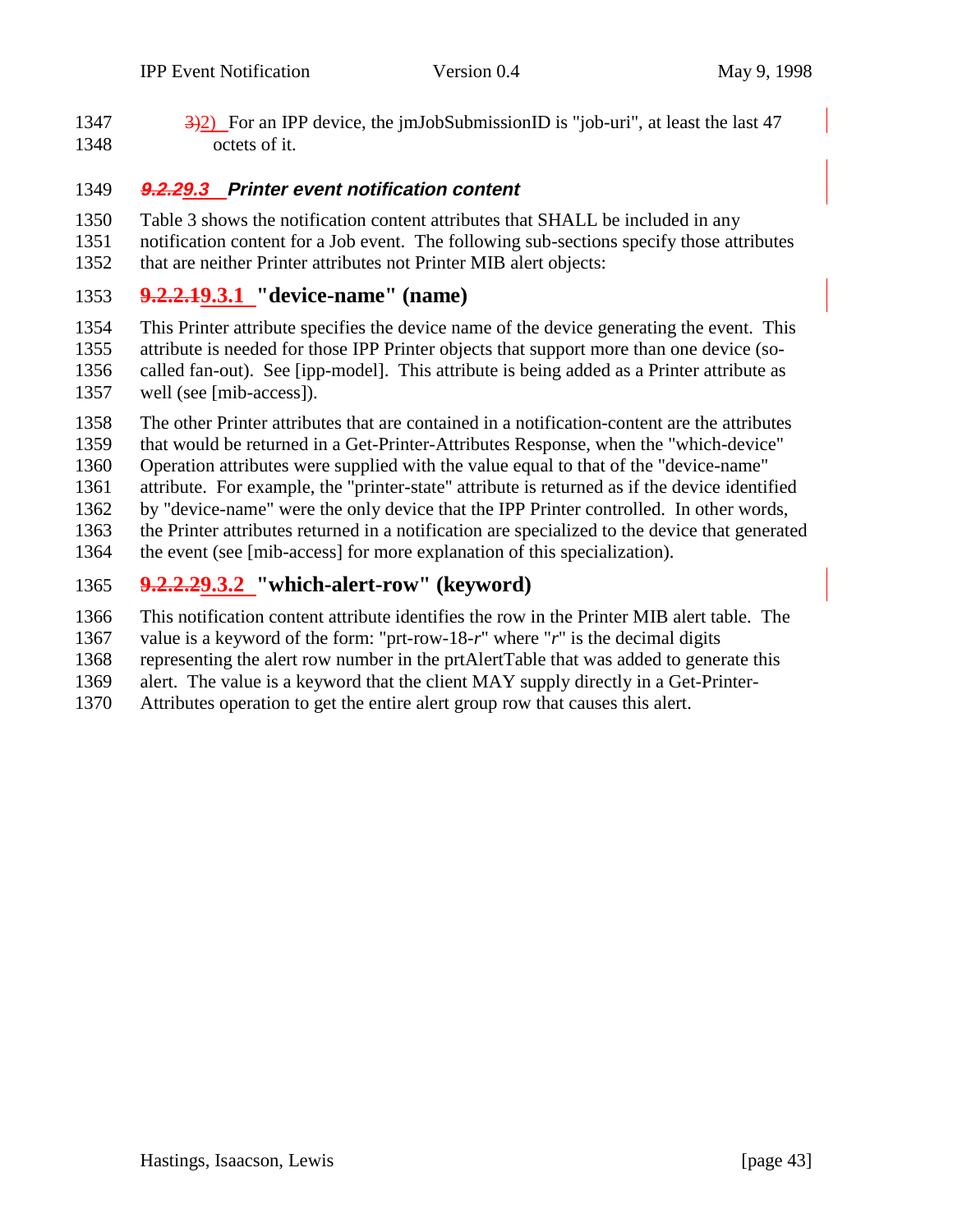1371

#### 1372 **Table 3 - Mandatory attributes for notification content depending on the Printer** 1373 **event**

1374

| <b>IPP</b> attribute (content)     | <b>Printer MIB</b>    | <b>Printer Event (not</b> |                 |  |
|------------------------------------|-----------------------|---------------------------|-----------------|--|
|                                    | <b>VarBind object</b> | <b>Event Group)</b>       |                 |  |
|                                    | (content)             |                           |                 |  |
|                                    |                       | printer-                  | printer-        |  |
|                                    |                       | report,                   | accepting-jobs, |  |
|                                    |                       | printer-                  | printer-not-    |  |
|                                    |                       | warning,                  | accepting-jobs  |  |
|                                    |                       | printer-                  |                 |  |
|                                    |                       | error                     |                 |  |
|                                    |                       |                           |                 |  |
| Common to Job and Printer events:  |                       |                           |                 |  |
| printer-uri (uri)                  | hrDeviceIndex         | Yes                       | Yes             |  |
| time-at-event (integer(0:MAX))     | prtAlertTime          | Yes                       | Yes             |  |
| event (enum)                       | $n/a-$                | Yes                       | Yes             |  |
| <b>Specific to Printer events:</b> |                       |                           |                 |  |
| device-name                        | $n/a-$                | Yes                       | n/a             |  |
| which-alert-row (keyword)          | prtAlertIndex         | Yes                       | n/a             |  |
| prt-att-18-2- $r$ (enum)           | prtAlertSeverityLevel | Yes                       | n/a             |  |
| prt-att-18-3- $r$ (enum)           | prtAlertTrainingLevel | Yes                       | n/a             |  |
|                                    |                       |                           |                 |  |
| prt-att-18-4- $r$ (enum)           | prtAlertGroup         | Yes                       | n/a             |  |
| prt-att-18-5-r (integer(1:MAX))    | prtAlertGroupIndex    | Yes                       | n/a             |  |
| prt-att-18-6- $r$ (integer(-       | prtAlertLocation      | Yes                       | n/a             |  |
| MAX:MAX()                          |                       |                           |                 |  |
| prt-att-18-7- $r$ (enum)           | prtAlertCode          | Yes                       | n/a             |  |
| prt-att-18-8- $r$ (text(255))      | prtAlertDescription   | Yes                       | n/a             |  |
| printer-state (type1 enum)         | $n/a-$                | Yes                       | Yes             |  |
| printer-state-reasons (1setOf      | $n/a-$                | Yes                       | Yes             |  |
| type2 keyword)                     |                       |                           |                 |  |

- 1375
- 1376  $\frac{\partial \mathbf{n}}{\partial \mathbf{a}}$ -' indicates that the table entry is not applicable and attribute SHALL NOT be
- 1377 included in the notification content.
- 1378
- 1379 ISSUE 24: Ok that I changed the data types that go with prtAlertGroup and
- 1380 prtAlertGroupIndex from keyword back to the ones in the Printer MIB (except time), so 1381 that we could use the values returned from the Printer MIB directly.

## 1382 **10 Examples**

- 1383 This section provides some complete examples of Job Submission Subscription and
- 1384 Printer Subscription and the resulting event notification.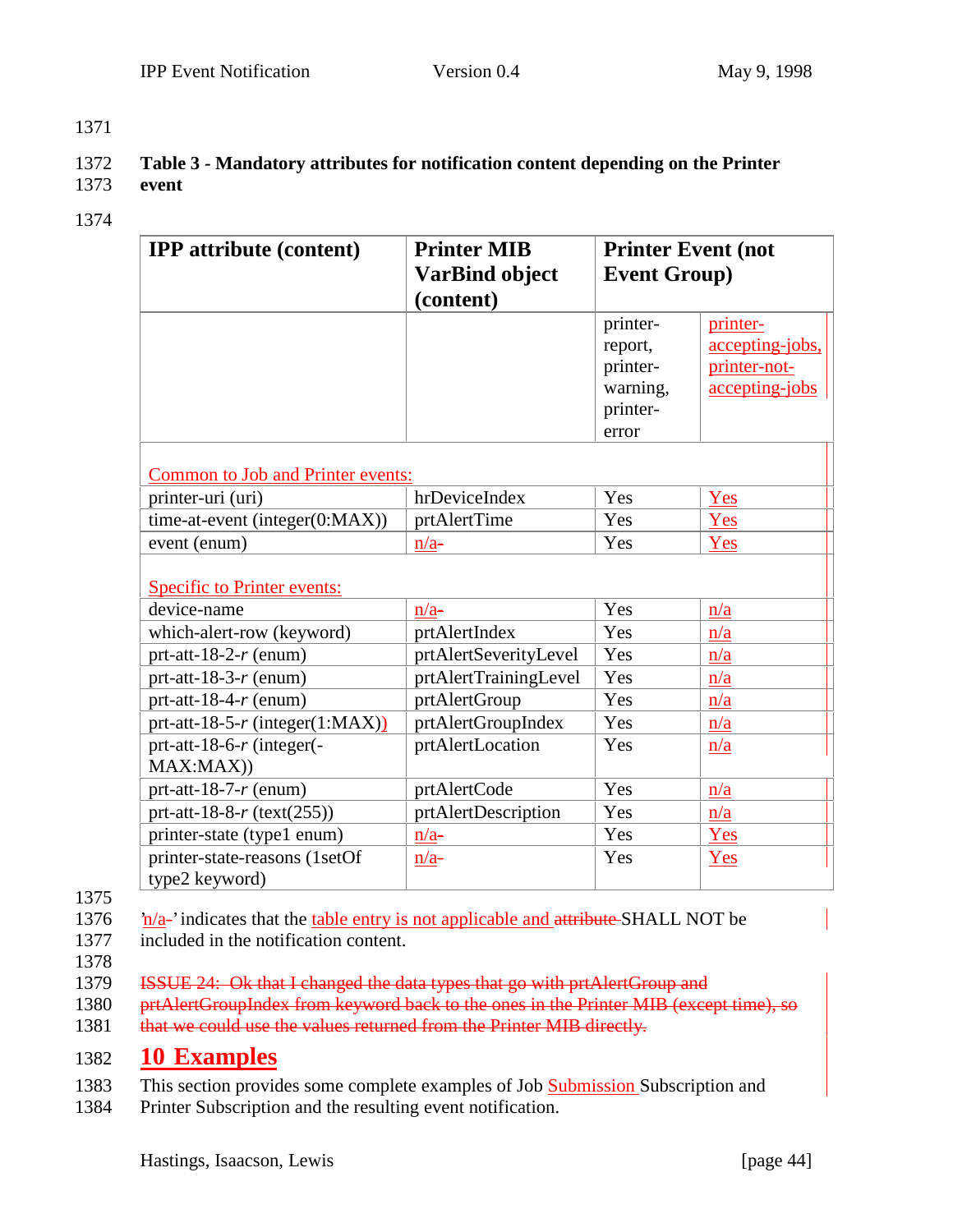| 1385 |                                                                                            |
|------|--------------------------------------------------------------------------------------------|
| 1386 | Notation: A multi-valued attribute is indicated as:                                        |
| 1387 | "attribute-name" = 'value1', 'value2'                                                      |
| 1388 | The member attributes of a single collection value are indicated inside a pair of $\{\}$ . |
|      |                                                                                            |

#### 1389 **10.1 Example 1: two subscriptions submitted with the job**

 User Smith submits a print job to printer 'http://cp10.es.ajax.com/wiley'. He subscribes for event notification as part of job submission by supplying the "job-notify" Operation attribute in the Print-Job operation with two collection values: (1) one collection value uses the sockets method so he can fix the problem on the printer and (2) the other

1394 collection value uses e-mail to indicate job completion to Jones and White.

- 1395 "job-notify" = { "notify-event-groups" = 'printer-errors' 1396 "notify-recipients" = 1397 'ipp-tcp-ip-socket:13.240.120.138/port=6000' }, 1398 { "notify-event-groups" = 'job-completion'
- 1399 "notify-recipients" = 'mailto:Jones@ajax.com',
- 1400  $\text{}'$  mailto:White @ajax.com' }
- 1401 When the input tray 3 runs out of media, the following notification content is sent to 1402 Smith using sockets:

| content attribute                                | Printer MIB source       | example value                                          |
|--------------------------------------------------|--------------------------|--------------------------------------------------------|
| printer-uri (uri)                                | hrDeviceIndex            | http://cp10.es.ajax.com/wiley'                         |
| time-at-event<br>interger(0:MAX))                | prtAlertTime             | no. of seconds since power up<br>that ran out of media |
| event (enum)                                     | $\overline{a}$           | 'printer- <b>errorproblem</b> '                        |
| device-name                                      | $\overline{\phantom{a}}$ | 'wiley'                                                |
| which-alert-row (keyword)                        | prtAlertIndex            | 'prt-row- $18-235$ '                                   |
| prt-att-18-2- $r$ (enum)                         | prtAlertSeverityLevel    | criticalBinaryChangeEvent(3)                           |
| prt-att-18-3- $r$ (enum)                         | prtAlertTrainingLevel    | untrained $(3)$                                        |
| prt-att-18-4- $r$ (enum)                         | prtAlertGroup            | 8                                                      |
| prt-att-18-5- $r$ (integer(1:MAX)                | prtAlertGroupIndex       | 3                                                      |
| prt-att-18-6-r (integer(-<br>MAX:MAX)            | prtAlertLocation         | 1                                                      |
| prt-att-18-7- $r$ (enum)                         | prtAlertCode             | subunit $Empty(13)$                                    |
| prt-att-18-8- $r$ (text(255))                    | prtAlertDescription      | "Input tray 3 empty"                                   |
| printer-state (type1 enum)                       | $\overline{a}$           | stopped $(5)$                                          |
| printer-state-reasons (1setOf)<br>type2 keyword) | $\overline{\phantom{a}}$ | 'media-empty'                                          |

1403

1404 When the job completes, the following notification content is sent to both Jones and 1405 White using e-mail:

| content attribute | Job MIB source | example value           |
|-------------------|----------------|-------------------------|
| printer-uri       | hrDeviceIndex  | http://cp10.es.ajax.com |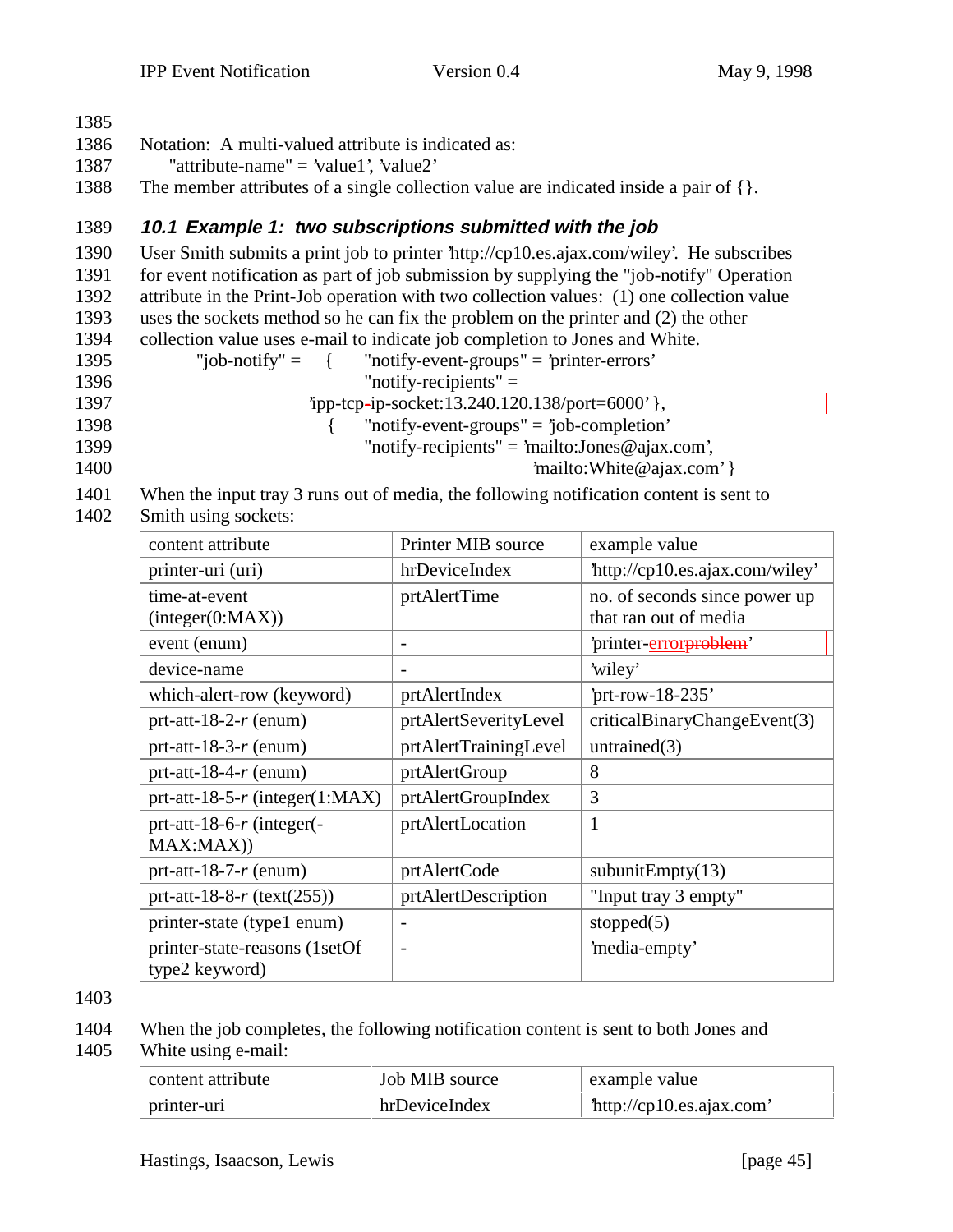| content attribute                     | Job MIB source                           | example value                 |
|---------------------------------------|------------------------------------------|-------------------------------|
| time-at-event                         | jmAlertTime (new)                        | no. of seconds since power up |
|                                       |                                          | that job completed            |
| event                                 | event                                    | job-completed'                |
| job-id                                | <i>imJobIndex</i>                        | 1000                          |
| number-of-intervening-jobs            | <i>jmNumberOfIntervening</i><br>Jobs     |                               |
| job-k-octets                          | jmJobKOctetsPerCopyRe<br>quested         | 23000                         |
| job-k-octets-processed                | jmJobKOctetsProcessed                    | 23000                         |
| job-impressions                       | jmJobImpressionsPerCop<br>yRequested     | 10                            |
| impressions-interpreted               | impressionsInterpreted(1<br>12)          | 10                            |
| job-impressions-completed             | jmJobImpressionsCompl<br>eted            | 20                            |
| copies                                | jobCopiesRequested(90)                   | $\overline{2}$                |
| impressions-competed-<br>current-copy | impressionsCompletedCu<br>rrentCopy(113) | 10                            |
| sheet-completed-copy-<br>number       | sheetCompletedCopyNu<br>mber(95)         | $\overline{2}$                |
| sheet-completed-document-<br>number   | sheetCompletedDocumen<br>tNumber(96)     | 1                             |
| job-collation-type                    | jobCollationType(97)                     | collatedDocuments(4)          |
| output-bin                            | outputBin(54)                            | 2, 3                          |
| job-state                             | <i>imJobState</i>                        | 'completed'                   |
| job-state-reasons                     | jmJobStateReasons1                       | 'job-completed-successfully'  |

1406

## 1407 **10.2 Example 2: Add a Printer monitoring application**

 This example is the same as example 1, but with the addition of a printer monitoring application being run by the system operator. This monitoring application subscribes for event notification to the IPP Printer and does not submit a job. The application is not displaying the job queue and is only interested in problems with the Printer.

1412

1413 The application subscribes to IPP Printer 'http://cp10.es.ajax.com/wiley' for event 1414 notification using the Subscribert-For-Event-Notifications operation. The events are to 1415 be delivered to the application using the sockets method. The "printer-notify" Operation 1416 attribute in the Subscribert-For-Event-Notifications operation as follows:

1417

1418 "printer-notify" = { "notify-event-groups" = 'printer-errors' 1419 "notify-recipients" =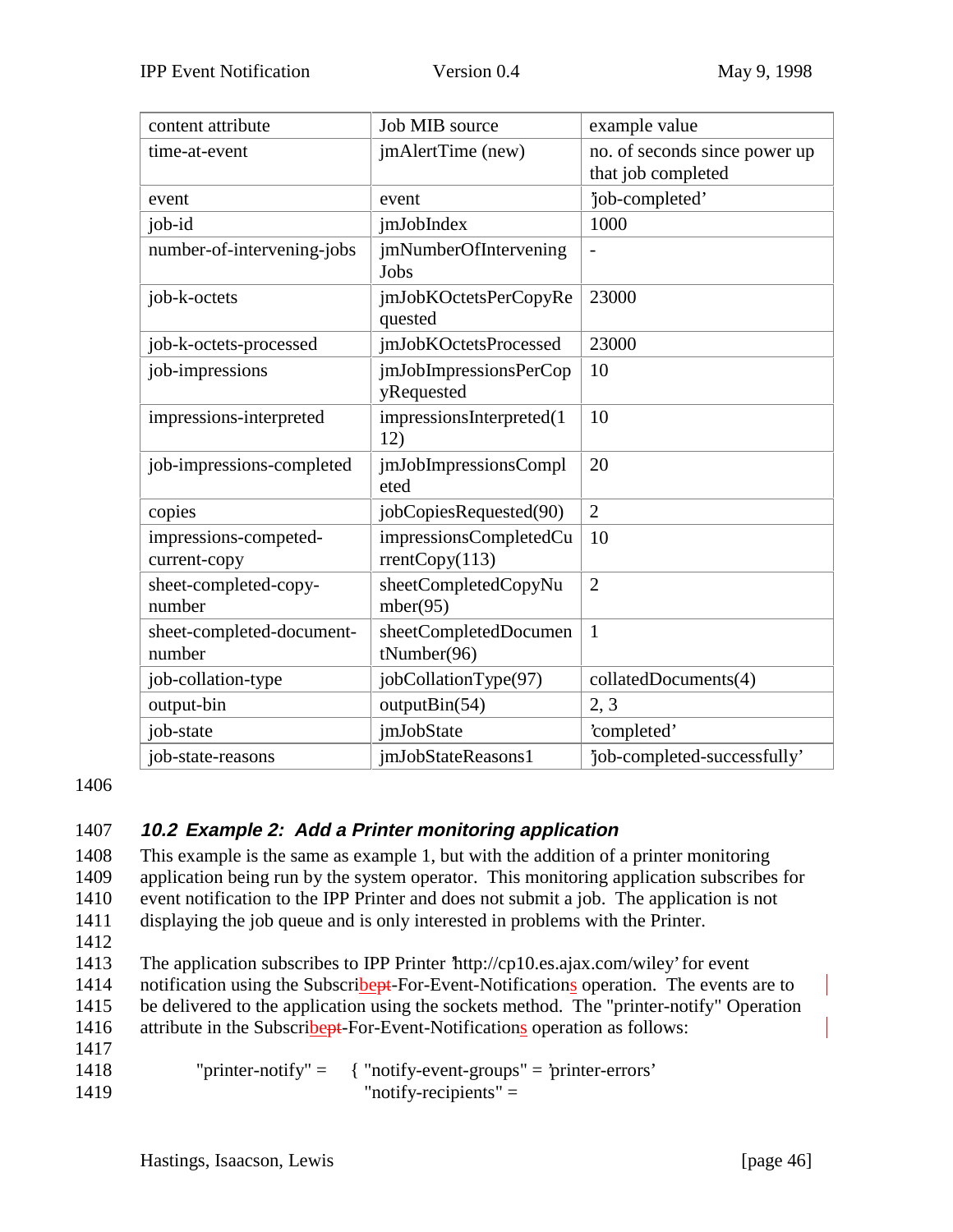'ipp-tcp-ip-socket:13.240.120.138/port=6000' } 1421 When the input tray 3 runs out of media, the same notification as in example 1 is sent to Smith using sockets. In addition, the identical notification content is sent to the monitoring application. **10.3 Example 3: Add a Job queue monitoring application** This example is the same as example 2, but with the addition of a job queue monitoring 1427 application being run by the system operator. This monitoring application subscribes for event notification to the IPP Printer and does not submit a job. The application is displaying the job queue and is not interested in problems with the Printer, but is interested in job state changes and the progress of each job at the sheet and collated document copy level. 1432 The application subscribes to IPP Printer 'http://cp10.es.ajax.com/wiley' for event 1434 notification using the Subscribert-For-Event-Notifications operation. The events are to be delivered to the application using the 'ipp-tcpip-socket' method. The "printer-notify" 1436 Operation attribute in the Subscribert-For-Event-Notification operation as follows: 1437 "printer-notify" = { "notify-event-groups" = 'job-delivery'state-changes, 'job-progress', 'job-completion'' 1440 "notify-recipients" =

- 1441 'ipp-tcp-ip-socket:13.240.120.138/port=6000' }
- 1442

 When the input tray 3 runs out of media, the same notification as in example 1 is sent to Smith using sockets. In addition, the identical notification content is sent to the monitoring application as in example 2, but the queue monitoring application does not receive an event notification. Suppose that there were 3 jobs ahead of Smith's job.

- 1447 ISSUE: I think that such a queue monitoring program wants job state changes, but NOT
- 1448 'sheet-completed', and 'collated-copy-completed'. Perhaps, we should move 'job-held'
- 1449 and 'job-released' events to the 'job-delivery' group? Maybe rename the 'job-delivery'
- 1450 group to something like: 'job-state-change' group?
- 1451 Instead, the queue monitoring application receives notifications of the following form,
- 1452 when the each job is received, when the each job starts processing, when each job stacks 1453 a sheet or collated document copy, and when the each job completes:

| content attribute | Job MIB source        | example value                                                                               |
|-------------------|-----------------------|---------------------------------------------------------------------------------------------|
| printer-uri       | hrDeviceIndex         | http://cp10.es.ajax.com'                                                                    |
| time-at-event     | jmAlertTime (new)     | no. of seconds since power up<br>that job was received, started<br>processing, or completed |
| event             | <u>imEevent</u> (new) | job-received', job-held', job-<br>released', job-started-<br>processing', or 'sheet-        |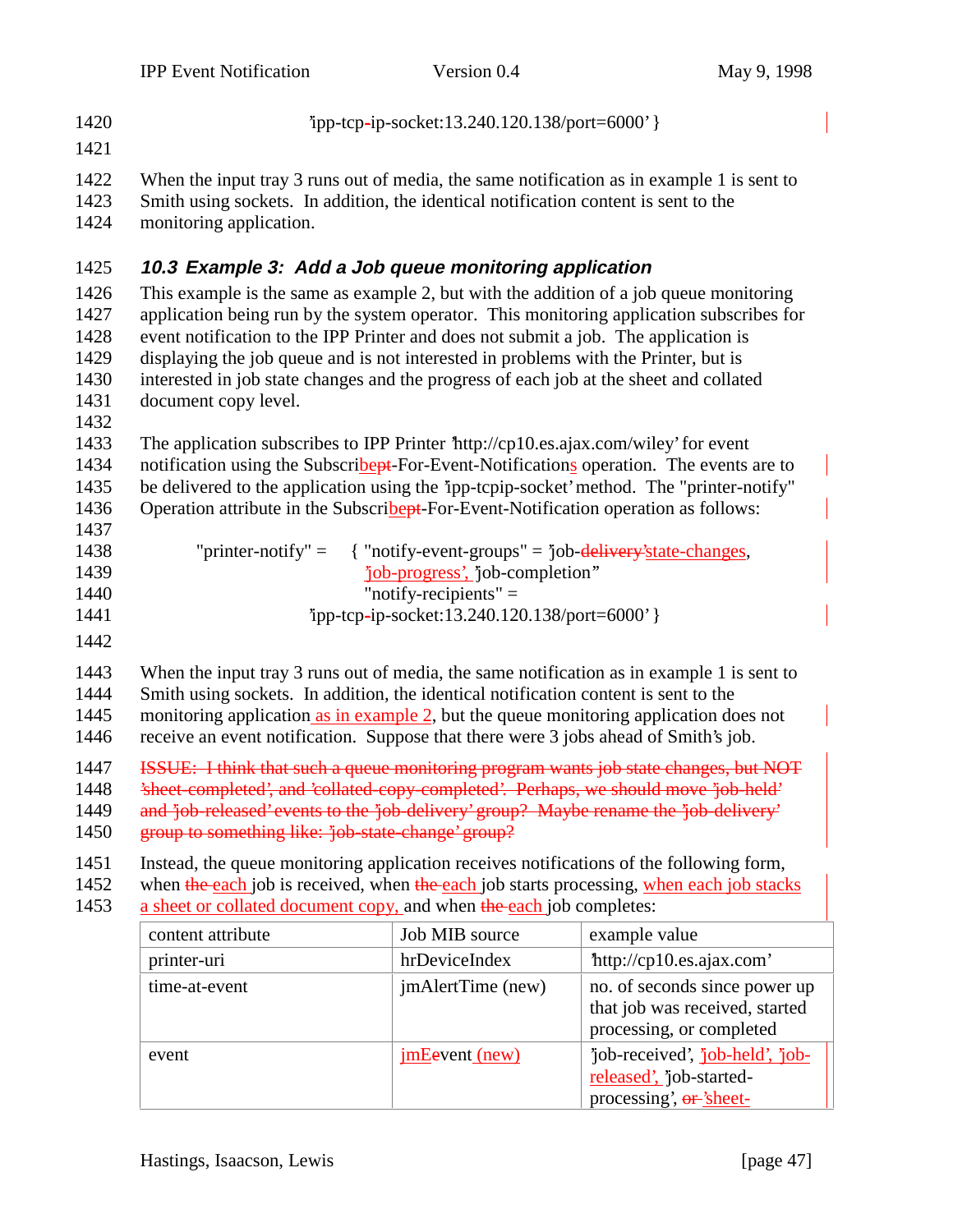| content attribute          | Job MIB source                             | example value                                                   |
|----------------------------|--------------------------------------------|-----------------------------------------------------------------|
|                            |                                            | completed', 'collated-copy-                                     |
|                            |                                            | completed', 'job-completed',<br>job-aborted', or 'job-canceled' |
| job-id                     | jmJobIndex                                 | 1000                                                            |
| number-of-intervening-jobs | jmNumberOfInterveni                        | $3, 0, or -$                                                    |
|                            | ngJobs                                     |                                                                 |
| job-k-octets               | jmJobKOctetsPerCopy                        | 23000                                                           |
|                            | Requested                                  |                                                                 |
| job-k-octets-processed     | jmJobKOctetsProcesse<br>d                  | 23000                                                           |
| job-impressions            | jmJobImpressionsPer                        | 10                                                              |
|                            | CopyRequested                              |                                                                 |
|                            | impressionsInterpreted                     | 10                                                              |
| job-impressions-completed  | jmJobImpressionsCom<br>pleted              | 20                                                              |
| copies                     | jobCopiesRequested                         | $\overline{2}$                                                  |
|                            | impressionsCompleted<br><b>CurrentCopy</b> | 10                                                              |
|                            | sheetCompletedCopy<br>Number               | $\overline{2}$                                                  |
|                            | sheetCompletedDocu<br>mentNumber           | $\mathbf{1}$                                                    |
|                            | jobCollationType                           | collatedDocuments(4)                                            |
|                            | outputBin                                  | 2, 3                                                            |
| job-state                  | jmJobState                                 | 'pending', 'processing', or<br>'completed'                      |
| job-state-reasons          | jmJobStateReasons1                         | nothing, nothing, or 'job-<br>completed-successfully'           |

## 1454 **11Encoding**

1455 The new 'collection' attribute syntax will use the 0x34 tag value that has been reserved in 1456 the IPP/1.0: Protocol Specification for this purpose.

## 1457 **11 References**

1458 [cohen]

1459 J. Cohen, et al, General Event Notification Architecture Base. April 23, 1998, 1460 work-in-progress, <draft-cohen-gena-p-base-00.txt>.

1461 [draft-prtmib]

| 1462 |  |  | R. Turner, Printer MIB, work-in-progress, submitted to IESG, <draft-ietf-< th=""><th></th></draft-ietf-<> |  |
|------|--|--|-----------------------------------------------------------------------------------------------------------|--|
| 1172 |  |  |                                                                                                           |  |

1463 printmib-mib-info-03.txt>, October 1997. Will supersede RFC 1759.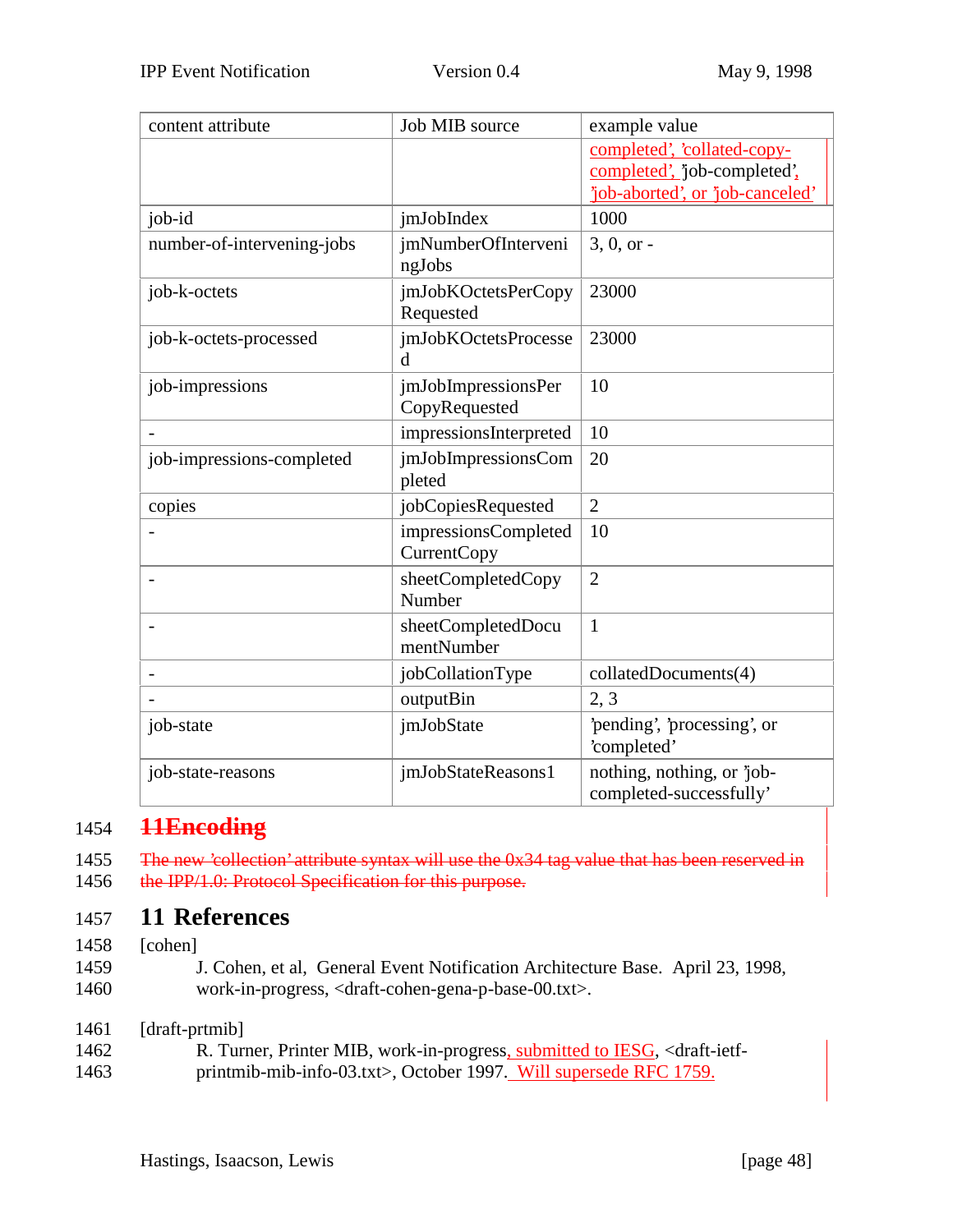| 1464 | [ipp-model]                                                                                                          |
|------|----------------------------------------------------------------------------------------------------------------------|
| 1465 | Isaacson, S, deBry, R, Hastings, T, Herriot, R, Powell, P, "Internet Printing                                        |
| 1466 | Protocol/1.0: Model and Semantics".                                                                                  |
| 1467 | [ipp-pro]                                                                                                            |
| 1468 | Herriot, R., Butler, S., Moore, P., Tuner, R., "Internet Printing Protocol/1.0:                                      |
| 1469 | Protocol Specifications", draft-ietf-ipp-pro-05.txt, January 9, 1998.                                                |
| 1470 | $[ISO10646-1]$                                                                                                       |
| 1471 | ISO/IEC 10646-1:1993, "Information technology -- Universal Multiple-Octet                                            |
| 1472 | Coded Character Set (UCS) - Part 1: Architecture and Basic Multilingual Plane,                                       |
| 1473 | JTC1/SC2."                                                                                                           |
| 1474 | $[ISO8859-1]$                                                                                                        |
| 1475 | ISO/IEC 8859-1:1987, "Information technology -- 8-bit One-Byte Coded                                                 |
| 1476 | Character Set - Part 1: Latin Alphabet Nr 1", 1987, JTC1/SC2.                                                        |
| 1477 | $[imp-mib]$                                                                                                          |
| 1478 | R. Bergman, T. Hastings, S. Isaacson, H. Lewis, PWG Standard Job Monitoring                                          |
| 1479 | MIB - V1, February 3, 1998, work-in-progress, submitted to the IESG to be                                            |
| 1480 | published as an informational RFC, <draft-ietf-printmib-job-monitor-07.txt></draft-ietf-printmib-job-monitor-07.txt> |
| 1481 | [mib-access]                                                                                                         |
| 1482 | S. Isaacson, T. Hastings, R. Herriot, K. Schoff, IPP Device and MIB access,                                          |
| 1483 | Version 0.03, May 5, 1998, work-in-progress, <ipp-mib-access-980505.pdf>.</ipp-mib-access-980505.pdf>                |
| 1484 | [req]                                                                                                                |
| 1485 | R. deBry, Requirements for IPP Notifications, March 11, 1998, work-in-progress,                                      |
| 1486 | <draft-ietf-ipp-not-01.txt>.</draft-ietf-ipp-not-01.txt>                                                             |
| 1487 | [RFC-1759]                                                                                                           |
| 1488 | R. Smith, F. Wright, T. Hastings, S. Zilles, J. Gyllenskog, Printer MIB, March                                       |
| 1489 | 1995.                                                                                                                |
| 1490 | [RFC-2044]                                                                                                           |
| 1491 | F. Yergeau, "UTF-8, a transformation format of Unicode and ISO 10646", RFC                                           |
| 1492 | 2044, October 1996.                                                                                                  |
| 1493 | [RFC-2046]                                                                                                           |
| 1494 | Multipurpose Internet Mail Extensions (MIME) Part Two: Media Types. N. Freed                                         |
| 1495 | & N. Borenstein. November 1996. (Obsoletes RFC1521, RFC1522, RFC1590),                                               |
| 1496 | RFC 2046.                                                                                                            |
| 1497 | $[url-reg]$                                                                                                          |
| 1498 | R. Petke, Registration Procedures for URL Scheme Names, April 30, 1998, work-                                        |

in-progress, <draft-ietf-urlreg-procedures-01.txt>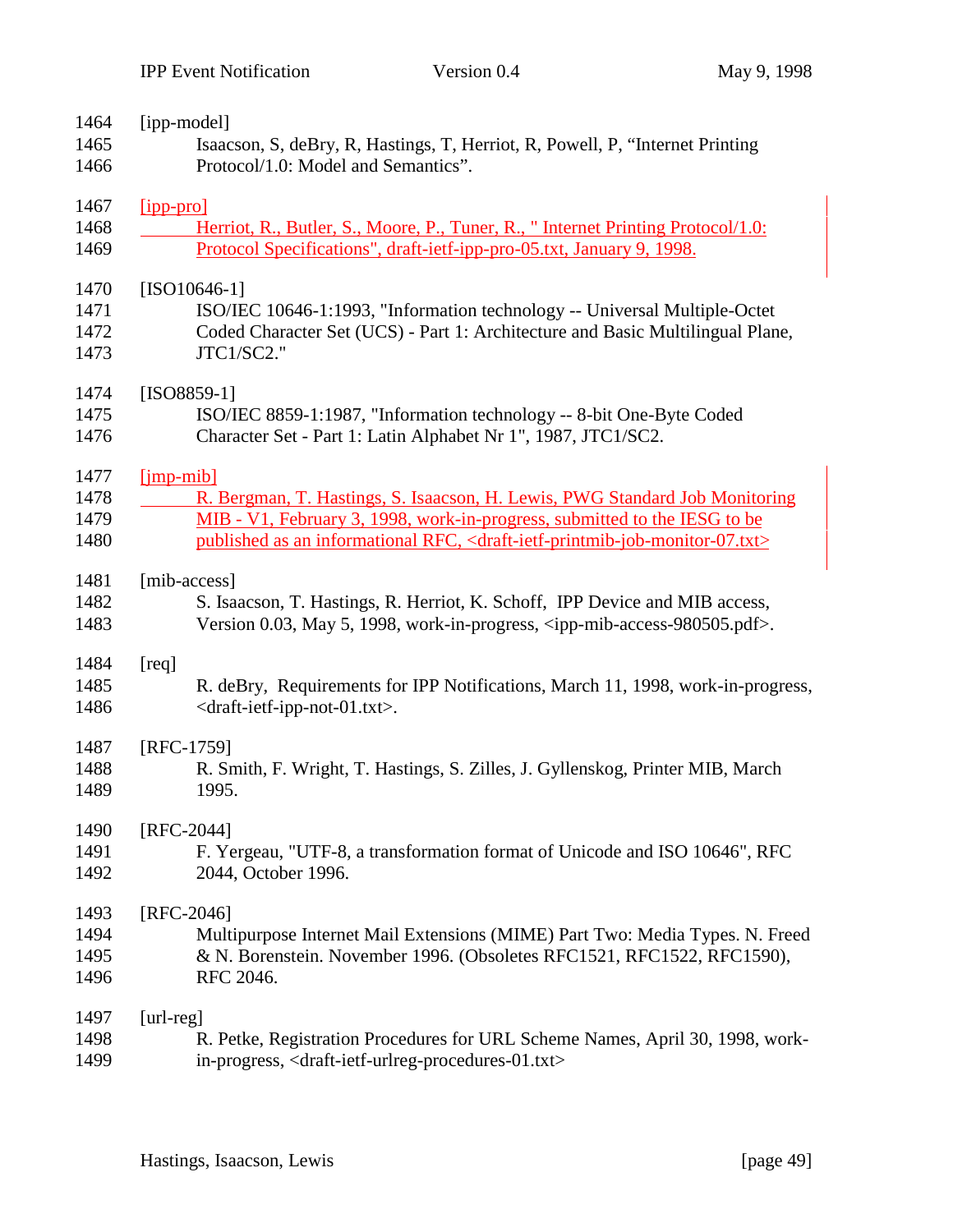## [US-ASCII]

 Coded Character Set - 7-bit American Standard Code for Information Interchange (ASCII), ANSI X3.4-1986. This standard is the specification of the US-ASCII charset.

# **12 Copyright Notice**

None,

## **13 Author's Address**

| 1507 | <b>Tom Hastings</b>                |
|------|------------------------------------|
| 1508 | Xerox Corporation                  |
| 1509 | 701 S. Aviation Blvd.              |
| 1510 | El Segundo, CA 90245               |
| 1511 |                                    |
| 1512 | Phone: 310-333-6413                |
| 1513 | Fax: 310-333-5514                  |
| 1514 | e-mail: hastings@cp10.es.xerox.com |
| 1515 |                                    |
| 1516 | Scott A. Isaacson                  |
| 1517 | Novell, Inc.                       |
| 1518 | 122 E 1700 S                       |
| 1519 | Provo, UT 84606                    |
| 1520 |                                    |
| 1521 | Phone: 801-861-7366                |
| 1522 | Fax: 801-861-2517                  |
| 1523 | e-mail: sisaacson@novell.com       |
| 1524 |                                    |
| 1525 | Harry Lewis                        |
| 1526 | <b>IBM</b> Corporation             |
| 1527 | 6300 Diagonal Hwy                  |
| 1528 | Boulder, CO 80301                  |
| 1529 |                                    |
| 1530 | Phone: (303) 924-5337              |
| 1531 | Fax: (303) 924-4662                |
| 1532 | Email: harryl@us.ibm.com           |
|      |                                    |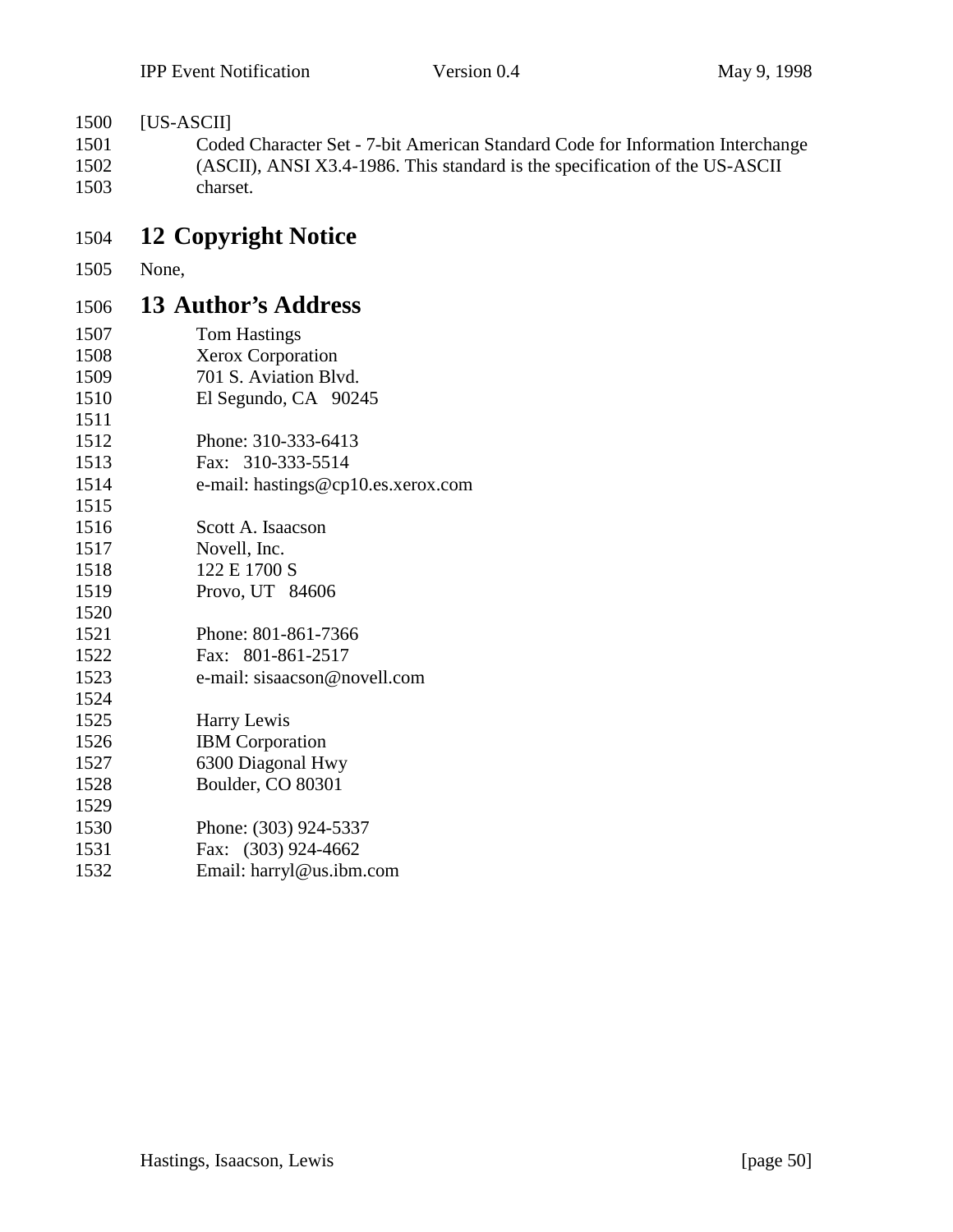## **14 Appendix - Specification for the IPP collection attribute syntax**

- This appendix is the complete specification for the new 'collection' attribute syntax that the notification specification uses. Other future extensions, both registered and private,
- will make use of this new attribute syntax.
- This mechanism had originally been named 'dictionary', but we agreed to change it since the member attributes are not ordered, typically.
- 1539 There are two issues highlighted in yellow.

#### **14.1 Problem Statement**

 There is no good way to add attributes that contain several fields, whether the fields are mandatory or optional. Instead of each new attribute that needs more than one field (struct), requiring an ad hoc attribute syntax, such as we have done for the 'resolution' attribute syntax for use in the "printer-resolution" attribute, it would be desirable to have a simple, general mechanism for representing multi-field values. It would also be desirable to allow fields to be omitted, when the attribute specification allows that. This mechanism would be useful for both new attributes that we might register as extensions to be used with the IPP standard, or that implementers might implement as private extensions.

#### **14.2 Summary of the attribute syntax alternative**

 A number of alternatives were considered. See the last section for a list and the reasons for their rejection.

 The proposal is to add a new attribute syntax, called 'collection'. Any attribute of type 'collection' shall have a value that is a set of unordered attributes, where each attribute MAY be single-valued or multi-valued as specified for the collection attribute. Since the attribute value has a length, like any other attribute value, IPP objects not supporting the attribute can easily skip over the entire attribute value, i.e., skip over the entire set of

attributes that make up the collection value.

#### **14.3 Requirements for and properties of the suggested collection mechanism**

- The collection mechanism for use with IPP needs to have the following semantic properties:
- 1. The collection mechanism provides a way to supply and query a set of attributes as a logical unit. Then each 'field' that is present in the collection would be self-
- identifying by its attribute name.
- 2. The attributes in a collection are unordered. Therefore, an IPP object MUST be able to accept attributes in a collection in any order.
- 3. The semantics of a collection attribute specifies which attributes in a collection instance are MANDATORY for the IPP object to support and which are OPTIONAL 1570 for the IPP object to support when the IPP object supports that collection attribute.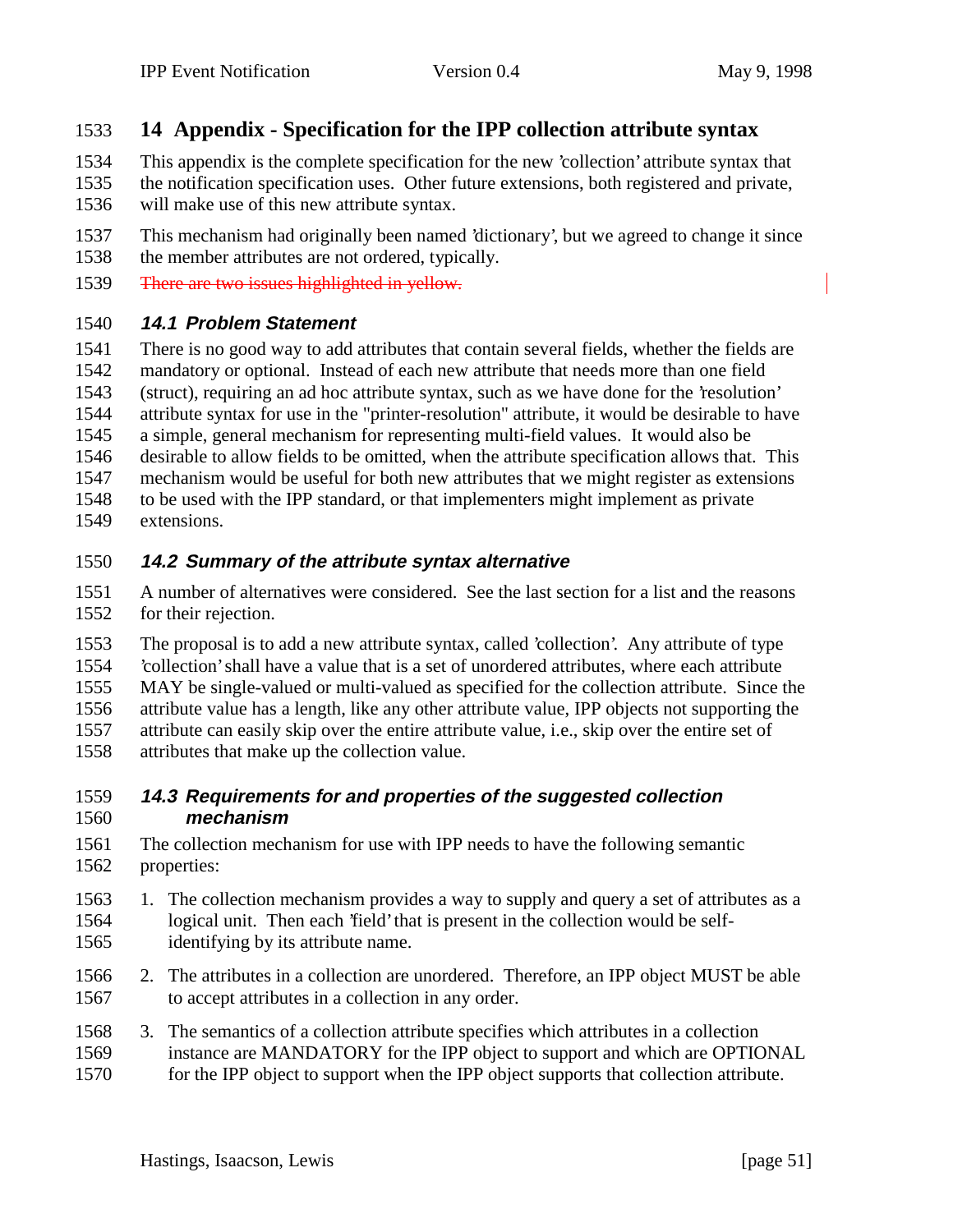| 1571<br>1572                 |    | 4. The semantics of a collection attribute specifies which attributes in a collection<br>instance are required for the requester to supply and which the requester may omit.                                                                                                                                               |
|------------------------------|----|----------------------------------------------------------------------------------------------------------------------------------------------------------------------------------------------------------------------------------------------------------------------------------------------------------------------------|
| 1573<br>1574<br>1575         |    | 5. A collection attribute could be single valued, i.e., with one collection value consisting<br>of a set of attributes, or could be multi-valued, i.e., with multiple collection values,<br>each consisting of a set of attributes.                                                                                        |
| 1576<br>1577                 |    | 6. An attribute in a collection value can be single valued or multi-valued as well<br>according to the specification of the collection attribute.                                                                                                                                                                          |
| 1578<br>1579                 |    | 7. As with all attribute values, if an IPP object does not support a collection attribute, it<br>must be easy for the IPP object to ignore each collection attribute value.                                                                                                                                                |
| 1580<br>1581<br>1582         | 8. | The syntax of each collection value is the same as a group of attributes in a request or<br>response, so each attribute in a collection value instance has its keyword name, its<br>attribute syntax code, and its value.                                                                                                  |
| 1583<br>1584<br>1585         |    | 9. An implementer MAY support additional registered or private attributes in a<br>collection. In other words, a collection is extensible, just like an attribute group in an<br>operation or response.                                                                                                                     |
| 1586<br>1587<br>1588<br>1589 |    | 10. Since support of all possible combinations of values for all attributes in a collection<br>value may not be supported by some implementations, there should be a way for the<br>IPP object to indicate which combinations of values are supported. For example,<br>300x300, 600x300, and 600x600, but not 300x600 dpi. |
| 1590                         |    | 11. Finally, an attribute in a collection value can be itself a collection, so that nesting                                                                                                                                                                                                                                |

 could be allowed, if the specification of a collection attribute allowed a collection attribute to be contained in its collection.

#### **14.4 Examples of collection usage**

 This section describes four collection Job Template examples: "printer-resolution", "job- notify", "job-start-page-contents", and "postal-mail-disposition" attributes. The "printer- resolution" attribute only contains single-valued attributes, while the "printer-resolution- supported" and "job-notify" attribute contains multi-valued collection attributes, i.e., contain more than one collection as a value of an attribute.

## **14.4.1Example a: "printer-resolution" Job Template attribute**

 For example, the new "printer-resolution" attribute was defined using a very ad hoc 'resolution' attribute syntax. Had we had the collection attribute syntax, we might have chosen to use it here, though we wouldn't have had to either. If we did use the 'collection' attribute syntax for the "resolution", the attribute value would contain the following attributes: "resolution", "cross-feed-resolution", and "resolution-units". We could have also specified that the "cross-feed-resolution" attribute is OPTIONAL and when omitted, the cross-feed resolution is the same as the "resolution" attribute, since most resolutions are the same in both directions. We could have also specified that the "resolution-units" attribute is OPTIONAL and when omitted, the resolution units are dots per inch.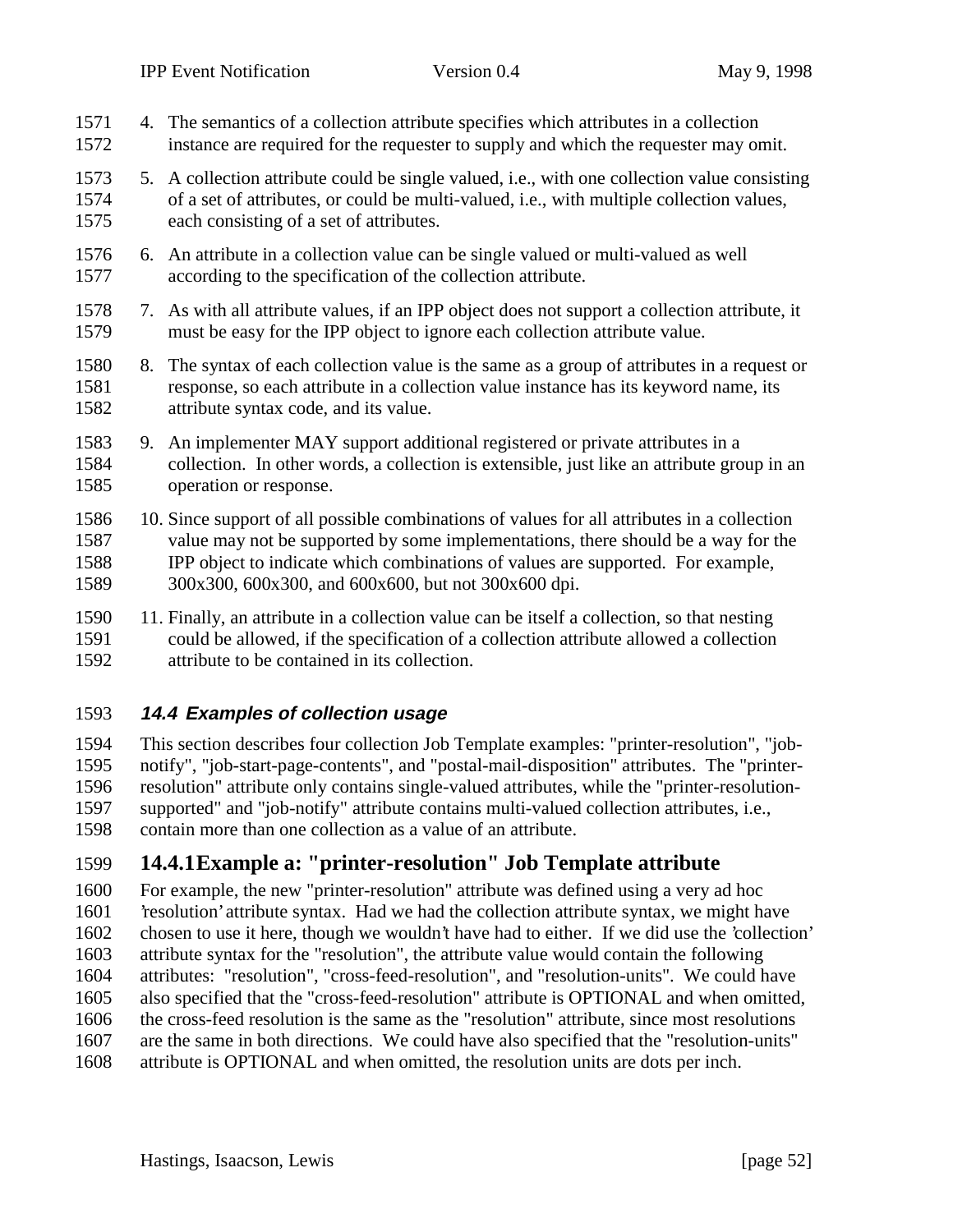ISSUE 25: Should we also allow the member attributes of a collection to be supplied by

- 1610 themselves when the client does not want to group them or is that just an unnecessary
- alternative form?
- The specification for the "printer-resolution" collection attribute is that its collection
- value is made up of the following attributes:

| 1614       | Attribute name          | syntax                                                                                                          | in request |
|------------|-------------------------|-----------------------------------------------------------------------------------------------------------------|------------|
| 1615       |                         |                                                                                                                 |            |
| 1616       | "resolution"            | integer                                                                                                         | required   |
| 1617       | "cross-feed-resolution" | integer                                                                                                         | optional   |
| 1618       | "resolution-units"      | enum                                                                                                            | optional   |
| 1, 2, 4, 0 |                         | the contract of the contract of the contract of the contract of the contract of the contract of the contract of |            |

For a simplified collection attribute notation, lets use:

```
1620 "collection attribute" = { set of attributes and values }
```
- where a set of {} is used to group a single collection value.
- For example, a client supplying a resolution of 600 x 300 would be indicated in examples using the following notation:
- 1624 "printer-resolution" =  $\{$  "resolution" = '600', "cross-feed-resolution" = '300'  $\}$

## **14.4.1.1 "printer-resolution-default" example**

- The Printer object could represent the "printer-resolution-default" default values as a single collection value. For example, a system administrator (or the printer vendor) could specify the default as:
- 1629 "printer-resolution-default" =  ${$  "resolution" = '300' }

#### **14.4.1.2 "printer-resolution-supported" example and validation of collections**

 The Printer object could indicate the combinations of resolutions that are supported by three sets of collection values which represent 300x300, 600x300, and 600x600 dpi, respectively (300x600, say, is not supported). Such a configured situation could be represented in examples as:

 "printer-resolution-supported" = {  $\{$  "resolution" = '300' },  ${$  "resolution" = '600', "cross-feed-resolution" = '300' },  $\{$  "resolution" = '600' } }

# **14.4.2Example b: "job-notify" Operation attribute**

 In order to meet the IPP notification requirements, the requester must be able to supply one or more notification profile values, where each profile value consists of a set of "job- notify-events", one "job-notify-method", multiple "job-notify-recipients", one "job- notify-natural-language", one "job-notify-charset", and possibly multiple "job-notify-additional-requested-attributes". There might be a similar multi-valued "printer-notify"

Printer object collection attribute that is set by means outside of the IPP/1.0 protocol, but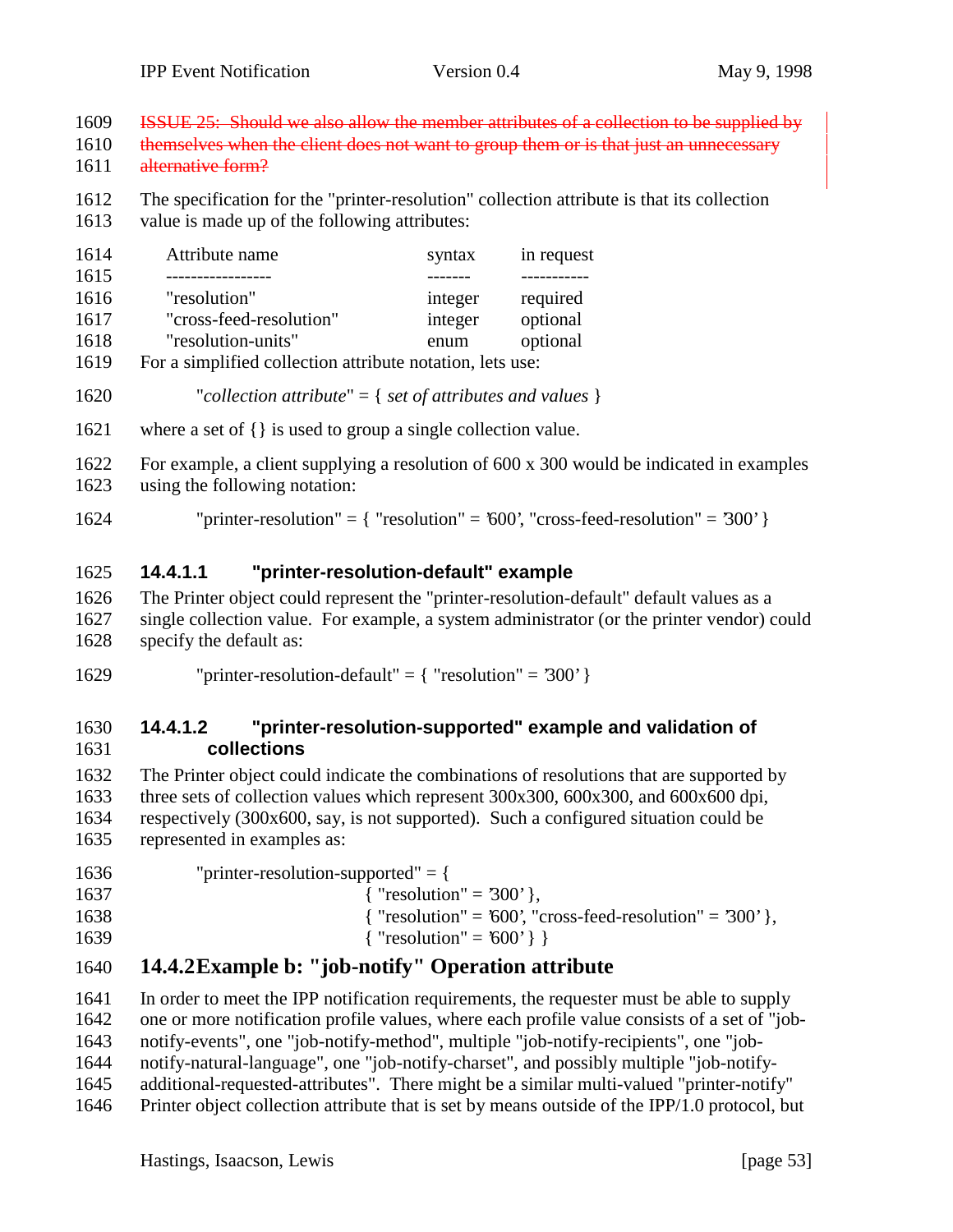| 1648<br>1649 | "job-notify" and the "printer-notify" collection attributes are MULTI-VALUED and<br>contain attributes that themselves are MULTI-VALUED. |             |            |  |
|--------------|------------------------------------------------------------------------------------------------------------------------------------------|-------------|------------|--|
| 1650<br>1651 | The "job-notify" Operation collection attribute would have collection values with the<br>following syntax:                               |             |            |  |
| 1652         | Attribute name                                                                                                                           | syntax      | in request |  |
| 1653         | . _ _ _ _ _ _ _ _ _ _ _ _ _ _ _                                                                                                          |             |            |  |
| 1654         | "notify-event-groups"                                                                                                                    | 1setOf enum | optional   |  |
| 1655         | "notify-recipients"                                                                                                                      | 1setOf uri  | required   |  |
| 1656         |                                                                                                                                          |             |            |  |
| 1657         | A Print-Job request could supply the collection attribute values in order to send                                                        |             |            |  |
| 1658         | immediate <i>job-aborted'</i> and <i>job-canceled' job-error'</i> events to Smith (himself) and e-mail                                   |             |            |  |
| 1659         | job-completion' to Jones and White. A notation for this example could be to use a set of                                                 |             |            |  |
| 1660         | {} to indicate each collection value                                                                                                     |             |            |  |
| 1661         | "job-notify" = $\frac{1}{2}$ { "notify-event-groups" = 'job-errors'                                                                      |             |            |  |

is independent of jobs, so that they would specify notification to operators. Both the

- "notify-recipients" =
- 'ipp-tcpip-socket:13.240.120.138/port=6000Smith' }, 1664 { "notify-event-groups" = 'job-completion' 1665 "notify-recipients" = 'mailto:Jones', 'mailto:White'  $\rightarrow$
- 

## **14.4.3Example c: Start page fields supplied by the end-user**

 As a third example of a collection, an attribute could represent the fields that the submitter wishes to be printed on the job-start page. The name of the attribute might be: "job-start-page-contents". The collection value might include: "job-name", "user-name", "job-comment", "account-name", "job-disposition", "job-delivery", etc. where the values of the attributes in the collection are printed after each attribute name on the job-start-page.

| 1674 | Attribute name    | syntax         | in request |
|------|-------------------|----------------|------------|
| 1675 |                   |                |            |
| 1676 | "job-name"        | name           | required   |
| 1677 | "user-name"       | name           | required   |
| 1678 | "job-comment"     | text           | optional   |
| 1679 | "account-name"    | name           | optional   |
| 1680 | "job-disposition" | keyword        | optional   |
| 1681 | "job-delivery"    | 1setOf keyword | optional   |

## **14.4.4Example d: Postal mailing address**

 As a final example of a collection, an attribute could represent a postal mailing address for the output. The name of the attribute might be "postal-mail-disposition" and it would be multi-valued, i.e., 1setOf collection. The collection attribute might have the following specification and support requirements if the "postal-mail-disposition" collection attribute is supported at all:

| 1688 | Attribute name   | syntax | in request | <b>IPP</b> object support |
|------|------------------|--------|------------|---------------------------|
| 1689 | "addressee-name" | text   | required   | MANDATORY                 |
| 1690 | "company-name"   | text   | optional   | <b>OPTIONAL</b>           |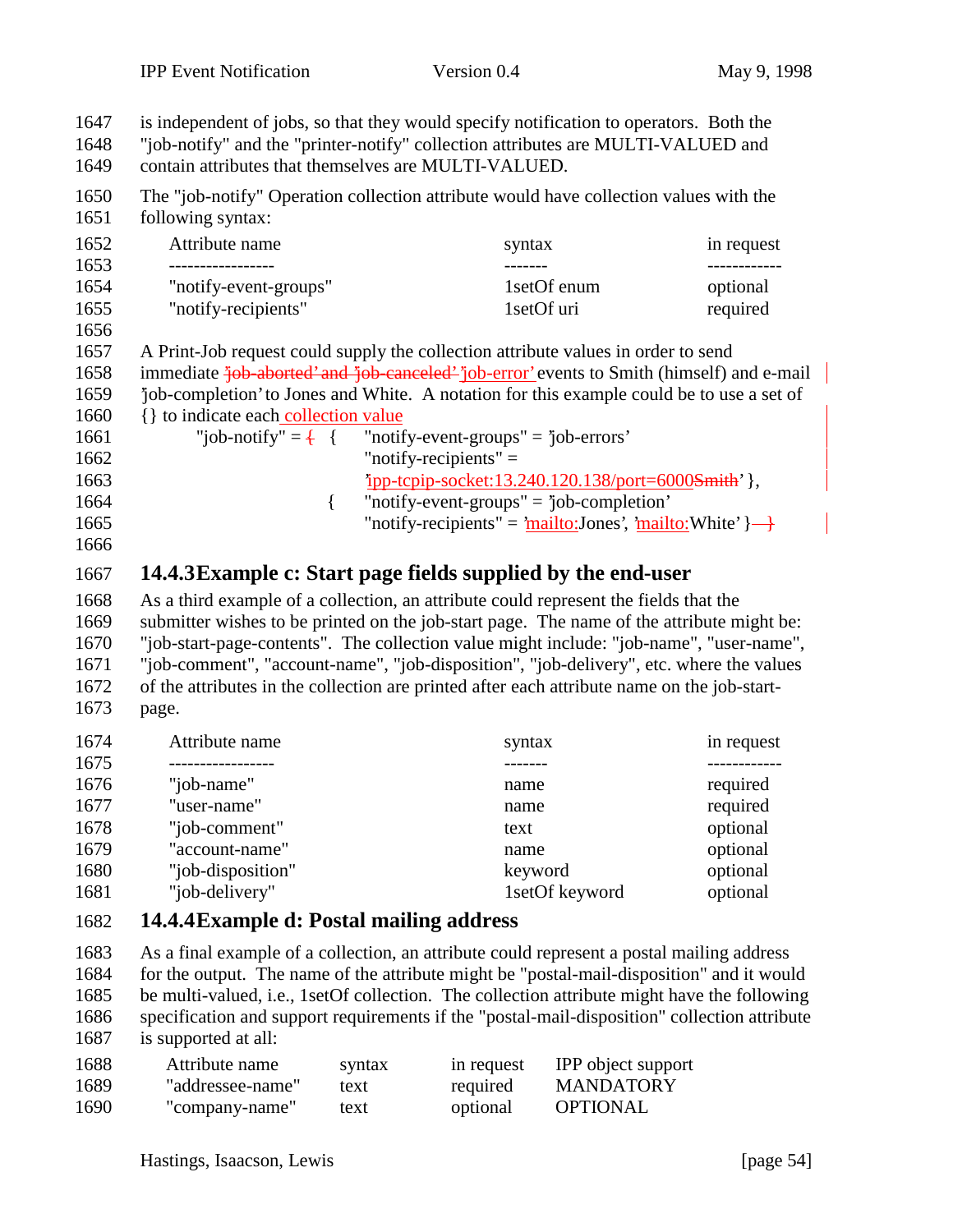| <b>OPTIONAL</b><br>optional<br>"country"<br>1697<br>text<br>optional<br><b>OPTIONAL</b><br>"phone-numbers<br>1setOf text<br>1698 | 1691<br>1692<br>1693<br>1694<br>1695 | "internal-mail-stop"<br>"apartment-number<br>"street-address"<br>"city-or-town<br>"state" | text<br>text<br>text<br>text<br>text | optional<br>optional<br>required<br>required<br>required | <b>OPTIONAL</b><br><b>MANDATORY</b><br><b>MANDATORY</b><br><b>MANDATORY</b><br><b>MANDATORY</b> |
|----------------------------------------------------------------------------------------------------------------------------------|--------------------------------------|-------------------------------------------------------------------------------------------|--------------------------------------|----------------------------------------------------------|-------------------------------------------------------------------------------------------------|
| <b>MANDATORY</b><br>"postal-zone"<br>required<br>text                                                                            |                                      |                                                                                           |                                      |                                                          |                                                                                                 |
| 1696                                                                                                                             |                                      |                                                                                           |                                      |                                                          |                                                                                                 |
|                                                                                                                                  |                                      |                                                                                           |                                      |                                                          |                                                                                                 |
|                                                                                                                                  |                                      |                                                                                           |                                      |                                                          |                                                                                                 |
|                                                                                                                                  |                                      |                                                                                           |                                      |                                                          |                                                                                                 |
|                                                                                                                                  |                                      |                                                                                           |                                      |                                                          |                                                                                                 |

#### **14.5 Detailed description 'collection' attribute syntax**

- Register the following attribute syntax, written in the style of section 4.1 Attribute
- Syntaxes of the IPP Model specification:
- 4.1.n 'collection'
- A set of unordered attributes, where each attribute MAY be single-valued or multi-valued as specified for the collection attribute. The maximum length of a collection value is
- specified enclosed in parentheses in the sub-section header of the specification of the attribute.
- As in the attribute sets that are passed in an operation groups, an IPP object SHALL
- accept the attributes in a collection value in any order. The specification of an attribute
- whose attribute syntax is 'collection' MAY specify one or more attributes that SHALL be
- first in each collection value, in order to simplify processing, just as in the Operation
- attributes. If an attribute that is specified to be first is not in its required position, the IPP
- object SHALL reject the operation and return the 'client-error bad syntax' error status code.
- 1715 and nNo attribute SHALL occur more than once in a collection value. As in operation
- 1716 requests However, if the same attribute does occur more than once in a collection by error,
- the IPP object SHALL reject the operation and SHALL return the 'client-error bad syntax' error status code.
- The specification of the attribute that uses the 'collection' attribute syntax SHALL specify:
- 1721 1. as with any attribute, whether the attribute is single-valued (attribute syntax  $=$ 'collection') or multi-valued (attribute-syntax = '1setOf collection').
- 2. For each attribute in the collection value, whether the IPP object MUST implement 1724 the attribute (MANDATORY) or MAY implement the attribute (OPTIONAL).
- 3. for each attribute in the collection value, whether the attribute's presence is required or optional.
- 4. for each attribute permitted in the collection value, the completed specification of that attribute shall be included or inferred by reference to the specification of that attribute elsewhere, including its keyword name, its attribute syntax, including '1setOf, if it is multi-valued, and the semantics of the values.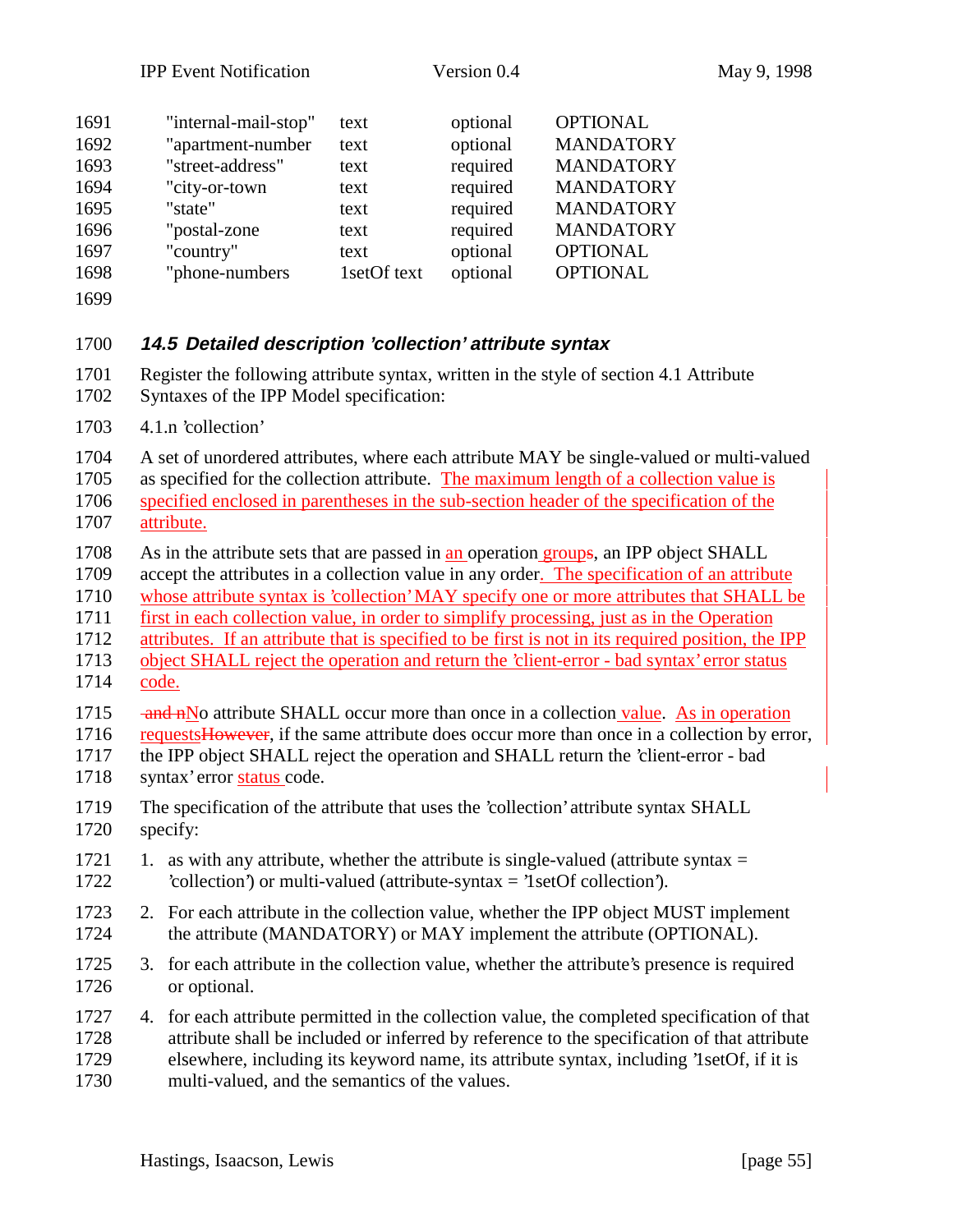- 1731 5. for each attribute defined in the collection, whether that attribute may also be used
- 1732 separately by itself. For example, in the "job-notify" example, could the "job-notify-
- 1733 events" and "job-notify-recipients" attributes occur by themselves in a create 1734 operation, say, when the client is only specifying a single collection or must they
- 1735 always occur within a collection value.
- 1736 6. for each attribute defined in the collection, whether that attribute MAY occur 1737 anywhere in the collection value (the default case) or MUST be first or after some 1738 other attribute that MUST be first (must be explicitly specified).
- 1739 A collection may contain another collection, i.e., may include an attribute whose attribute 1740 syntax is, itself, a 'collection', if the specification of the (outer) collection attribute allows.
- 1741 Additional attributes may be registered for use in a collection attribute.
- 1742 Implementers may support additional private attributes in a collection value.
- 1743 ISSUE 26: What should the maximum size of a collection value be? If it is much bigger
- 1744 than the current maximum of 1023 octets, it may not be safely ignored by existing
- 1745 parsers. Is 2047 octets sufficiently big, without being a problem to existing parsers?

#### 1746 **14.6 Encoding**

- 1747 This section shows the encoding for the alternative of representing a collection as a new
- 1748 attribute syntax. The new 'collection' attribute syntax will use the 0x34 tag value that has
- 1749 been reserved in the IPP/1.0: Protocol Specification [ipp-pro] for this purpose.
- 1750 The following example is written in the style of the IPP/1.0 "Encoding and Transport"
- 1751 (nee "Protocol") document [ipp-pro].

| <b>Octets</b><br>0x34<br>0x000a    | <b>Symbolic Value</b><br>collection type | <b>Protocol field</b><br>value-tag<br>name-length | comments<br>"job-notify" attribute                               |
|------------------------------------|------------------------------------------|---------------------------------------------------|------------------------------------------------------------------|
| job-notify<br>0x00642              | job-notify                               | name<br>value-length                              | $10098$ octets in 1st dict<br>value                              |
| 0x45                               | uri type                                 | value-tag                                         | "iob-notify-recipients"<br>attribute                             |
| 0x0011                             |                                          | name-length                                       |                                                                  |
| notify-<br>recipients              | notify-recipients                        | name                                              |                                                                  |
| 0x001920                           |                                          | value-length                                      |                                                                  |
| ipp-tcp-ip-<br>socket:port=<br>700 | ipp-tcp-ip-<br>socket:port=700           | value                                             |                                                                  |
| 0x44                               | keyword type                             | value-tag                                         | " <del>job-</del> notify-event <del> </del><br>groups" attribute |
| 0x0013                             |                                          | name-length                                       |                                                                  |
| notify-<br>event-<br>groups        | notify-event-groups                      | name                                              |                                                                  |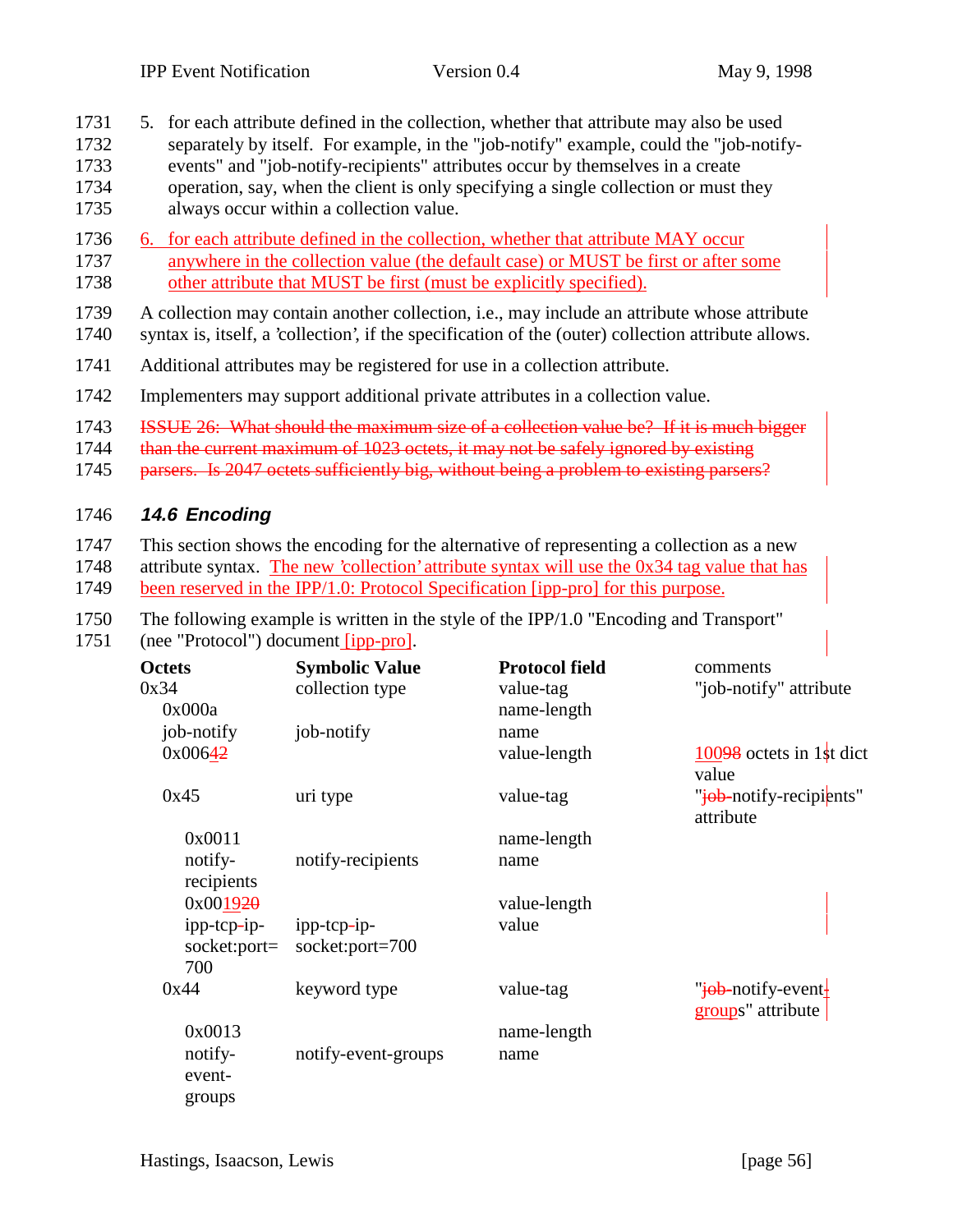| <b>Octets</b><br>0x0b     | <b>Symbolic Value</b> | <b>Protocol field</b><br>value-length | comments                                       |
|---------------------------|-----------------------|---------------------------------------|------------------------------------------------|
| job-errors                | job-errors group      | value                                 |                                                |
| 0x44                      | keyword type          | value-tag                             | start of 2nd job-notify-<br>event-groups value |
| 0x0000                    |                       | name-length                           | 0 length means next<br>multiple value          |
| 0x000e                    |                       | value-length                          |                                                |
| job-<br>completion        | job-completion        | value                                 |                                                |
| 0x34                      | collection-type       | value-tag                             | start of 2nd collection<br>value               |
| 0x0000                    |                       | name-length                           | 0 length mean next<br>multiple value           |
| <b>Oxnnnn</b>             | Oxnnnn                | value-length                          | nnnn octets in 2nd dict<br>value               |
| 0x45                      | uri type              | value-tag                             | "iob-notify-recipients"<br>attribute           |
| 0x0015                    |                       | name-length                           |                                                |
| job-notify-<br>recipients | job-notify-recipients | name                                  |                                                |
| 0x000c                    |                       | value-length                          |                                                |
| mailto:smit               | mailto:smith          | value                                 |                                                |
| h                         |                       |                                       |                                                |
|                           |                       |                                       | nnnn octets of the next<br>dict value          |

1752

#### 1753 **1.714.7 Rejected alternatives for a collection mechanism**

- 1754 This section lists the alternatives we considered for adding a new attribute syntax to 1755 represent a collection value.
- 1756 1. No maximum length for the new attribute syntax: 'collection'. If an IPP object 1757 supports collection it has to read a piece at a time. If it doesn't it has to be able to 1758 ignore an arbitrarily long data value. See the encoding example in the next section.
- 1759 Reason for rejection: Not completely compatible with current parsers that have a fixed 1760 butter size for entities of around 1023 octets, the current IPP data type maximum.
- 1761 2. Have a 2047 octet max length, continueCollection as a second attribute syntax and 1762 endCollection so that dictionaries can nest.
- 1763 Reason for rejection: More complexity.
- 1764 3. Have a 2047 octet max length but allow repeated instances of an attribute to append 1765 additional collection values.

1766 Reason for rejection: Not the current procedure for duplicate attributes; the IPP Object is 1767 to return an error.